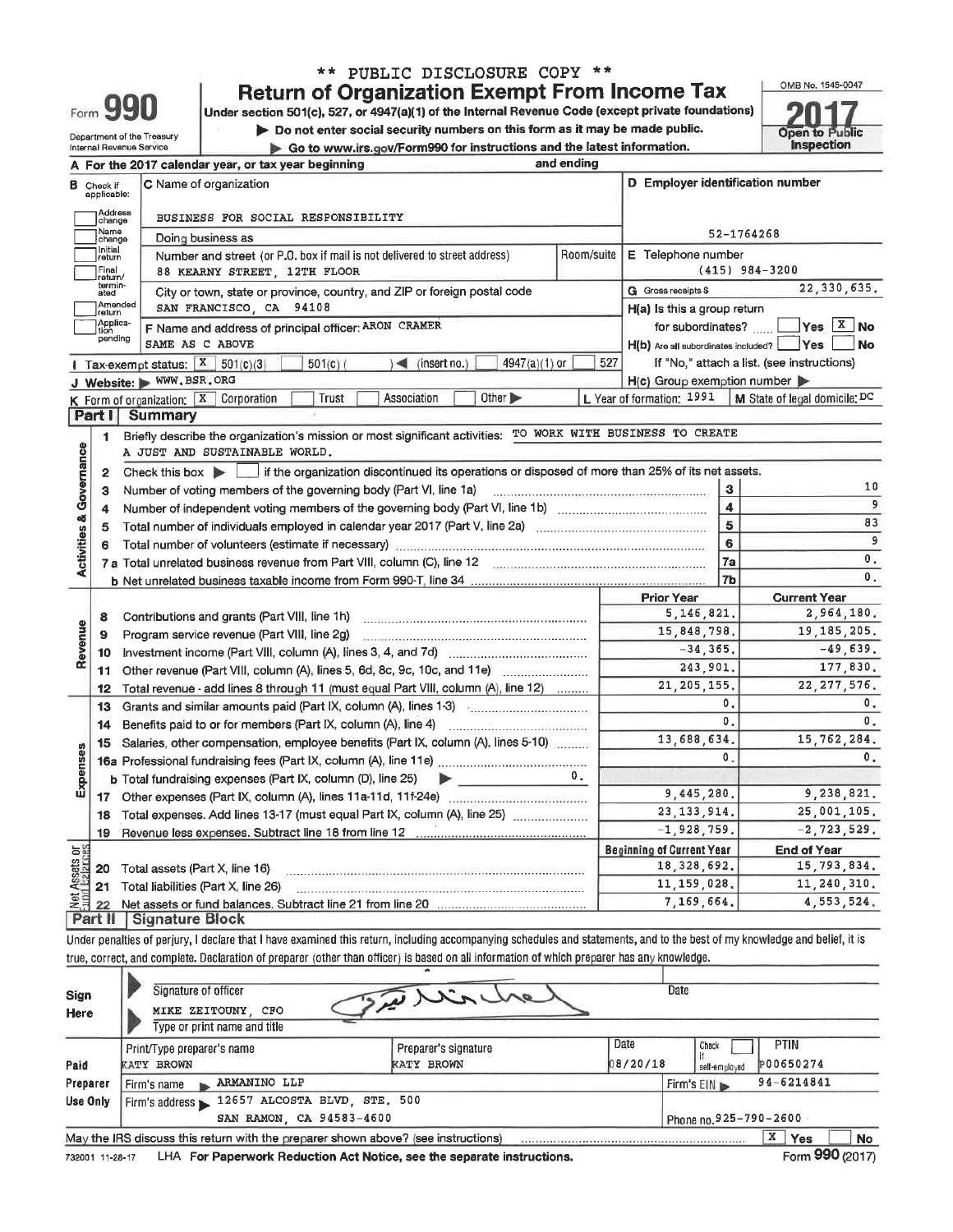|              | BUSINESS FOR SOCIAL RESPONSIBILITY<br>Form 990 (2017)                                                                                        | 52-1764268              | $Page$ 2                          |
|--------------|----------------------------------------------------------------------------------------------------------------------------------------------|-------------------------|-----------------------------------|
|              | Part III   Statement of Program Service Accomplishments                                                                                      |                         |                                   |
|              |                                                                                                                                              |                         |                                   |
| 1            | Briefly describe the organization's mission:                                                                                                 |                         |                                   |
|              | BSR IS A GLOBAL NONPROFIT ORGANIZATION THAT WORKS WITH ITS NETWORK OF                                                                        |                         |                                   |
|              | MORE THAN 250 MEMBER COMPANIES TO BUILD A JUST AND SUSTAINABLE WORLD.                                                                        |                         |                                   |
|              | FROM ITS OFFICES IN ASIA, EUROPE, AND NORTH AND SOUTH AMERICA, BSR                                                                           |                         |                                   |
|              | DEVELOPS SUSTAINABLE BUSINESS STRATEGIES AND SOLUTIONS.                                                                                      |                         |                                   |
| $\mathbf{2}$ | Did the organization undertake any significant program services during the year which were not listed on the                                 |                         |                                   |
|              | prior Form 990 or 990-EZ?                                                                                                                    |                         | $\sqrt{Y}$ es $\sqrt{X}$ No       |
|              | If "Yes," describe these new services on Schedule O.                                                                                         |                         |                                   |
| 3            | Did the organization cease conducting, or make significant changes in how it conducts, any program services?                                 |                         | $\gamma$ es $\boxed{\text{x}}$ No |
|              | If "Yes," describe these changes on Schedule O.                                                                                              |                         |                                   |
| 4            | Describe the organization's program service accomplishments for each of its three largest program services, as measured by expenses.         |                         |                                   |
|              | Section 501(c)(3) and 501(c)(4) organizations are required to report the amount of grants and allocations to others, the total expenses, and |                         |                                   |
|              | revenue, if any, for each program service reported.                                                                                          |                         |                                   |
| 4a           | SUSTAINABLITY MANAGEMENT                                                                                                                     |                         |                                   |
|              |                                                                                                                                              |                         |                                   |
|              | WE DRAW ON 25 YEARS OF EXPERIENCE WORKING WITH COMPANIES AND THEIR                                                                           |                         |                                   |
|              | STAKEHOLDERS ACROSS DIFFERENT INDUSTRIES AND GEOGRAPHIES. WE CAN:                                                                            |                         |                                   |
|              | WORK WITH COMPANIES TO DESIGN AND IMPLEMENT SUSTAINABILITY STRATEGIES                                                                        |                         |                                   |
|              | AND INCORPORATE SUSTAINABILITY INTO CORE CORPORATE STRATEGY.                                                                                 |                         |                                   |
|              | ADVISE ON MORE EFFECTIVE AND IMPACTFUL REPORTING APPROACHES.                                                                                 |                         |                                   |
|              | HELP COMPANIES UNDERSTAND AND ENGAGE STAKEHOLDERS AND BUILD TRUST, BOTH                                                                      |                         |                                   |
|              | AT THE CORPORATE LEVEL AND IN SPECIFIC GEOGRAPHIES OR SERVICE AREAS.                                                                         |                         |                                   |
|              | ADVISE COMPANIES ON A RAFT OF NEW ETHICS AND TRANSPARENCY CHALLENGES                                                                         |                         |                                   |
|              | AND HELP BUILD ORGANIZATIONAL CULTURES WHERE INTEGRITY AND                                                                                   |                         |                                   |
|              | SUSTAINABILITY ARE CORE CONSIDERATIONS.                                                                                                      |                         |                                   |
| 4b           | $(\text{Code:})$ (Code: $(\text{Cayeness})$ ) (Expenses \$ 2,633,242, including grants of \$ 0.) (Revenue \$ 3,148,160.)                     |                         |                                   |
|              | HUMAN RIGHTS                                                                                                                                 |                         |                                   |
|              |                                                                                                                                              |                         |                                   |
|              | WE DRAW ON A TEAM OF NEARLY 20 HUMAN RIGHTS EXPERTS AND A NETWORK OF                                                                         |                         |                                   |
|              | PARTNERS FROM BUSINESS AND CIVIL SOCIETY TO TACKLE GLOBAL CHALLENGES                                                                         |                         |                                   |
|              | AND HELP COMPANIES IN ALL SECTORS MEET AND EXCEED GLOBAL HUMAN RIGHTS                                                                        |                         |                                   |
|              | STANDARDS. OUR WORK INCLUDES SURVEYING AND BENCHMARKING HUMAN RIGHTS                                                                         |                         |                                   |
|              | PRACTICES AND POLICIES ACROSS INDUSTRIES TO AID OUR MEMBER COMPANIES'                                                                        |                         |                                   |
|              | EFFORTS TO CRAFT COMPREHENSIVE, RESPONSIBLE APPROACHES TO HUMAN RIGHTS.                                                                      |                         |                                   |
|              |                                                                                                                                              |                         |                                   |
|              |                                                                                                                                              |                         |                                   |
|              |                                                                                                                                              |                         |                                   |
| 4с           |                                                                                                                                              |                         |                                   |
|              | INCLUSIVE ECONOMY                                                                                                                            |                         |                                   |
|              |                                                                                                                                              |                         |                                   |
|              | OUR INCLUSIVE ECONOMY STRATEGY BUILDS ON TWO DECADES OF WORK WITH OUR                                                                        |                         |                                   |
|              | MEMBER COMPANIES AND PARTNERS TO INTEGRATE HUMAN RIGHTS, INCLUSIVE                                                                           |                         |                                   |
|              | SUPPLY CHAIN PRACTICES, ROBUST STAKEHOLDER AND COMMUNITY ENGAGEMENT,                                                                         |                         |                                   |
|              | AND TRANSPARENT REPORTING INTO BUSINESS PRACTICES.                                                                                           |                         |                                   |
|              | OUR APPROACH IS TWOFOLD: INCREASING OUR MEMBERS' AND PARTNERS'                                                                               |                         |                                   |
|              | UNDERSTANDING OF AND COLLABORATION AROUND KEY ISSUES IMPACTING                                                                               |                         |                                   |
|              | INCLUSION IN THE GLOBAL ECONOMY AND INTEGRATING NEW INCLUSIVE-ECONOMY                                                                        |                         |                                   |
|              | TOOLS AND STRATEGIES INTO OUR CORE SUSTAINABILITY SERVICES.                                                                                  |                         |                                   |
|              |                                                                                                                                              |                         |                                   |
|              |                                                                                                                                              |                         |                                   |
|              | <b>4d</b> Other program services (Describe in Schedule O.)                                                                                   |                         |                                   |
|              | $(Express $ 8, 834, 491.$ including grants of \$                                                                                             | (Revenue \$ 8,840,036.) |                                   |
|              | 18, 541, 847.<br><b>4e</b> Total program service expenses $\blacktriangleright$                                                              |                         | 000 <sub>1</sub>                  |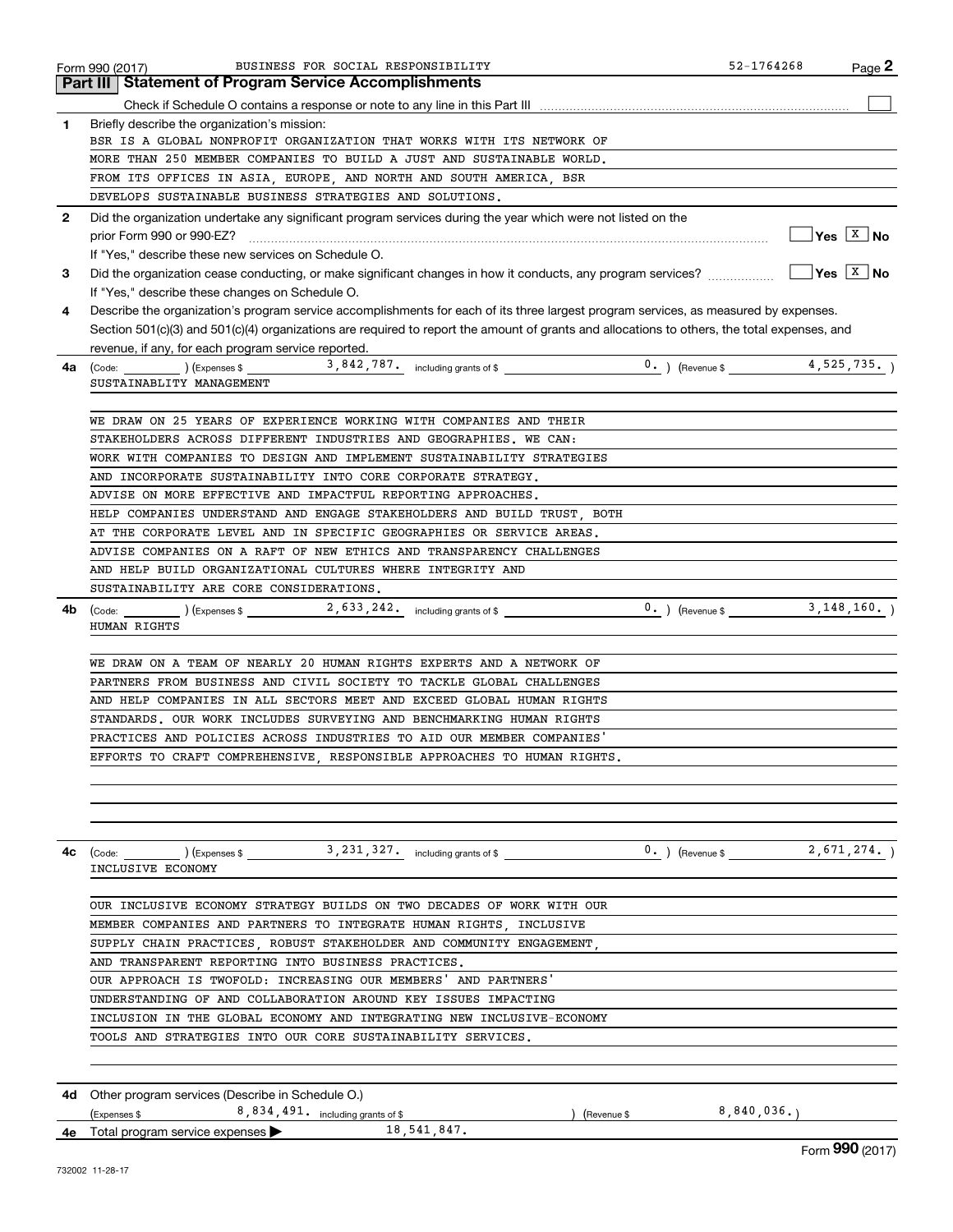|     |                                                                                                                                                                                                                                                                |              | <b>Yes</b> | No |
|-----|----------------------------------------------------------------------------------------------------------------------------------------------------------------------------------------------------------------------------------------------------------------|--------------|------------|----|
| 1.  | Is the organization described in section $501(c)(3)$ or $4947(a)(1)$ (other than a private foundation)?                                                                                                                                                        |              |            |    |
|     |                                                                                                                                                                                                                                                                | 1            | X          |    |
| 2   |                                                                                                                                                                                                                                                                | $\mathbf{2}$ | х          |    |
| 3   | Did the organization engage in direct or indirect political campaign activities on behalf of or in opposition to candidates for                                                                                                                                |              |            |    |
|     |                                                                                                                                                                                                                                                                | 3            |            | х  |
| 4   | Section 501(c)(3) organizations. Did the organization engage in lobbying activities, or have a section 501(h) election in effect                                                                                                                               |              |            |    |
|     |                                                                                                                                                                                                                                                                | 4            |            | х  |
| 5   | Is the organization a section 501(c)(4), 501(c)(5), or 501(c)(6) organization that receives membership dues, assessments, or                                                                                                                                   |              |            |    |
|     |                                                                                                                                                                                                                                                                | 5            |            | х  |
| 6   | Did the organization maintain any donor advised funds or any similar funds or accounts for which donors have the right to                                                                                                                                      |              |            |    |
|     | provide advice on the distribution or investment of amounts in such funds or accounts? If "Yes," complete Schedule D, Part I                                                                                                                                   | 6            |            | х  |
| 7   | Did the organization receive or hold a conservation easement, including easements to preserve open space,                                                                                                                                                      |              |            |    |
|     |                                                                                                                                                                                                                                                                | 7            |            | х  |
| 8   | Did the organization maintain collections of works of art, historical treasures, or other similar assets? If "Yes," complete                                                                                                                                   |              |            |    |
|     |                                                                                                                                                                                                                                                                | 8            |            | х  |
| 9   | Did the organization report an amount in Part X, line 21, for escrow or custodial account liability, serve as a custodian for                                                                                                                                  |              |            |    |
|     | amounts not listed in Part X; or provide credit counseling, debt management, credit repair, or debt negotiation services?                                                                                                                                      |              |            |    |
|     | If "Yes," complete Schedule D, Part IV                                                                                                                                                                                                                         | 9            |            | х  |
| 10  | Did the organization, directly or through a related organization, hold assets in temporarily restricted endowments, permanent                                                                                                                                  |              |            |    |
|     |                                                                                                                                                                                                                                                                | 10           |            | х  |
| 11  | If the organization's answer to any of the following questions is "Yes," then complete Schedule D, Parts VI, VIII, VIII, IX, or X                                                                                                                              |              |            |    |
|     | as applicable.                                                                                                                                                                                                                                                 |              |            |    |
|     | a Did the organization report an amount for land, buildings, and equipment in Part X, line 10? If "Yes," complete Schedule D,                                                                                                                                  |              |            |    |
|     |                                                                                                                                                                                                                                                                | 11a          | х          |    |
|     | <b>b</b> Did the organization report an amount for investments - other securities in Part X, line 12 that is 5% or more of its total                                                                                                                           |              |            |    |
|     |                                                                                                                                                                                                                                                                | 11b          |            | x  |
|     | c Did the organization report an amount for investments - program related in Part X, line 13 that is 5% or more of its total                                                                                                                                   |              |            |    |
|     |                                                                                                                                                                                                                                                                | 11c          |            | x  |
|     | d Did the organization report an amount for other assets in Part X, line 15 that is 5% or more of its total assets reported in                                                                                                                                 |              |            |    |
|     |                                                                                                                                                                                                                                                                | 11d          | х          |    |
|     | e Did the organization report an amount for other liabilities in Part X, line 25? If "Yes," complete Schedule D, Part X                                                                                                                                        | 11e          | х          |    |
|     | f Did the organization's separate or consolidated financial statements for the tax year include a footnote that addresses                                                                                                                                      |              |            |    |
|     | the organization's liability for uncertain tax positions under FIN 48 (ASC 740)? If "Yes," complete Schedule D, Part X                                                                                                                                         | 11f          | х          |    |
|     | 12a Did the organization obtain separate, independent audited financial statements for the tax year? If "Yes," complete                                                                                                                                        |              |            |    |
|     | Schedule D, Parts XI and XII                                                                                                                                                                                                                                   | 12a          |            | х  |
|     | <b>b</b> Was the organization included in consolidated, independent audited financial statements for the tax year?                                                                                                                                             |              |            |    |
|     | If "Yes," and if the organization answered "No" to line 12a, then completing Schedule D, Parts XI and XII is optional                                                                                                                                          | 12b          | x          | х  |
| 13  |                                                                                                                                                                                                                                                                | 13           | x          |    |
| 14a | Did the organization maintain an office, employees, or agents outside of the United States?                                                                                                                                                                    | 14a          |            |    |
|     | <b>b</b> Did the organization have aggregate revenues or expenses of more than \$10,000 from grantmaking, fundraising, business,<br>investment, and program service activities outside the United States, or aggregate foreign investments valued at \$100,000 |              |            |    |
|     |                                                                                                                                                                                                                                                                |              | х          |    |
| 15  | Did the organization report on Part IX, column (A), line 3, more than \$5,000 of grants or other assistance to or for any                                                                                                                                      | 14b          |            |    |
|     |                                                                                                                                                                                                                                                                | 15           |            | х  |
| 16  | Did the organization report on Part IX, column (A), line 3, more than \$5,000 of aggregate grants or other assistance to                                                                                                                                       |              |            |    |
|     |                                                                                                                                                                                                                                                                | 16           |            | х  |
| 17  | Did the organization report a total of more than \$15,000 of expenses for professional fundraising services on Part IX,                                                                                                                                        |              |            |    |
|     |                                                                                                                                                                                                                                                                | 17           |            | х  |
| 18  | Did the organization report more than \$15,000 total of fundraising event gross income and contributions on Part VIII, lines                                                                                                                                   |              |            |    |
|     |                                                                                                                                                                                                                                                                | 18           |            | х  |
| 19  | Did the organization report more than \$15,000 of gross income from gaming activities on Part VIII, line 9a? If "Yes."                                                                                                                                         |              |            |    |
|     |                                                                                                                                                                                                                                                                | 19           |            | x  |
|     |                                                                                                                                                                                                                                                                |              |            |    |

Form (2017) **990**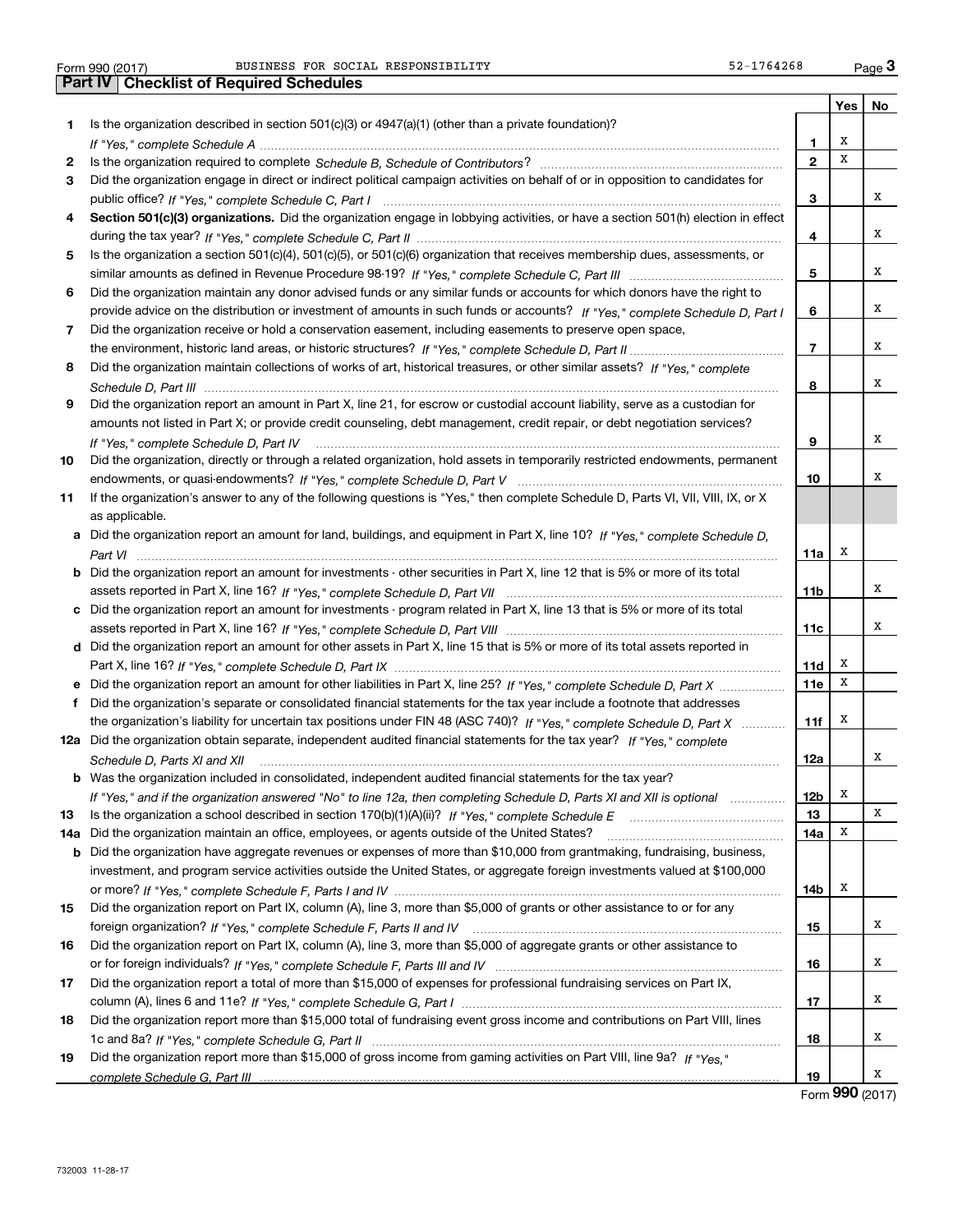|  | Form 990 (2017) |  |
|--|-----------------|--|

| х<br>20a<br>20a Did the organization operate one or more hospital facilities? If "Yes," complete Schedule H<br>b If "Yes" to line 20a, did the organization attach a copy of its audited financial statements to this return?<br>20 <sub>b</sub><br>Did the organization report more than \$5,000 of grants or other assistance to any domestic organization or<br>21<br>x<br>21<br>Did the organization report more than \$5,000 of grants or other assistance to or for domestic individuals on<br>22<br>х<br>22<br>Did the organization answer "Yes" to Part VII, Section A, line 3, 4, or 5 about compensation of the organization's current<br>23<br>and former officers, directors, trustees, key employees, and highest compensated employees? If "Yes," complete<br>х<br>23<br>24a Did the organization have a tax-exempt bond issue with an outstanding principal amount of more than \$100,000 as of the<br>last day of the year, that was issued after December 31, 2002? If "Yes," answer lines 24b through 24d and complete<br>х<br>24a<br>Schedule K. If "No", go to line 25a<br>24b<br>b<br>Did the organization maintain an escrow account other than a refunding escrow at any time during the year to defease<br>c<br>24c<br>24d<br>25a Section 501(c)(3), 501(c)(4), and 501(c)(29) organizations. Did the organization engage in an excess benefit<br>x<br>25a<br><b>b</b> Is the organization aware that it engaged in an excess benefit transaction with a disqualified person in a prior year, and<br>that the transaction has not been reported on any of the organization's prior Forms 990 or 990-EZ? If "Yes," complete<br>х<br>25b<br>Schedule L, Part I<br>Did the organization report any amount on Part X, line 5, 6, or 22 for receivables from or payables to any current or<br>26<br>former officers, directors, trustees, key employees, highest compensated employees, or disqualified persons? If "Yes."<br>x<br>26<br>complete Schedule L, Part II<br>Did the organization provide a grant or other assistance to an officer, director, trustee, key employee, substantial<br>27<br>contributor or employee thereof, a grant selection committee member, or to a 35% controlled entity or family member<br>х<br>27<br>Was the organization a party to a business transaction with one of the following parties (see Schedule L, Part IV<br>28<br>instructions for applicable filing thresholds, conditions, and exceptions):<br>х<br>28a<br>х<br>b A family member of a current or former officer, director, trustee, or key employee? If "Yes," complete Schedule L, Part IV<br>28b<br>c An entity of which a current or former officer, director, trustee, or key employee (or a family member thereof) was an officer,<br>х<br>28c<br>х<br>29<br>29<br>30<br>Did the organization receive contributions of art, historical treasures, or other similar assets, or qualified conservation<br>x<br>30<br>Did the organization liquidate, terminate, or dissolve and cease operations?<br>31<br>х<br>31<br>Did the organization sell, exchange, dispose of, or transfer more than 25% of its net assets? If "Yes," complete<br>32<br>х<br>32<br>Did the organization own 100% of an entity disregarded as separate from the organization under Regulations<br>33<br>х<br>33<br>Was the organization related to any tax-exempt or taxable entity? If "Yes," complete Schedule R, Part II, III, or IV, and<br>34<br>х<br>34<br>х<br>35a<br>b If "Yes" to line 35a, did the organization receive any payment from or engage in any transaction with a controlled entity<br>35b<br>Section 501(c)(3) organizations. Did the organization make any transfers to an exempt non-charitable related organization?<br>36<br>х<br>36<br>Did the organization conduct more than 5% of its activities through an entity that is not a related organization<br>37<br>х<br>37<br>Did the organization complete Schedule O and provide explanations in Schedule O for Part VI, lines 11b and 19?<br>38<br>Х<br>38 |  | Yes | No |
|------------------------------------------------------------------------------------------------------------------------------------------------------------------------------------------------------------------------------------------------------------------------------------------------------------------------------------------------------------------------------------------------------------------------------------------------------------------------------------------------------------------------------------------------------------------------------------------------------------------------------------------------------------------------------------------------------------------------------------------------------------------------------------------------------------------------------------------------------------------------------------------------------------------------------------------------------------------------------------------------------------------------------------------------------------------------------------------------------------------------------------------------------------------------------------------------------------------------------------------------------------------------------------------------------------------------------------------------------------------------------------------------------------------------------------------------------------------------------------------------------------------------------------------------------------------------------------------------------------------------------------------------------------------------------------------------------------------------------------------------------------------------------------------------------------------------------------------------------------------------------------------------------------------------------------------------------------------------------------------------------------------------------------------------------------------------------------------------------------------------------------------------------------------------------------------------------------------------------------------------------------------------------------------------------------------------------------------------------------------------------------------------------------------------------------------------------------------------------------------------------------------------------------------------------------------------------------------------------------------------------------------------------------------------------------------------------------------------------------------------------------------------------------------------------------------------------------------------------------------------------------------------------------------------------------------------------------------------------------------------------------------------------------------------------------------------------------------------------------------------------------------------------------------------------------------------------------------------------------------------------------------------------------------------------------------------------------------------------------------------------------------------------------------------------------------------------------------------------------------------------------------------------------------------------------------------------------------------------------------------------------------------------------------------------------------------------------------------------------------------------------------------------------------------------------------------------------------------------------------------------------------------------------------------------------------------------------------------------------------------------------------------------------------|--|-----|----|
|                                                                                                                                                                                                                                                                                                                                                                                                                                                                                                                                                                                                                                                                                                                                                                                                                                                                                                                                                                                                                                                                                                                                                                                                                                                                                                                                                                                                                                                                                                                                                                                                                                                                                                                                                                                                                                                                                                                                                                                                                                                                                                                                                                                                                                                                                                                                                                                                                                                                                                                                                                                                                                                                                                                                                                                                                                                                                                                                                                                                                                                                                                                                                                                                                                                                                                                                                                                                                                                                                                                                                                                                                                                                                                                                                                                                                                                                                                                                                                                                                                          |  |     |    |
|                                                                                                                                                                                                                                                                                                                                                                                                                                                                                                                                                                                                                                                                                                                                                                                                                                                                                                                                                                                                                                                                                                                                                                                                                                                                                                                                                                                                                                                                                                                                                                                                                                                                                                                                                                                                                                                                                                                                                                                                                                                                                                                                                                                                                                                                                                                                                                                                                                                                                                                                                                                                                                                                                                                                                                                                                                                                                                                                                                                                                                                                                                                                                                                                                                                                                                                                                                                                                                                                                                                                                                                                                                                                                                                                                                                                                                                                                                                                                                                                                                          |  |     |    |
|                                                                                                                                                                                                                                                                                                                                                                                                                                                                                                                                                                                                                                                                                                                                                                                                                                                                                                                                                                                                                                                                                                                                                                                                                                                                                                                                                                                                                                                                                                                                                                                                                                                                                                                                                                                                                                                                                                                                                                                                                                                                                                                                                                                                                                                                                                                                                                                                                                                                                                                                                                                                                                                                                                                                                                                                                                                                                                                                                                                                                                                                                                                                                                                                                                                                                                                                                                                                                                                                                                                                                                                                                                                                                                                                                                                                                                                                                                                                                                                                                                          |  |     |    |
|                                                                                                                                                                                                                                                                                                                                                                                                                                                                                                                                                                                                                                                                                                                                                                                                                                                                                                                                                                                                                                                                                                                                                                                                                                                                                                                                                                                                                                                                                                                                                                                                                                                                                                                                                                                                                                                                                                                                                                                                                                                                                                                                                                                                                                                                                                                                                                                                                                                                                                                                                                                                                                                                                                                                                                                                                                                                                                                                                                                                                                                                                                                                                                                                                                                                                                                                                                                                                                                                                                                                                                                                                                                                                                                                                                                                                                                                                                                                                                                                                                          |  |     |    |
|                                                                                                                                                                                                                                                                                                                                                                                                                                                                                                                                                                                                                                                                                                                                                                                                                                                                                                                                                                                                                                                                                                                                                                                                                                                                                                                                                                                                                                                                                                                                                                                                                                                                                                                                                                                                                                                                                                                                                                                                                                                                                                                                                                                                                                                                                                                                                                                                                                                                                                                                                                                                                                                                                                                                                                                                                                                                                                                                                                                                                                                                                                                                                                                                                                                                                                                                                                                                                                                                                                                                                                                                                                                                                                                                                                                                                                                                                                                                                                                                                                          |  |     |    |
|                                                                                                                                                                                                                                                                                                                                                                                                                                                                                                                                                                                                                                                                                                                                                                                                                                                                                                                                                                                                                                                                                                                                                                                                                                                                                                                                                                                                                                                                                                                                                                                                                                                                                                                                                                                                                                                                                                                                                                                                                                                                                                                                                                                                                                                                                                                                                                                                                                                                                                                                                                                                                                                                                                                                                                                                                                                                                                                                                                                                                                                                                                                                                                                                                                                                                                                                                                                                                                                                                                                                                                                                                                                                                                                                                                                                                                                                                                                                                                                                                                          |  |     |    |
|                                                                                                                                                                                                                                                                                                                                                                                                                                                                                                                                                                                                                                                                                                                                                                                                                                                                                                                                                                                                                                                                                                                                                                                                                                                                                                                                                                                                                                                                                                                                                                                                                                                                                                                                                                                                                                                                                                                                                                                                                                                                                                                                                                                                                                                                                                                                                                                                                                                                                                                                                                                                                                                                                                                                                                                                                                                                                                                                                                                                                                                                                                                                                                                                                                                                                                                                                                                                                                                                                                                                                                                                                                                                                                                                                                                                                                                                                                                                                                                                                                          |  |     |    |
|                                                                                                                                                                                                                                                                                                                                                                                                                                                                                                                                                                                                                                                                                                                                                                                                                                                                                                                                                                                                                                                                                                                                                                                                                                                                                                                                                                                                                                                                                                                                                                                                                                                                                                                                                                                                                                                                                                                                                                                                                                                                                                                                                                                                                                                                                                                                                                                                                                                                                                                                                                                                                                                                                                                                                                                                                                                                                                                                                                                                                                                                                                                                                                                                                                                                                                                                                                                                                                                                                                                                                                                                                                                                                                                                                                                                                                                                                                                                                                                                                                          |  |     |    |
|                                                                                                                                                                                                                                                                                                                                                                                                                                                                                                                                                                                                                                                                                                                                                                                                                                                                                                                                                                                                                                                                                                                                                                                                                                                                                                                                                                                                                                                                                                                                                                                                                                                                                                                                                                                                                                                                                                                                                                                                                                                                                                                                                                                                                                                                                                                                                                                                                                                                                                                                                                                                                                                                                                                                                                                                                                                                                                                                                                                                                                                                                                                                                                                                                                                                                                                                                                                                                                                                                                                                                                                                                                                                                                                                                                                                                                                                                                                                                                                                                                          |  |     |    |
|                                                                                                                                                                                                                                                                                                                                                                                                                                                                                                                                                                                                                                                                                                                                                                                                                                                                                                                                                                                                                                                                                                                                                                                                                                                                                                                                                                                                                                                                                                                                                                                                                                                                                                                                                                                                                                                                                                                                                                                                                                                                                                                                                                                                                                                                                                                                                                                                                                                                                                                                                                                                                                                                                                                                                                                                                                                                                                                                                                                                                                                                                                                                                                                                                                                                                                                                                                                                                                                                                                                                                                                                                                                                                                                                                                                                                                                                                                                                                                                                                                          |  |     |    |
|                                                                                                                                                                                                                                                                                                                                                                                                                                                                                                                                                                                                                                                                                                                                                                                                                                                                                                                                                                                                                                                                                                                                                                                                                                                                                                                                                                                                                                                                                                                                                                                                                                                                                                                                                                                                                                                                                                                                                                                                                                                                                                                                                                                                                                                                                                                                                                                                                                                                                                                                                                                                                                                                                                                                                                                                                                                                                                                                                                                                                                                                                                                                                                                                                                                                                                                                                                                                                                                                                                                                                                                                                                                                                                                                                                                                                                                                                                                                                                                                                                          |  |     |    |
|                                                                                                                                                                                                                                                                                                                                                                                                                                                                                                                                                                                                                                                                                                                                                                                                                                                                                                                                                                                                                                                                                                                                                                                                                                                                                                                                                                                                                                                                                                                                                                                                                                                                                                                                                                                                                                                                                                                                                                                                                                                                                                                                                                                                                                                                                                                                                                                                                                                                                                                                                                                                                                                                                                                                                                                                                                                                                                                                                                                                                                                                                                                                                                                                                                                                                                                                                                                                                                                                                                                                                                                                                                                                                                                                                                                                                                                                                                                                                                                                                                          |  |     |    |
|                                                                                                                                                                                                                                                                                                                                                                                                                                                                                                                                                                                                                                                                                                                                                                                                                                                                                                                                                                                                                                                                                                                                                                                                                                                                                                                                                                                                                                                                                                                                                                                                                                                                                                                                                                                                                                                                                                                                                                                                                                                                                                                                                                                                                                                                                                                                                                                                                                                                                                                                                                                                                                                                                                                                                                                                                                                                                                                                                                                                                                                                                                                                                                                                                                                                                                                                                                                                                                                                                                                                                                                                                                                                                                                                                                                                                                                                                                                                                                                                                                          |  |     |    |
|                                                                                                                                                                                                                                                                                                                                                                                                                                                                                                                                                                                                                                                                                                                                                                                                                                                                                                                                                                                                                                                                                                                                                                                                                                                                                                                                                                                                                                                                                                                                                                                                                                                                                                                                                                                                                                                                                                                                                                                                                                                                                                                                                                                                                                                                                                                                                                                                                                                                                                                                                                                                                                                                                                                                                                                                                                                                                                                                                                                                                                                                                                                                                                                                                                                                                                                                                                                                                                                                                                                                                                                                                                                                                                                                                                                                                                                                                                                                                                                                                                          |  |     |    |
|                                                                                                                                                                                                                                                                                                                                                                                                                                                                                                                                                                                                                                                                                                                                                                                                                                                                                                                                                                                                                                                                                                                                                                                                                                                                                                                                                                                                                                                                                                                                                                                                                                                                                                                                                                                                                                                                                                                                                                                                                                                                                                                                                                                                                                                                                                                                                                                                                                                                                                                                                                                                                                                                                                                                                                                                                                                                                                                                                                                                                                                                                                                                                                                                                                                                                                                                                                                                                                                                                                                                                                                                                                                                                                                                                                                                                                                                                                                                                                                                                                          |  |     |    |
|                                                                                                                                                                                                                                                                                                                                                                                                                                                                                                                                                                                                                                                                                                                                                                                                                                                                                                                                                                                                                                                                                                                                                                                                                                                                                                                                                                                                                                                                                                                                                                                                                                                                                                                                                                                                                                                                                                                                                                                                                                                                                                                                                                                                                                                                                                                                                                                                                                                                                                                                                                                                                                                                                                                                                                                                                                                                                                                                                                                                                                                                                                                                                                                                                                                                                                                                                                                                                                                                                                                                                                                                                                                                                                                                                                                                                                                                                                                                                                                                                                          |  |     |    |
|                                                                                                                                                                                                                                                                                                                                                                                                                                                                                                                                                                                                                                                                                                                                                                                                                                                                                                                                                                                                                                                                                                                                                                                                                                                                                                                                                                                                                                                                                                                                                                                                                                                                                                                                                                                                                                                                                                                                                                                                                                                                                                                                                                                                                                                                                                                                                                                                                                                                                                                                                                                                                                                                                                                                                                                                                                                                                                                                                                                                                                                                                                                                                                                                                                                                                                                                                                                                                                                                                                                                                                                                                                                                                                                                                                                                                                                                                                                                                                                                                                          |  |     |    |
|                                                                                                                                                                                                                                                                                                                                                                                                                                                                                                                                                                                                                                                                                                                                                                                                                                                                                                                                                                                                                                                                                                                                                                                                                                                                                                                                                                                                                                                                                                                                                                                                                                                                                                                                                                                                                                                                                                                                                                                                                                                                                                                                                                                                                                                                                                                                                                                                                                                                                                                                                                                                                                                                                                                                                                                                                                                                                                                                                                                                                                                                                                                                                                                                                                                                                                                                                                                                                                                                                                                                                                                                                                                                                                                                                                                                                                                                                                                                                                                                                                          |  |     |    |
|                                                                                                                                                                                                                                                                                                                                                                                                                                                                                                                                                                                                                                                                                                                                                                                                                                                                                                                                                                                                                                                                                                                                                                                                                                                                                                                                                                                                                                                                                                                                                                                                                                                                                                                                                                                                                                                                                                                                                                                                                                                                                                                                                                                                                                                                                                                                                                                                                                                                                                                                                                                                                                                                                                                                                                                                                                                                                                                                                                                                                                                                                                                                                                                                                                                                                                                                                                                                                                                                                                                                                                                                                                                                                                                                                                                                                                                                                                                                                                                                                                          |  |     |    |
|                                                                                                                                                                                                                                                                                                                                                                                                                                                                                                                                                                                                                                                                                                                                                                                                                                                                                                                                                                                                                                                                                                                                                                                                                                                                                                                                                                                                                                                                                                                                                                                                                                                                                                                                                                                                                                                                                                                                                                                                                                                                                                                                                                                                                                                                                                                                                                                                                                                                                                                                                                                                                                                                                                                                                                                                                                                                                                                                                                                                                                                                                                                                                                                                                                                                                                                                                                                                                                                                                                                                                                                                                                                                                                                                                                                                                                                                                                                                                                                                                                          |  |     |    |
|                                                                                                                                                                                                                                                                                                                                                                                                                                                                                                                                                                                                                                                                                                                                                                                                                                                                                                                                                                                                                                                                                                                                                                                                                                                                                                                                                                                                                                                                                                                                                                                                                                                                                                                                                                                                                                                                                                                                                                                                                                                                                                                                                                                                                                                                                                                                                                                                                                                                                                                                                                                                                                                                                                                                                                                                                                                                                                                                                                                                                                                                                                                                                                                                                                                                                                                                                                                                                                                                                                                                                                                                                                                                                                                                                                                                                                                                                                                                                                                                                                          |  |     |    |
|                                                                                                                                                                                                                                                                                                                                                                                                                                                                                                                                                                                                                                                                                                                                                                                                                                                                                                                                                                                                                                                                                                                                                                                                                                                                                                                                                                                                                                                                                                                                                                                                                                                                                                                                                                                                                                                                                                                                                                                                                                                                                                                                                                                                                                                                                                                                                                                                                                                                                                                                                                                                                                                                                                                                                                                                                                                                                                                                                                                                                                                                                                                                                                                                                                                                                                                                                                                                                                                                                                                                                                                                                                                                                                                                                                                                                                                                                                                                                                                                                                          |  |     |    |
|                                                                                                                                                                                                                                                                                                                                                                                                                                                                                                                                                                                                                                                                                                                                                                                                                                                                                                                                                                                                                                                                                                                                                                                                                                                                                                                                                                                                                                                                                                                                                                                                                                                                                                                                                                                                                                                                                                                                                                                                                                                                                                                                                                                                                                                                                                                                                                                                                                                                                                                                                                                                                                                                                                                                                                                                                                                                                                                                                                                                                                                                                                                                                                                                                                                                                                                                                                                                                                                                                                                                                                                                                                                                                                                                                                                                                                                                                                                                                                                                                                          |  |     |    |
|                                                                                                                                                                                                                                                                                                                                                                                                                                                                                                                                                                                                                                                                                                                                                                                                                                                                                                                                                                                                                                                                                                                                                                                                                                                                                                                                                                                                                                                                                                                                                                                                                                                                                                                                                                                                                                                                                                                                                                                                                                                                                                                                                                                                                                                                                                                                                                                                                                                                                                                                                                                                                                                                                                                                                                                                                                                                                                                                                                                                                                                                                                                                                                                                                                                                                                                                                                                                                                                                                                                                                                                                                                                                                                                                                                                                                                                                                                                                                                                                                                          |  |     |    |
|                                                                                                                                                                                                                                                                                                                                                                                                                                                                                                                                                                                                                                                                                                                                                                                                                                                                                                                                                                                                                                                                                                                                                                                                                                                                                                                                                                                                                                                                                                                                                                                                                                                                                                                                                                                                                                                                                                                                                                                                                                                                                                                                                                                                                                                                                                                                                                                                                                                                                                                                                                                                                                                                                                                                                                                                                                                                                                                                                                                                                                                                                                                                                                                                                                                                                                                                                                                                                                                                                                                                                                                                                                                                                                                                                                                                                                                                                                                                                                                                                                          |  |     |    |
|                                                                                                                                                                                                                                                                                                                                                                                                                                                                                                                                                                                                                                                                                                                                                                                                                                                                                                                                                                                                                                                                                                                                                                                                                                                                                                                                                                                                                                                                                                                                                                                                                                                                                                                                                                                                                                                                                                                                                                                                                                                                                                                                                                                                                                                                                                                                                                                                                                                                                                                                                                                                                                                                                                                                                                                                                                                                                                                                                                                                                                                                                                                                                                                                                                                                                                                                                                                                                                                                                                                                                                                                                                                                                                                                                                                                                                                                                                                                                                                                                                          |  |     |    |
|                                                                                                                                                                                                                                                                                                                                                                                                                                                                                                                                                                                                                                                                                                                                                                                                                                                                                                                                                                                                                                                                                                                                                                                                                                                                                                                                                                                                                                                                                                                                                                                                                                                                                                                                                                                                                                                                                                                                                                                                                                                                                                                                                                                                                                                                                                                                                                                                                                                                                                                                                                                                                                                                                                                                                                                                                                                                                                                                                                                                                                                                                                                                                                                                                                                                                                                                                                                                                                                                                                                                                                                                                                                                                                                                                                                                                                                                                                                                                                                                                                          |  |     |    |
|                                                                                                                                                                                                                                                                                                                                                                                                                                                                                                                                                                                                                                                                                                                                                                                                                                                                                                                                                                                                                                                                                                                                                                                                                                                                                                                                                                                                                                                                                                                                                                                                                                                                                                                                                                                                                                                                                                                                                                                                                                                                                                                                                                                                                                                                                                                                                                                                                                                                                                                                                                                                                                                                                                                                                                                                                                                                                                                                                                                                                                                                                                                                                                                                                                                                                                                                                                                                                                                                                                                                                                                                                                                                                                                                                                                                                                                                                                                                                                                                                                          |  |     |    |
|                                                                                                                                                                                                                                                                                                                                                                                                                                                                                                                                                                                                                                                                                                                                                                                                                                                                                                                                                                                                                                                                                                                                                                                                                                                                                                                                                                                                                                                                                                                                                                                                                                                                                                                                                                                                                                                                                                                                                                                                                                                                                                                                                                                                                                                                                                                                                                                                                                                                                                                                                                                                                                                                                                                                                                                                                                                                                                                                                                                                                                                                                                                                                                                                                                                                                                                                                                                                                                                                                                                                                                                                                                                                                                                                                                                                                                                                                                                                                                                                                                          |  |     |    |
|                                                                                                                                                                                                                                                                                                                                                                                                                                                                                                                                                                                                                                                                                                                                                                                                                                                                                                                                                                                                                                                                                                                                                                                                                                                                                                                                                                                                                                                                                                                                                                                                                                                                                                                                                                                                                                                                                                                                                                                                                                                                                                                                                                                                                                                                                                                                                                                                                                                                                                                                                                                                                                                                                                                                                                                                                                                                                                                                                                                                                                                                                                                                                                                                                                                                                                                                                                                                                                                                                                                                                                                                                                                                                                                                                                                                                                                                                                                                                                                                                                          |  |     |    |
|                                                                                                                                                                                                                                                                                                                                                                                                                                                                                                                                                                                                                                                                                                                                                                                                                                                                                                                                                                                                                                                                                                                                                                                                                                                                                                                                                                                                                                                                                                                                                                                                                                                                                                                                                                                                                                                                                                                                                                                                                                                                                                                                                                                                                                                                                                                                                                                                                                                                                                                                                                                                                                                                                                                                                                                                                                                                                                                                                                                                                                                                                                                                                                                                                                                                                                                                                                                                                                                                                                                                                                                                                                                                                                                                                                                                                                                                                                                                                                                                                                          |  |     |    |
|                                                                                                                                                                                                                                                                                                                                                                                                                                                                                                                                                                                                                                                                                                                                                                                                                                                                                                                                                                                                                                                                                                                                                                                                                                                                                                                                                                                                                                                                                                                                                                                                                                                                                                                                                                                                                                                                                                                                                                                                                                                                                                                                                                                                                                                                                                                                                                                                                                                                                                                                                                                                                                                                                                                                                                                                                                                                                                                                                                                                                                                                                                                                                                                                                                                                                                                                                                                                                                                                                                                                                                                                                                                                                                                                                                                                                                                                                                                                                                                                                                          |  |     |    |
|                                                                                                                                                                                                                                                                                                                                                                                                                                                                                                                                                                                                                                                                                                                                                                                                                                                                                                                                                                                                                                                                                                                                                                                                                                                                                                                                                                                                                                                                                                                                                                                                                                                                                                                                                                                                                                                                                                                                                                                                                                                                                                                                                                                                                                                                                                                                                                                                                                                                                                                                                                                                                                                                                                                                                                                                                                                                                                                                                                                                                                                                                                                                                                                                                                                                                                                                                                                                                                                                                                                                                                                                                                                                                                                                                                                                                                                                                                                                                                                                                                          |  |     |    |
|                                                                                                                                                                                                                                                                                                                                                                                                                                                                                                                                                                                                                                                                                                                                                                                                                                                                                                                                                                                                                                                                                                                                                                                                                                                                                                                                                                                                                                                                                                                                                                                                                                                                                                                                                                                                                                                                                                                                                                                                                                                                                                                                                                                                                                                                                                                                                                                                                                                                                                                                                                                                                                                                                                                                                                                                                                                                                                                                                                                                                                                                                                                                                                                                                                                                                                                                                                                                                                                                                                                                                                                                                                                                                                                                                                                                                                                                                                                                                                                                                                          |  |     |    |
|                                                                                                                                                                                                                                                                                                                                                                                                                                                                                                                                                                                                                                                                                                                                                                                                                                                                                                                                                                                                                                                                                                                                                                                                                                                                                                                                                                                                                                                                                                                                                                                                                                                                                                                                                                                                                                                                                                                                                                                                                                                                                                                                                                                                                                                                                                                                                                                                                                                                                                                                                                                                                                                                                                                                                                                                                                                                                                                                                                                                                                                                                                                                                                                                                                                                                                                                                                                                                                                                                                                                                                                                                                                                                                                                                                                                                                                                                                                                                                                                                                          |  |     |    |
|                                                                                                                                                                                                                                                                                                                                                                                                                                                                                                                                                                                                                                                                                                                                                                                                                                                                                                                                                                                                                                                                                                                                                                                                                                                                                                                                                                                                                                                                                                                                                                                                                                                                                                                                                                                                                                                                                                                                                                                                                                                                                                                                                                                                                                                                                                                                                                                                                                                                                                                                                                                                                                                                                                                                                                                                                                                                                                                                                                                                                                                                                                                                                                                                                                                                                                                                                                                                                                                                                                                                                                                                                                                                                                                                                                                                                                                                                                                                                                                                                                          |  |     |    |
|                                                                                                                                                                                                                                                                                                                                                                                                                                                                                                                                                                                                                                                                                                                                                                                                                                                                                                                                                                                                                                                                                                                                                                                                                                                                                                                                                                                                                                                                                                                                                                                                                                                                                                                                                                                                                                                                                                                                                                                                                                                                                                                                                                                                                                                                                                                                                                                                                                                                                                                                                                                                                                                                                                                                                                                                                                                                                                                                                                                                                                                                                                                                                                                                                                                                                                                                                                                                                                                                                                                                                                                                                                                                                                                                                                                                                                                                                                                                                                                                                                          |  |     |    |
|                                                                                                                                                                                                                                                                                                                                                                                                                                                                                                                                                                                                                                                                                                                                                                                                                                                                                                                                                                                                                                                                                                                                                                                                                                                                                                                                                                                                                                                                                                                                                                                                                                                                                                                                                                                                                                                                                                                                                                                                                                                                                                                                                                                                                                                                                                                                                                                                                                                                                                                                                                                                                                                                                                                                                                                                                                                                                                                                                                                                                                                                                                                                                                                                                                                                                                                                                                                                                                                                                                                                                                                                                                                                                                                                                                                                                                                                                                                                                                                                                                          |  |     |    |
|                                                                                                                                                                                                                                                                                                                                                                                                                                                                                                                                                                                                                                                                                                                                                                                                                                                                                                                                                                                                                                                                                                                                                                                                                                                                                                                                                                                                                                                                                                                                                                                                                                                                                                                                                                                                                                                                                                                                                                                                                                                                                                                                                                                                                                                                                                                                                                                                                                                                                                                                                                                                                                                                                                                                                                                                                                                                                                                                                                                                                                                                                                                                                                                                                                                                                                                                                                                                                                                                                                                                                                                                                                                                                                                                                                                                                                                                                                                                                                                                                                          |  |     |    |
|                                                                                                                                                                                                                                                                                                                                                                                                                                                                                                                                                                                                                                                                                                                                                                                                                                                                                                                                                                                                                                                                                                                                                                                                                                                                                                                                                                                                                                                                                                                                                                                                                                                                                                                                                                                                                                                                                                                                                                                                                                                                                                                                                                                                                                                                                                                                                                                                                                                                                                                                                                                                                                                                                                                                                                                                                                                                                                                                                                                                                                                                                                                                                                                                                                                                                                                                                                                                                                                                                                                                                                                                                                                                                                                                                                                                                                                                                                                                                                                                                                          |  |     |    |
|                                                                                                                                                                                                                                                                                                                                                                                                                                                                                                                                                                                                                                                                                                                                                                                                                                                                                                                                                                                                                                                                                                                                                                                                                                                                                                                                                                                                                                                                                                                                                                                                                                                                                                                                                                                                                                                                                                                                                                                                                                                                                                                                                                                                                                                                                                                                                                                                                                                                                                                                                                                                                                                                                                                                                                                                                                                                                                                                                                                                                                                                                                                                                                                                                                                                                                                                                                                                                                                                                                                                                                                                                                                                                                                                                                                                                                                                                                                                                                                                                                          |  |     |    |
|                                                                                                                                                                                                                                                                                                                                                                                                                                                                                                                                                                                                                                                                                                                                                                                                                                                                                                                                                                                                                                                                                                                                                                                                                                                                                                                                                                                                                                                                                                                                                                                                                                                                                                                                                                                                                                                                                                                                                                                                                                                                                                                                                                                                                                                                                                                                                                                                                                                                                                                                                                                                                                                                                                                                                                                                                                                                                                                                                                                                                                                                                                                                                                                                                                                                                                                                                                                                                                                                                                                                                                                                                                                                                                                                                                                                                                                                                                                                                                                                                                          |  |     |    |
|                                                                                                                                                                                                                                                                                                                                                                                                                                                                                                                                                                                                                                                                                                                                                                                                                                                                                                                                                                                                                                                                                                                                                                                                                                                                                                                                                                                                                                                                                                                                                                                                                                                                                                                                                                                                                                                                                                                                                                                                                                                                                                                                                                                                                                                                                                                                                                                                                                                                                                                                                                                                                                                                                                                                                                                                                                                                                                                                                                                                                                                                                                                                                                                                                                                                                                                                                                                                                                                                                                                                                                                                                                                                                                                                                                                                                                                                                                                                                                                                                                          |  |     |    |
|                                                                                                                                                                                                                                                                                                                                                                                                                                                                                                                                                                                                                                                                                                                                                                                                                                                                                                                                                                                                                                                                                                                                                                                                                                                                                                                                                                                                                                                                                                                                                                                                                                                                                                                                                                                                                                                                                                                                                                                                                                                                                                                                                                                                                                                                                                                                                                                                                                                                                                                                                                                                                                                                                                                                                                                                                                                                                                                                                                                                                                                                                                                                                                                                                                                                                                                                                                                                                                                                                                                                                                                                                                                                                                                                                                                                                                                                                                                                                                                                                                          |  |     |    |
|                                                                                                                                                                                                                                                                                                                                                                                                                                                                                                                                                                                                                                                                                                                                                                                                                                                                                                                                                                                                                                                                                                                                                                                                                                                                                                                                                                                                                                                                                                                                                                                                                                                                                                                                                                                                                                                                                                                                                                                                                                                                                                                                                                                                                                                                                                                                                                                                                                                                                                                                                                                                                                                                                                                                                                                                                                                                                                                                                                                                                                                                                                                                                                                                                                                                                                                                                                                                                                                                                                                                                                                                                                                                                                                                                                                                                                                                                                                                                                                                                                          |  |     |    |
|                                                                                                                                                                                                                                                                                                                                                                                                                                                                                                                                                                                                                                                                                                                                                                                                                                                                                                                                                                                                                                                                                                                                                                                                                                                                                                                                                                                                                                                                                                                                                                                                                                                                                                                                                                                                                                                                                                                                                                                                                                                                                                                                                                                                                                                                                                                                                                                                                                                                                                                                                                                                                                                                                                                                                                                                                                                                                                                                                                                                                                                                                                                                                                                                                                                                                                                                                                                                                                                                                                                                                                                                                                                                                                                                                                                                                                                                                                                                                                                                                                          |  |     |    |
|                                                                                                                                                                                                                                                                                                                                                                                                                                                                                                                                                                                                                                                                                                                                                                                                                                                                                                                                                                                                                                                                                                                                                                                                                                                                                                                                                                                                                                                                                                                                                                                                                                                                                                                                                                                                                                                                                                                                                                                                                                                                                                                                                                                                                                                                                                                                                                                                                                                                                                                                                                                                                                                                                                                                                                                                                                                                                                                                                                                                                                                                                                                                                                                                                                                                                                                                                                                                                                                                                                                                                                                                                                                                                                                                                                                                                                                                                                                                                                                                                                          |  |     |    |
|                                                                                                                                                                                                                                                                                                                                                                                                                                                                                                                                                                                                                                                                                                                                                                                                                                                                                                                                                                                                                                                                                                                                                                                                                                                                                                                                                                                                                                                                                                                                                                                                                                                                                                                                                                                                                                                                                                                                                                                                                                                                                                                                                                                                                                                                                                                                                                                                                                                                                                                                                                                                                                                                                                                                                                                                                                                                                                                                                                                                                                                                                                                                                                                                                                                                                                                                                                                                                                                                                                                                                                                                                                                                                                                                                                                                                                                                                                                                                                                                                                          |  |     |    |
|                                                                                                                                                                                                                                                                                                                                                                                                                                                                                                                                                                                                                                                                                                                                                                                                                                                                                                                                                                                                                                                                                                                                                                                                                                                                                                                                                                                                                                                                                                                                                                                                                                                                                                                                                                                                                                                                                                                                                                                                                                                                                                                                                                                                                                                                                                                                                                                                                                                                                                                                                                                                                                                                                                                                                                                                                                                                                                                                                                                                                                                                                                                                                                                                                                                                                                                                                                                                                                                                                                                                                                                                                                                                                                                                                                                                                                                                                                                                                                                                                                          |  |     |    |
|                                                                                                                                                                                                                                                                                                                                                                                                                                                                                                                                                                                                                                                                                                                                                                                                                                                                                                                                                                                                                                                                                                                                                                                                                                                                                                                                                                                                                                                                                                                                                                                                                                                                                                                                                                                                                                                                                                                                                                                                                                                                                                                                                                                                                                                                                                                                                                                                                                                                                                                                                                                                                                                                                                                                                                                                                                                                                                                                                                                                                                                                                                                                                                                                                                                                                                                                                                                                                                                                                                                                                                                                                                                                                                                                                                                                                                                                                                                                                                                                                                          |  |     |    |
|                                                                                                                                                                                                                                                                                                                                                                                                                                                                                                                                                                                                                                                                                                                                                                                                                                                                                                                                                                                                                                                                                                                                                                                                                                                                                                                                                                                                                                                                                                                                                                                                                                                                                                                                                                                                                                                                                                                                                                                                                                                                                                                                                                                                                                                                                                                                                                                                                                                                                                                                                                                                                                                                                                                                                                                                                                                                                                                                                                                                                                                                                                                                                                                                                                                                                                                                                                                                                                                                                                                                                                                                                                                                                                                                                                                                                                                                                                                                                                                                                                          |  |     |    |
|                                                                                                                                                                                                                                                                                                                                                                                                                                                                                                                                                                                                                                                                                                                                                                                                                                                                                                                                                                                                                                                                                                                                                                                                                                                                                                                                                                                                                                                                                                                                                                                                                                                                                                                                                                                                                                                                                                                                                                                                                                                                                                                                                                                                                                                                                                                                                                                                                                                                                                                                                                                                                                                                                                                                                                                                                                                                                                                                                                                                                                                                                                                                                                                                                                                                                                                                                                                                                                                                                                                                                                                                                                                                                                                                                                                                                                                                                                                                                                                                                                          |  |     |    |

Form (2017) **990**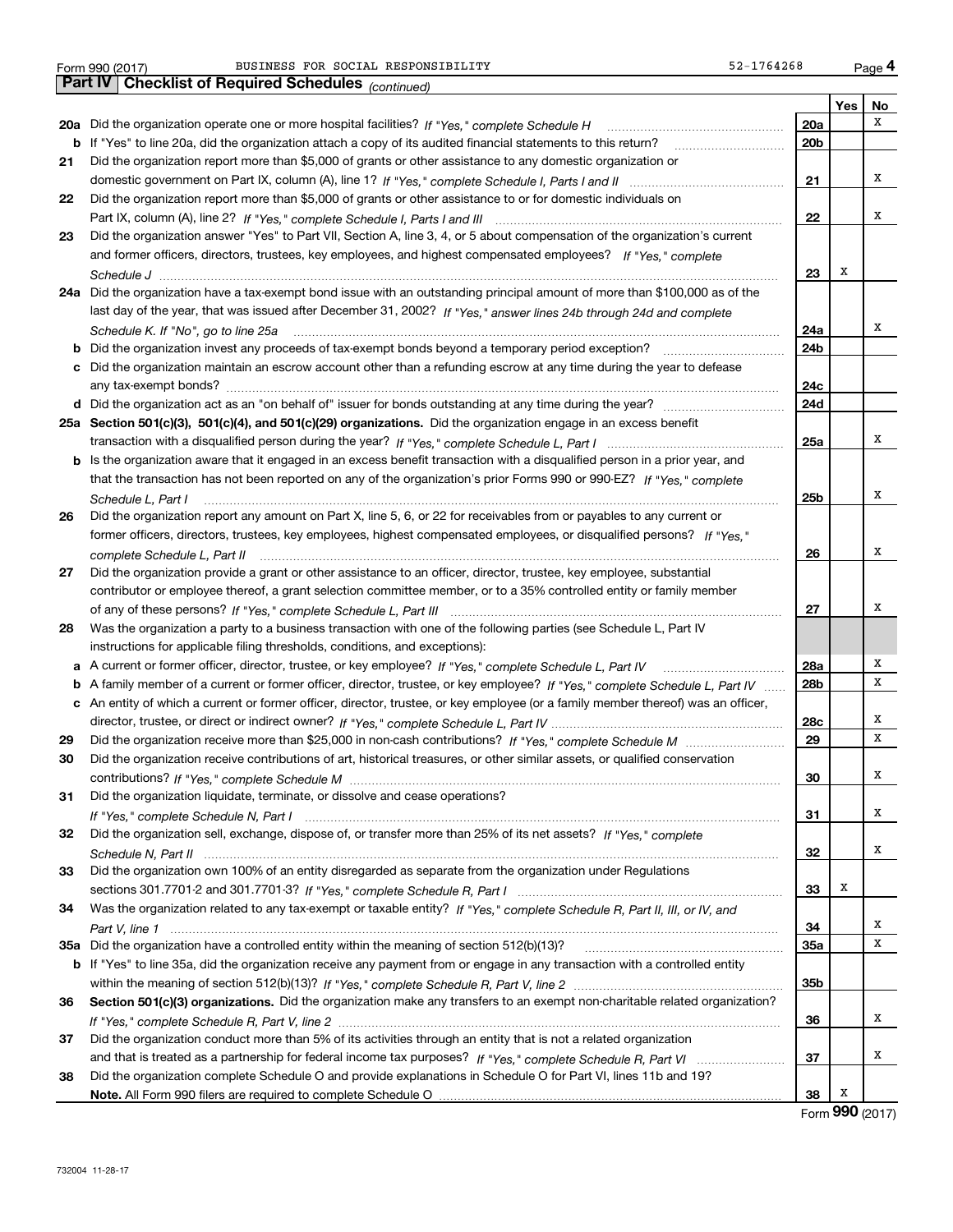|               | BUSINESS FOR SOCIAL RESPONSIBILITY<br>52-1764268<br>Form 990 (2017)                                                                             |                 |     | <u>Pag</u> e 5 |
|---------------|-------------------------------------------------------------------------------------------------------------------------------------------------|-----------------|-----|----------------|
| <b>Part V</b> | <b>Statements Regarding Other IRS Filings and Tax Compliance</b>                                                                                |                 |     |                |
|               | Check if Schedule O contains a response or note to any line in this Part V                                                                      |                 |     |                |
|               |                                                                                                                                                 |                 | Yes | No             |
|               | 62<br>1a                                                                                                                                        |                 |     |                |
| b             | $\Omega$<br>1 <sub>b</sub><br>Enter the number of Forms W-2G included in line 1a. Enter -0- if not applicable                                   |                 |     |                |
| c             | Did the organization comply with backup withholding rules for reportable payments to vendors and reportable gaming                              |                 |     |                |
|               |                                                                                                                                                 | 1c              | х   |                |
|               | 2a Enter the number of employees reported on Form W-3, Transmittal of Wage and Tax Statements,                                                  |                 |     |                |
|               | 83<br>filed for the calendar year ending with or within the year covered by this return<br>2a                                                   |                 |     |                |
|               |                                                                                                                                                 | 2 <sub>b</sub>  | Х   |                |
|               |                                                                                                                                                 |                 |     |                |
|               | 3a Did the organization have unrelated business gross income of \$1,000 or more during the year?                                                | 3a              |     | х              |
| b             |                                                                                                                                                 | 3b              |     |                |
|               | 4a At any time during the calendar year, did the organization have an interest in, or a signature or other authority over, a                    |                 |     |                |
|               |                                                                                                                                                 | 4a              | х   |                |
|               | <b>b</b> If "Yes," enter the name of the foreign country: $\triangleright$ FRANCE, CHINA, HONG KONG, DENMARK                                    |                 |     |                |
|               | See instructions for filing requirements for FinCEN Form 114, Report of Foreign Bank and Financial Accounts (FBAR).                             |                 |     |                |
|               |                                                                                                                                                 | 5a              |     | Х              |
| b             |                                                                                                                                                 | 5 <sub>b</sub>  |     | х              |
|               |                                                                                                                                                 | 5 <sub>c</sub>  |     |                |
|               | 6a Does the organization have annual gross receipts that are normally greater than \$100,000, and did the organization solicit                  |                 |     |                |
|               | any contributions that were not tax deductible as charitable contributions?                                                                     | 6a              |     | х              |
|               | <b>b</b> If "Yes," did the organization include with every solicitation an express statement that such contributions or gifts                   |                 |     |                |
|               | were not tax deductible?                                                                                                                        | 6b              |     |                |
| 7             | Organizations that may receive deductible contributions under section 170(c).                                                                   |                 |     |                |
| а             | Did the organization receive a payment in excess of \$75 made partly as a contribution and partly for goods and services provided to the payor? | 7a              | Х   |                |
| b             | If "Yes," did the organization notify the donor of the value of the goods or services provided?                                                 | 7b              | х   |                |
| c             | Did the organization sell, exchange, or otherwise dispose of tangible personal property for which it was required                               |                 |     |                |
|               |                                                                                                                                                 | 7с              |     | х              |
|               | 7d                                                                                                                                              |                 |     |                |
| е             | Did the organization receive any funds, directly or indirectly, to pay premiums on a personal benefit contract?                                 | 7e              |     | х              |
| Ť.            | Did the organization, during the year, pay premiums, directly or indirectly, on a personal benefit contract?                                    | 7f              |     | х              |
| g             | If the organization received a contribution of qualified intellectual property, did the organization file Form 8899 as required?                | 7g              |     |                |
| h             | If the organization received a contribution of cars, boats, airplanes, or other vehicles, did the organization file a Form 1098-C?              | 7h              |     |                |
| 8             | Sponsoring organizations maintaining donor advised funds. Did a donor advised fund maintained by the                                            |                 |     |                |
|               | sponsoring organization have excess business holdings at any time during the year?                                                              | 8               |     |                |
|               | Sponsoring organizations maintaining donor advised funds.                                                                                       |                 |     |                |
| а             | Did the sponsoring organization make any taxable distributions under section 4966?                                                              | 9а              |     |                |
| b             | Did the sponsoring organization make a distribution to a donor, donor advisor, or related person?                                               | 9b              |     |                |
| 10            | Section 501(c)(7) organizations. Enter:                                                                                                         |                 |     |                |
| а             | 10a                                                                                                                                             |                 |     |                |
| b             | 10 <sub>b</sub><br>Gross receipts, included on Form 990, Part VIII, line 12, for public use of club facilities                                  |                 |     |                |
| 11            | Section 501(c)(12) organizations. Enter:                                                                                                        |                 |     |                |
| а             | Gross income from members or shareholders<br>11a                                                                                                |                 |     |                |
| b             | Gross income from other sources (Do not net amounts due or paid to other sources against                                                        |                 |     |                |
|               | amounts due or received from them.)<br>11b                                                                                                      |                 |     |                |
|               | 12a Section 4947(a)(1) non-exempt charitable trusts. Is the organization filing Form 990 in lieu of Form 1041?                                  | 12a             |     |                |
| b             | If "Yes," enter the amount of tax-exempt interest received or accrued during the year<br>12b                                                    |                 |     |                |
| 13            | Section 501(c)(29) qualified nonprofit health insurance issuers.                                                                                |                 |     |                |
| а             | Is the organization licensed to issue qualified health plans in more than one state?                                                            | 13a             |     |                |
|               | Note. See the instructions for additional information the organization must report on Schedule O.                                               |                 |     |                |
|               | <b>b</b> Enter the amount of reserves the organization is required to maintain by the states in which the                                       |                 |     |                |
|               | 13b                                                                                                                                             |                 |     |                |
| c             | 13c                                                                                                                                             |                 |     | х              |
|               | 14a Did the organization receive any payments for indoor tanning services during the tax year?                                                  | 14a             |     |                |
|               |                                                                                                                                                 | 14 <sub>b</sub> |     |                |

| Form 990 (2017) |  |
|-----------------|--|
|-----------------|--|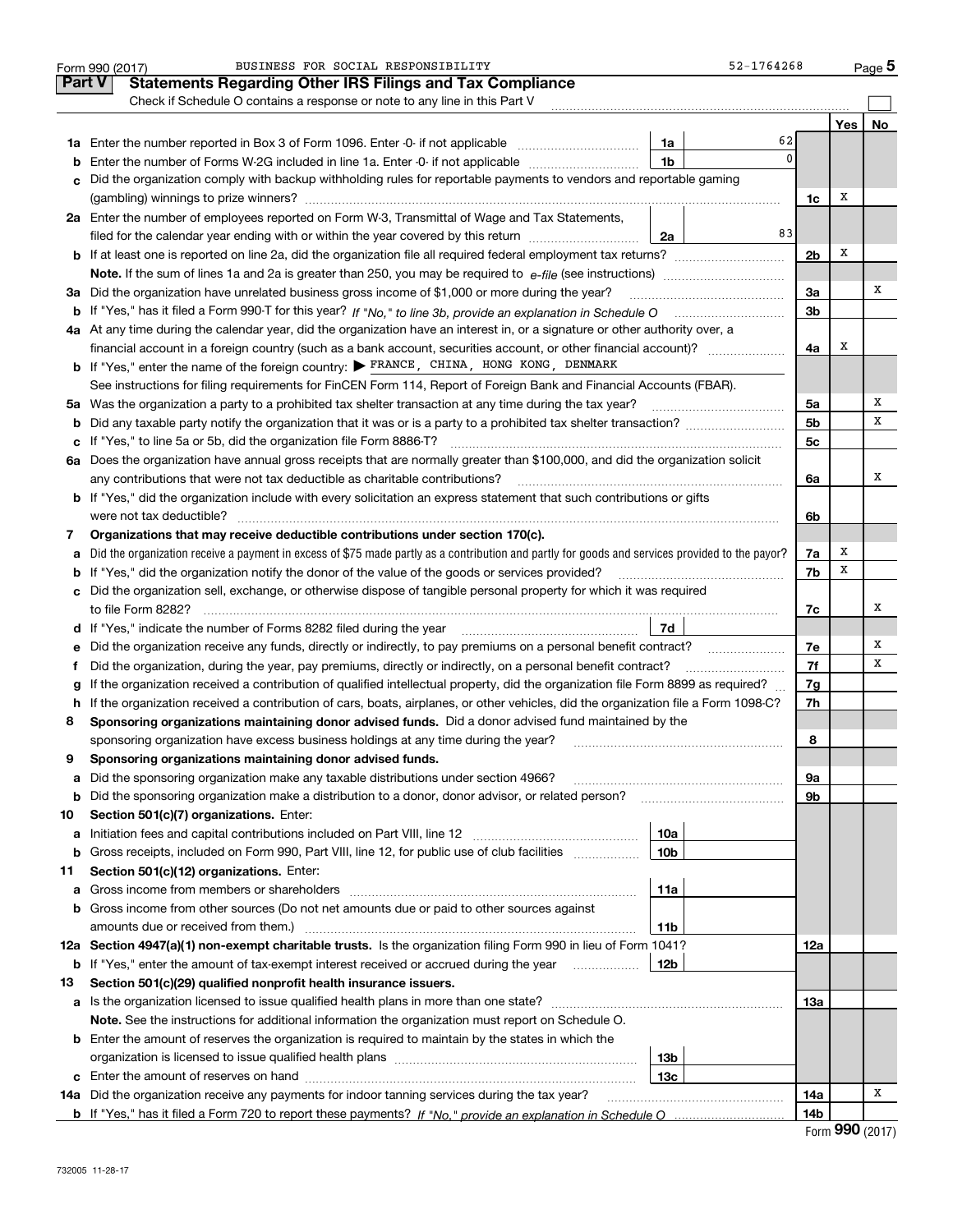|     | BUSINESS FOR SOCIAL RESPONSIBILITY<br>Form 990 (2017)                                                                                                                                                                          |    | 52-1764268 |                 |     | Page 6       |
|-----|--------------------------------------------------------------------------------------------------------------------------------------------------------------------------------------------------------------------------------|----|------------|-----------------|-----|--------------|
|     | Part VI   Governance, Management, and Disclosure For each "Yes" response to lines 2 through 7b below, and for a "No" response                                                                                                  |    |            |                 |     |              |
|     | to line 8a, 8b, or 10b below, describe the circumstances, processes, or changes in Schedule O. See instructions.                                                                                                               |    |            |                 |     |              |
|     | Check if Schedule O contains a response or note to any line in this Part VI                                                                                                                                                    |    |            |                 |     | $\mathbf{X}$ |
|     | <b>Section A. Governing Body and Management</b>                                                                                                                                                                                |    |            |                 |     |              |
|     |                                                                                                                                                                                                                                |    |            |                 | Yes | No           |
|     | 1a Enter the number of voting members of the governing body at the end of the tax year<br>.                                                                                                                                    | 1a | 10         |                 |     |              |
|     | If there are material differences in voting rights among members of the governing body, or if the governing                                                                                                                    |    |            |                 |     |              |
|     | body delegated broad authority to an executive committee or similar committee, explain in Schedule O.                                                                                                                          |    |            |                 |     |              |
| b   | Enter the number of voting members included in line 1a, above, who are independent                                                                                                                                             | 1b | 9          |                 |     |              |
| 2   | Did any officer, director, trustee, or key employee have a family relationship or a business relationship with any other                                                                                                       |    |            |                 |     |              |
|     | officer, director, trustee, or key employee?                                                                                                                                                                                   |    |            | 2               |     | х            |
| 3   | Did the organization delegate control over management duties customarily performed by or under the direct supervision                                                                                                          |    |            |                 |     |              |
|     | of officers, directors, or trustees, or key employees to a management company or other person?                                                                                                                                 |    |            | 3               |     | х            |
| 4   | Did the organization make any significant changes to its governing documents since the prior Form 990 was filed?                                                                                                               |    |            | 4               |     | х            |
| 5   |                                                                                                                                                                                                                                |    |            | 5               |     | х            |
| 6   | Did the organization have members or stockholders?                                                                                                                                                                             |    |            | 6               |     | х            |
| 7a  | Did the organization have members, stockholders, or other persons who had the power to elect or appoint one or                                                                                                                 |    |            |                 |     |              |
|     | more members of the governing body?                                                                                                                                                                                            |    |            | 7a              |     | х            |
| b   | Are any governance decisions of the organization reserved to (or subject to approval by) members, stockholders, or                                                                                                             |    |            |                 |     |              |
|     | persons other than the governing body?                                                                                                                                                                                         |    |            | 7b              |     | х            |
| 8   | Did the organization contemporaneously document the meetings held or written actions undertaken during the year by the following:                                                                                              |    |            |                 |     |              |
| a   |                                                                                                                                                                                                                                |    |            | 8a              | х   |              |
| b   | Each committee with authority to act on behalf of the governing body?                                                                                                                                                          |    |            | 8b              | X   |              |
| 9   | Is there any officer, director, trustee, or key employee listed in Part VII, Section A, who cannot be reached at the                                                                                                           |    |            |                 |     |              |
|     |                                                                                                                                                                                                                                |    |            | 9               |     | х            |
|     | Section B. Policies <sub>(This Section B requests information about policies not required by the Internal Revenue Code.)</sub>                                                                                                 |    |            |                 |     |              |
|     |                                                                                                                                                                                                                                |    |            |                 | Yes | No           |
|     |                                                                                                                                                                                                                                |    |            | 10a             |     | x            |
|     | b If "Yes," did the organization have written policies and procedures governing the activities of such chapters, affiliates,                                                                                                   |    |            |                 |     |              |
|     | and branches to ensure their operations are consistent with the organization's exempt purposes?                                                                                                                                |    |            | 10 <sub>b</sub> |     |              |
| 11a | Has the organization provided a complete copy of this Form 990 to all members of its governing body before filing the form?                                                                                                    |    |            | 11a             | x   |              |
| b   | Describe in Schedule O the process, if any, used by the organization to review this Form 990.                                                                                                                                  |    |            |                 |     |              |
| 12a | Did the organization have a written conflict of interest policy? If "No," go to line 13                                                                                                                                        |    |            | 12a             | х   |              |
| b   | Were officers, directors, or trustees, and key employees required to disclose annually interests that could give rise to conflicts?                                                                                            |    |            | 12b             | x   |              |
|     | Did the organization regularly and consistently monitor and enforce compliance with the policy? If "Yes," describe                                                                                                             |    |            |                 |     |              |
|     | in Schedule O how this was done manufactured and continuum and contact the schedule O how this was done                                                                                                                        |    |            | 12c             |     | х            |
|     |                                                                                                                                                                                                                                |    |            | 13              | X   |              |
| 14  | Did the organization have a written document retention and destruction policy?                                                                                                                                                 |    |            | 14              | х   |              |
| 15  | Did the process for determining compensation of the following persons include a review and approval by independent                                                                                                             |    |            |                 |     |              |
|     | persons, comparability data, and contemporaneous substantiation of the deliberation and decision?                                                                                                                              |    |            |                 |     |              |
| а   | The organization's CEO, Executive Director, or top management official manufactured contains and contained a manufactured with the organization's CEO, Executive Director, or top management official manufactured with the st |    |            | 15a             | x   |              |
| b   | Other officers or key employees of the organization                                                                                                                                                                            |    |            | 15b             | x   |              |
|     | If "Yes" to line 15a or 15b, describe the process in Schedule O (see instructions).                                                                                                                                            |    |            |                 |     |              |
|     | 16a Did the organization invest in, contribute assets to, or participate in a joint venture or similar arrangement with a                                                                                                      |    |            |                 |     |              |
|     | taxable entity during the year?                                                                                                                                                                                                |    |            | 16a             |     | х            |
|     | b If "Yes," did the organization follow a written policy or procedure requiring the organization to evaluate its participation                                                                                                 |    |            |                 |     |              |
|     | in joint venture arrangements under applicable federal tax law, and take steps to safeguard the organization's                                                                                                                 |    |            |                 |     |              |
|     | exempt status with respect to such arrangements?                                                                                                                                                                               |    |            | 16b             |     |              |
|     | <b>Section C. Disclosure</b>                                                                                                                                                                                                   |    |            |                 |     |              |
| 17  | List the states with which a copy of this Form 990 is required to be filed $\blacktriangleright^{\mathsf{CA}}$                                                                                                                 |    |            |                 |     |              |
| 18  | Section 6104 requires an organization to make its Forms 1023 (or 1024 if applicable), 990, and 990-T (Section 501(c)(3)s only) available                                                                                       |    |            |                 |     |              |
|     | for public inspection. Indicate how you made these available. Check all that apply.                                                                                                                                            |    |            |                 |     |              |
|     | $X \mid$ Own website<br>$X$ Upon request<br>Another's website<br>Other (explain in Schedule O)                                                                                                                                 |    |            |                 |     |              |
| 19  | Describe in Schedule O whether (and if so, how) the organization made its governing documents, conflict of interest policy, and financial                                                                                      |    |            |                 |     |              |
|     | statements available to the public during the tax year.                                                                                                                                                                        |    |            |                 |     |              |
| 20  | State the name, address, and telephone number of the person who possesses the organization's books and records:                                                                                                                |    |            |                 |     |              |
|     | SHIREEN UDENKA, GLOBAL CONTROLLER - 415-984-3200                                                                                                                                                                               |    |            |                 |     |              |
|     | 88 KEARNY STREET, 12TH FLOOR, SAN FRANCISCO, CA<br>94108                                                                                                                                                                       |    |            |                 |     |              |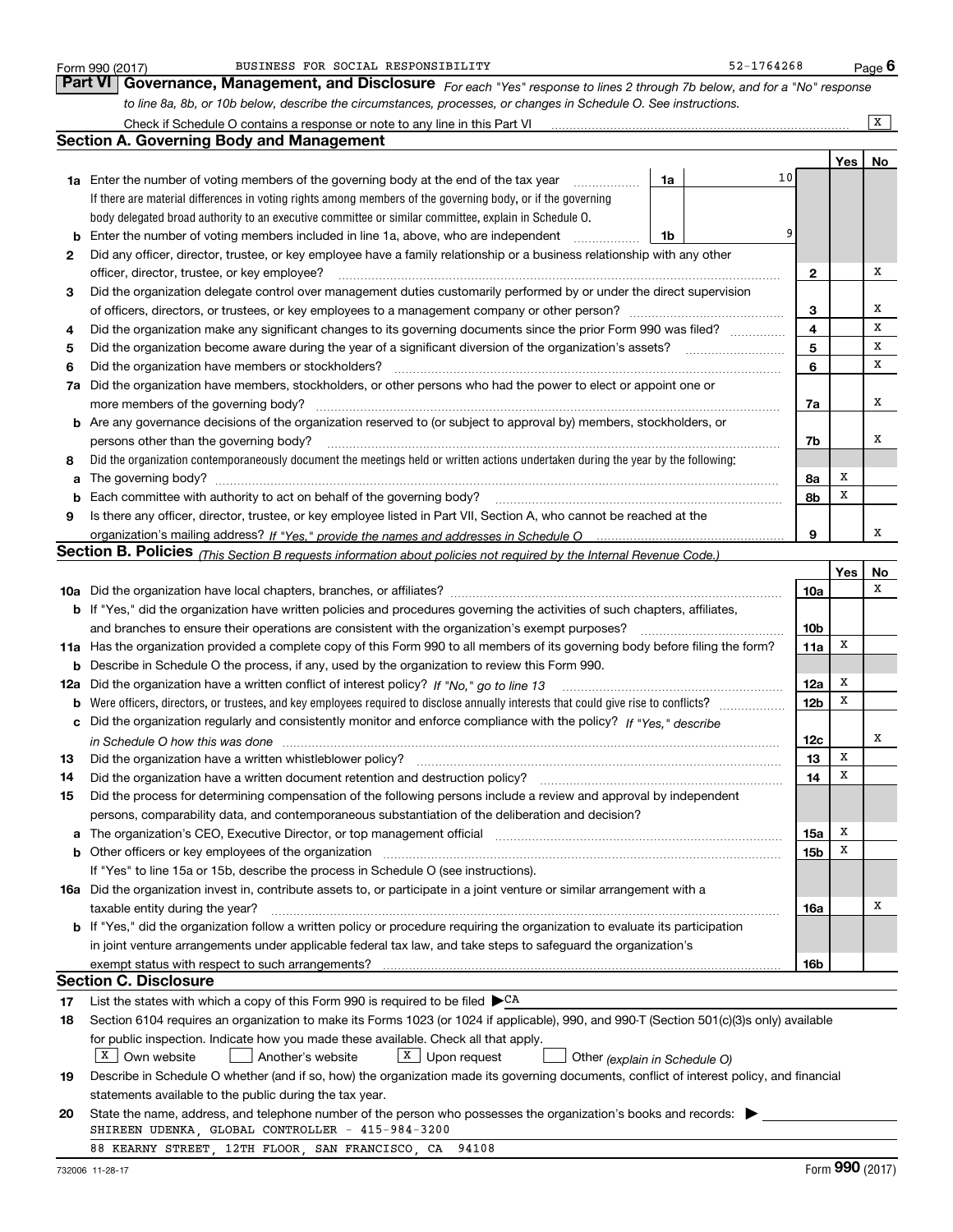$\mathcal{L}^{\text{max}}$ 

| Form 990 (2017) |                                               | BUSINESS FOR SOCIAL RESPONSIBILITY                                                         | 52-1764268 | Page / |
|-----------------|-----------------------------------------------|--------------------------------------------------------------------------------------------|------------|--------|
|                 |                                               | Part VII Compensation of Officers, Directors, Trustees, Key Employees, Highest Compensated |            |        |
|                 | <b>Employees, and Independent Contractors</b> |                                                                                            |            |        |

Check if Schedule O contains a response or note to any line in this Part VII

**Section A. Officers, Directors, Trustees, Key Employees, and Highest Compensated Employees**

**1a**  Complete this table for all persons required to be listed. Report compensation for the calendar year ending with or within the organization's tax year.

**•** List all of the organization's current officers, directors, trustees (whether individuals or organizations), regardless of amount of compensation.

● List all of the organization's **current** key employees, if any. See instructions for definition of "key employee." Enter -0- in columns  $(D)$ ,  $(E)$ , and  $(F)$  if no compensation was paid.

**•** List the organization's five current highest compensated employees (other than an officer, director, trustee, or key employee) who received report-

 $\bullet$  List all of the organization's **former** officers, key employees, and highest compensated employees who received more than \$100,000 of able compensation (Box 5 of Form W-2 and/or Box 7 of Form 1099-MISC) of more than \$100,000 from the organization and any related organizations.

**•** List all of the organization's former directors or trustees that received, in the capacity as a former director or trustee of the organization, reportable compensation from the organization and any related organizations. more than \$10,000 of reportable compensation from the organization and any related organizations.

List persons in the following order: individual trustees or directors; institutional trustees; officers; key employees; highest compensated employees; and former such persons.

Check this box if neither the organization nor any related organization compensated any current officer, director, or trustee.  $\mathcal{L}^{\text{max}}$ 

| (A)                                 | (B)                    | (C)<br>Position               |                                                                  |         |              |                                 |        | (D)             | (E)                           | (F)                      |
|-------------------------------------|------------------------|-------------------------------|------------------------------------------------------------------|---------|--------------|---------------------------------|--------|-----------------|-------------------------------|--------------------------|
| Name and Title                      | Average                |                               | (do not check more than one                                      |         |              |                                 |        | Reportable      | Reportable                    | Estimated                |
|                                     | hours per              |                               | box, unless person is both an<br>officer and a director/trustee) |         |              |                                 |        | compensation    | compensation                  | amount of                |
|                                     | week                   |                               |                                                                  |         |              |                                 |        | from<br>the     | from related<br>organizations | other                    |
|                                     | (list any<br>hours for |                               |                                                                  |         |              |                                 |        | organization    | (W-2/1099-MISC)               | compensation<br>from the |
|                                     | related                |                               | trustee                                                          |         |              |                                 |        | (W-2/1099-MISC) |                               | organization             |
|                                     | organizations          |                               |                                                                  |         |              |                                 |        |                 |                               | and related              |
|                                     | below                  | ndividual trustee or director | Institutional t                                                  |         | Key employee | Highest compensated<br>employee |        |                 |                               | organizations            |
|                                     | line)                  |                               |                                                                  | Officer |              |                                 | Former |                 |                               |                          |
| ALESSANDRO CARLUCCI<br>(1)          | 2,00                   |                               |                                                                  |         |              |                                 |        |                 |                               |                          |
| <b>BOARD MEMBER</b>                 |                        | X                             |                                                                  |         |              |                                 |        | $\mathbf{0}$    | $\mathbf{0}$                  | 0.                       |
| (2)<br><b>GERALYN RITTER</b>        | 2.00                   |                               |                                                                  |         |              |                                 |        |                 |                               |                          |
| BOARD MEMBER                        |                        | X                             |                                                                  |         |              |                                 |        | 0               | $\mathbf 0$                   | $\mathfrak{o}$ .         |
| <b>JEFF SEABRIGHT</b><br>(3)        | 2,00                   |                               |                                                                  |         |              |                                 |        |                 |                               |                          |
| <b>BOARD MEMBER</b>                 |                        | X                             |                                                                  |         |              |                                 |        | $\mathbf{0}$    | $\mathbf{0}$                  | $\mathbf 0$ .            |
| KARINA LITVACK<br>(4)               | 2,00                   |                               |                                                                  |         |              |                                 |        |                 |                               |                          |
| <b>BOARD MEMBER</b>                 |                        | x                             |                                                                  |         |              |                                 |        | $\mathbf{0}$    | 0                             | 0.                       |
| (5) ROBB WEBB                       | 2,00                   |                               |                                                                  |         |              |                                 |        |                 |                               |                          |
| <b>BOARD MEMBER</b>                 |                        | x                             |                                                                  |         |              |                                 |        | $\mathbf{0}$    | $\mathbf 0$                   | $\mathbf{0}$ .           |
| SUSAN MACCORMAC<br>(6)              | 2,00                   |                               |                                                                  |         |              |                                 |        |                 |                               |                          |
| <b>BOARD MEMBER</b>                 |                        | х                             |                                                                  |         |              |                                 |        | 0               | 0                             | 0.                       |
| KARINA LITVACK<br>(7)               | 2,00                   |                               |                                                                  |         |              |                                 |        |                 |                               |                          |
| BOARD MEMBER (LEFT DURING THE YEAR) |                        | x                             |                                                                  |         |              |                                 |        | $\mathbf{0}$    | 0                             | $\mathbf 0$ .            |
| KATE BRANDT<br>(8)                  | 2,00                   |                               |                                                                  |         |              |                                 |        |                 |                               |                          |
| <b>BOARD MEMBER</b>                 |                        | x                             |                                                                  |         |              |                                 |        | $\mathbf 0$     | 0                             | 0.                       |
| (9) ADAM WERBACH                    | 2,00                   |                               |                                                                  |         |              |                                 |        |                 |                               |                          |
| BOARD MEMBER                        |                        | x                             |                                                                  |         |              |                                 |        | $\mathbf{0}$    | $\mathbf 0$                   | 0.                       |
| (10) STEVEN BERKENFELD              | 2,00                   |                               |                                                                  |         |              |                                 |        |                 |                               |                          |
| BOARD MEMBER                        |                        | х                             |                                                                  |         |              |                                 |        | $\mathbf 0$     | $\mathbf{0}$                  | $\mathbf{0}$ .           |
| (11) ARON CRAMER                    | 40.00                  |                               |                                                                  |         |              |                                 |        |                 |                               |                          |
| PRESIDENT & CEO                     |                        | x                             |                                                                  | X       |              |                                 |        | 349,225.        | $\mathbf{0}$                  | 66,126.                  |
| (12) MIKE ZEITOUNY                  | 40.00                  |                               |                                                                  |         |              |                                 |        |                 |                               |                          |
| CFO                                 |                        |                               |                                                                  | X       |              |                                 |        | 254,390         | $\mathbf{0}$                  | 29,075.                  |
| (13) ERIC OLSON                     | 40.00                  |                               |                                                                  |         |              |                                 |        |                 |                               |                          |
| SENIOR VP                           |                        |                               |                                                                  | X       |              |                                 |        | 274,875         | $\mathbf{0}$ .                | 43,172.                  |
| (14) LAURA S. GITMAN                | 40.00                  |                               |                                                                  |         |              |                                 |        |                 |                               |                          |
| SENIOR VP                           |                        |                               |                                                                  | X       |              |                                 |        | 257,785.        | $\mathbf{0}$ .                | 42,136.                  |
| (15) JEREMY PREPSCIUS               | 40.00                  |                               |                                                                  |         |              |                                 |        |                 |                               |                          |
| VICE PRESIDENT                      |                        |                               |                                                                  | X       |              |                                 |        | 235,768         | 0.                            | 2,221.                   |
| (16) PEDER MICHAEL PRUZAN JORGENSEN | 40.00                  |                               |                                                                  |         |              |                                 |        |                 |                               |                          |
| VICE PRESIDENT                      |                        |                               |                                                                  | X       |              |                                 |        | 290,216,        | $\mathbf{0}$ .                | 43, 373.                 |
| (17) FARID BADDACHE                 | 40.00                  |                               |                                                                  |         |              |                                 |        |                 |                               |                          |
| MANAGING DIRECTOR                   |                        |                               |                                                                  |         |              | X                               |        | 180, 327.       | 0.                            | 26,023.                  |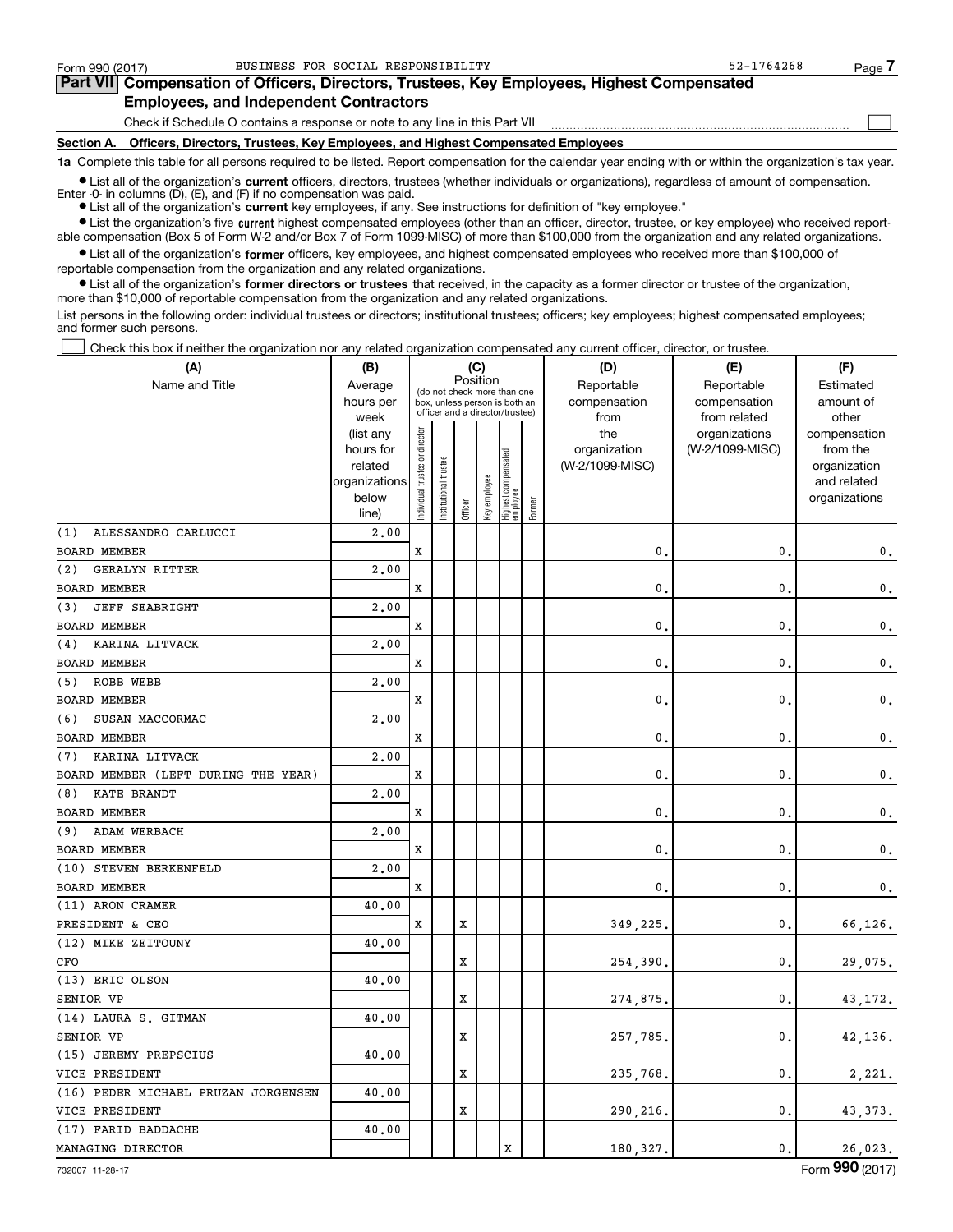| BUSINESS FOR SOCIAL RESPONSIBILITY<br>Form 990 (2017)                                                                                        |                   |                               |                       |          |              |                                                                  |        |                             | 52-1764268                    |    |     |                       | Page 8   |
|----------------------------------------------------------------------------------------------------------------------------------------------|-------------------|-------------------------------|-----------------------|----------|--------------|------------------------------------------------------------------|--------|-----------------------------|-------------------------------|----|-----|-----------------------|----------|
| <b>Part VII</b><br>Section A. Officers, Directors, Trustees, Key Employees, and Highest Compensated Employees (continued)                    |                   |                               |                       |          |              |                                                                  |        |                             |                               |    |     |                       |          |
| (A)                                                                                                                                          | (B)               |                               |                       | (C)      |              |                                                                  |        | (D)                         | (E)                           |    |     | (F)                   |          |
| Name and title                                                                                                                               | Average           |                               |                       | Position |              | (do not check more than one                                      |        | Reportable                  | Reportable                    |    |     | Estimated             |          |
|                                                                                                                                              | hours per<br>week |                               |                       |          |              | box, unless person is both an<br>officer and a director/trustee) |        | compensation                | compensation                  |    |     | amount of             |          |
|                                                                                                                                              | (list any         |                               |                       |          |              |                                                                  |        | from<br>the                 | from related<br>organizations |    |     | other<br>compensation |          |
|                                                                                                                                              | hours for         | ndividual trustee or director |                       |          |              |                                                                  |        | organization                | (W-2/1099-MISC)               |    |     | from the              |          |
|                                                                                                                                              | related           |                               |                       |          |              |                                                                  |        | (W-2/1099-MISC)             |                               |    |     | organization          |          |
|                                                                                                                                              | organizations     |                               |                       |          |              |                                                                  |        |                             |                               |    |     | and related           |          |
|                                                                                                                                              | below             |                               | Institutional trustee |          | key employee | Highest compensated<br>employee                                  |        |                             |                               |    |     | organizations         |          |
|                                                                                                                                              | line)             |                               |                       | Officer  |              |                                                                  | Former |                             |                               |    |     |                       |          |
| (18) DUNSTAN HOPE                                                                                                                            | 40.00             |                               |                       |          |              |                                                                  |        |                             |                               |    |     |                       |          |
| MANAGING DIRECTOR                                                                                                                            |                   |                               |                       |          |              | x                                                                |        | 211,990.                    |                               | 0. |     |                       | 19,061.  |
| (19) MARGARET JUNGK<br>40.00                                                                                                                 |                   |                               |                       |          |              |                                                                  |        |                             |                               |    |     |                       |          |
| MANAGING DIRECTOR                                                                                                                            |                   |                               |                       |          |              | x                                                                |        | 206,624.                    |                               | 0. |     |                       | 28,012.  |
| (20) JOHN HODGES                                                                                                                             | 40.00             |                               |                       |          |              |                                                                  |        |                             |                               |    |     |                       |          |
| MANAGING DIRECTOR                                                                                                                            |                   |                               |                       |          |              | x                                                                |        | 195,226.                    |                               | 0. |     |                       | 28,012.  |
| (21) ALISON TAYLOR                                                                                                                           | 40.00             |                               |                       |          |              |                                                                  |        |                             |                               |    |     |                       |          |
| <b>DIRECTOR</b>                                                                                                                              |                   |                               |                       |          |              | x                                                                |        | 178,198.                    |                               | 0. |     |                       | 30,629.  |
|                                                                                                                                              |                   |                               |                       |          |              |                                                                  |        |                             |                               |    |     |                       |          |
|                                                                                                                                              |                   |                               |                       |          |              |                                                                  |        |                             |                               |    |     |                       |          |
|                                                                                                                                              |                   |                               |                       |          |              |                                                                  |        |                             |                               |    |     |                       |          |
|                                                                                                                                              |                   |                               |                       |          |              |                                                                  |        |                             |                               |    |     |                       |          |
|                                                                                                                                              |                   |                               |                       |          |              |                                                                  |        |                             |                               |    |     |                       |          |
|                                                                                                                                              |                   |                               |                       |          |              |                                                                  |        |                             |                               |    |     |                       |          |
|                                                                                                                                              |                   |                               |                       |          |              |                                                                  |        |                             |                               |    |     |                       |          |
|                                                                                                                                              |                   |                               |                       |          |              |                                                                  |        |                             |                               |    |     |                       |          |
|                                                                                                                                              |                   |                               |                       |          |              |                                                                  |        |                             |                               |    |     |                       |          |
|                                                                                                                                              |                   |                               |                       |          |              |                                                                  |        |                             |                               |    |     |                       |          |
|                                                                                                                                              |                   |                               |                       |          |              |                                                                  |        | 2,634,624.                  |                               | 0. |     |                       | 357,840. |
| c Total from continuation sheets to Part VII, Section A manufactor continuum                                                                 |                   |                               |                       |          |              |                                                                  |        | $\mathbf{0}$ .              |                               | 0. |     |                       | 0.       |
|                                                                                                                                              |                   |                               |                       |          |              |                                                                  |        | 2,634,624.                  |                               | 0. |     |                       | 357,840. |
| Total number of individuals (including but not limited to those listed above) who received more than \$100,000 of reportable<br>$\mathbf{2}$ |                   |                               |                       |          |              |                                                                  |        |                             |                               |    |     |                       |          |
| compensation from the organization $\blacktriangleright$                                                                                     |                   |                               |                       |          |              |                                                                  |        |                             |                               |    |     |                       | 36       |
|                                                                                                                                              |                   |                               |                       |          |              |                                                                  |        |                             |                               |    |     | Yes                   | No       |
| Did the organization list any former officer, director, or trustee, key employee, or highest compensated employee on<br>з                    |                   |                               |                       |          |              |                                                                  |        |                             |                               |    |     |                       |          |
| line 1a? If "Yes," complete Schedule J for such individual manufactured contained and the Yes," complete Schedule J for such individual      |                   |                               |                       |          |              |                                                                  |        |                             |                               |    | З   |                       | x        |
| For any individual listed on line 1a, is the sum of reportable compensation and other compensation from the organization<br>4                |                   |                               |                       |          |              |                                                                  |        |                             |                               |    |     |                       |          |
|                                                                                                                                              |                   |                               |                       |          |              |                                                                  |        |                             |                               |    | 4   | х                     |          |
| Did any person listed on line 1a receive or accrue compensation from any unrelated organization or individual for services<br>5              |                   |                               |                       |          |              |                                                                  |        |                             |                               |    |     |                       |          |
|                                                                                                                                              |                   |                               |                       |          |              |                                                                  |        |                             |                               |    | 5   |                       | х        |
| <b>Section B. Independent Contractors</b>                                                                                                    |                   |                               |                       |          |              |                                                                  |        |                             |                               |    |     |                       |          |
| Complete this table for your five highest compensated independent contractors that received more than \$100,000 of compensation from<br>1    |                   |                               |                       |          |              |                                                                  |        |                             |                               |    |     |                       |          |
| the organization. Report compensation for the calendar year ending with or within the organization's tax year.                               |                   |                               |                       |          |              |                                                                  |        |                             |                               |    |     |                       |          |
| (A)                                                                                                                                          |                   |                               |                       |          |              |                                                                  |        | (B)                         |                               |    | (C) |                       |          |
| Name and business address                                                                                                                    |                   |                               |                       |          |              |                                                                  |        | Description of services     |                               |    |     | Compensation          |          |
| HYATT REGENCY HUNTINGTON BEACH, 21500                                                                                                        |                   |                               |                       |          |              |                                                                  |        |                             |                               |    |     |                       |          |
| PACIFIC COAST HWY, HUNTINGTON BEACH, CA                                                                                                      |                   |                               |                       |          |              |                                                                  |        | CONFERENCE VENUE & CATERING |                               |    |     |                       | 718,798. |
| TRYDAN                                                                                                                                       |                   |                               |                       |          |              |                                                                  |        |                             |                               |    |     |                       |          |
| 10 RUE MERCUR, PARIS, FRANCE 75011                                                                                                           |                   |                               |                       |          |              |                                                                  |        | LEASHOLD IMPROVEMENT        |                               |    |     |                       | 335,897. |
| CHANGE ASSOCIATES LTD., HOUSE- 4/1, ROAD                                                                                                     |                   |                               |                       |          |              |                                                                  |        |                             |                               |    |     |                       |          |
| 69, FIRST FLOOR, GULSHAN-2, DHAKA,                                                                                                           |                   |                               |                       |          |              |                                                                  |        | CONTRACTOR                  |                               |    |     |                       | 309,013. |
| STICHING WIN-WIN STRATEGIES, TOLSTRAAT                                                                                                       |                   |                               |                       |          |              |                                                                  |        |                             |                               |    |     |                       |          |
| 127-3, AMSTERDAM, NETHERLANDS 1074VJ                                                                                                         |                   |                               |                       |          |              |                                                                  |        | CONTRACTOR                  |                               |    |     |                       | 128,000. |
| AZABU MANAGEMENT SERVICES LTD, SUITE 123,                                                                                                    |                   |                               |                       |          |              |                                                                  |        |                             |                               |    |     |                       |          |
| 12TH FL, SOMPTUEUX CENTRAL, HONG KONG,                                                                                                       |                   |                               |                       |          |              |                                                                  |        | MANAGEMENT ADVISOR          |                               |    |     |                       | 122,253. |
| Total number of independent contractors (including but not limited to those listed above) who received more than<br>$\mathbf{2}$             |                   |                               |                       |          |              |                                                                  |        |                             |                               |    |     |                       |          |
| \$100,000 of compensation from the organization                                                                                              |                   |                               |                       |          |              | 7                                                                |        |                             |                               |    |     |                       |          |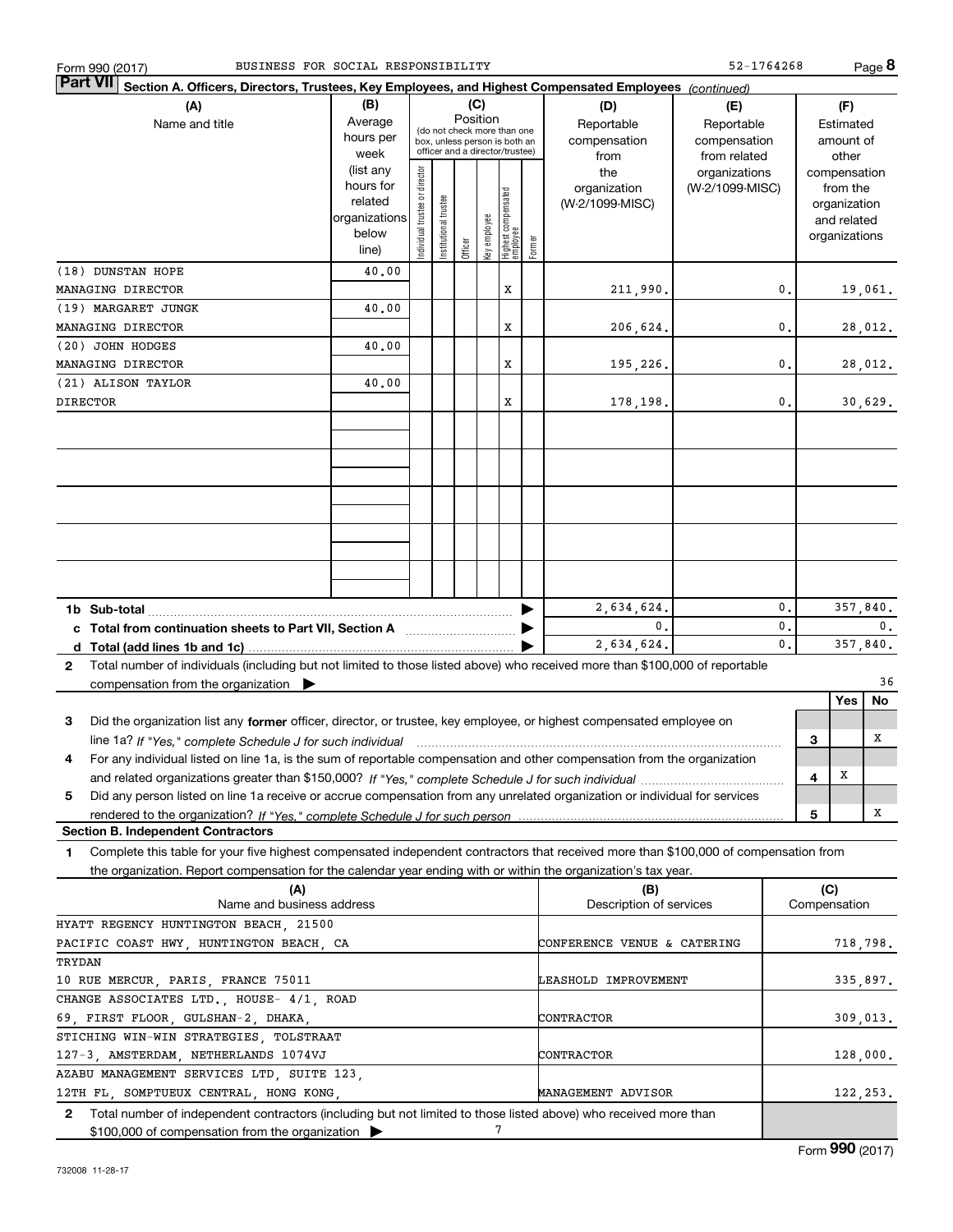|                                                           | Form 990 (2017)  |                                                                               |                | BUSINESS FOR SOCIAL RESPONSIBILITY |                      |                                                 | $52 - 1764268$                                       | Page 9                                                             |
|-----------------------------------------------------------|------------------|-------------------------------------------------------------------------------|----------------|------------------------------------|----------------------|-------------------------------------------------|------------------------------------------------------|--------------------------------------------------------------------|
|                                                           | <b>Part VIII</b> | <b>Statement of Revenue</b>                                                   |                |                                    |                      |                                                 |                                                      |                                                                    |
|                                                           |                  | Check if Schedule O contains a response or note to any line in this Part VIII |                |                                    |                      |                                                 |                                                      |                                                                    |
|                                                           |                  |                                                                               |                |                                    | (A)<br>Total revenue | (B)<br>Related or<br>exempt function<br>revenue | $\overline{(C)}$<br>Unrelated<br>business<br>revenue | (D)<br>Revenuè excluded<br>from tax under<br>sections<br>512 - 514 |
|                                                           |                  | 1 a Federated campaigns                                                       | 1a             |                                    |                      |                                                 |                                                      |                                                                    |
| Contributions, Gifts, Grants<br>and Other Similar Amounts |                  | <b>b</b> Membership dues                                                      | 1 <sub>b</sub> |                                    |                      |                                                 |                                                      |                                                                    |
|                                                           |                  | c Fundraising events                                                          | 1 <sub>c</sub> |                                    |                      |                                                 |                                                      |                                                                    |
|                                                           |                  | d Related organizations                                                       | 1 <sub>d</sub> |                                    |                      |                                                 |                                                      |                                                                    |
|                                                           |                  | e Government grants (contributions)                                           | 1e             |                                    |                      |                                                 |                                                      |                                                                    |
|                                                           |                  | f All other contributions, gifts, grants, and                                 |                |                                    |                      |                                                 |                                                      |                                                                    |
|                                                           |                  | similar amounts not included above                                            | 1f             | 2,964,180.                         |                      |                                                 |                                                      |                                                                    |
|                                                           | g                | Noncash contributions included in lines 1a-1f: \$                             |                |                                    |                      |                                                 |                                                      |                                                                    |
|                                                           | h.               |                                                                               |                |                                    | 2,964,180.           |                                                 |                                                      |                                                                    |
|                                                           |                  |                                                                               |                | <b>Business Code</b>               |                      |                                                 |                                                      |                                                                    |
|                                                           | 2 a              | CONSULTING REVENUE                                                            |                | 561499                             | 11,881,251.          | 11,881,251.                                     |                                                      |                                                                    |
|                                                           | b                | MEMBERSHIP DUES                                                               |                | 561499                             | 4,869,143.           | 4,869,143.                                      |                                                      |                                                                    |
|                                                           | C.               | GOVERNMENT CONTRACTS                                                          |                | 561499                             | 1,385,247.           | 1,385,247.                                      |                                                      |                                                                    |
| Program Service<br>Revenue                                | d                | CONFERENCES & SEMINARS                                                        |                | 561499                             | 1,049,564.           | 1,049,564.                                      |                                                      |                                                                    |
|                                                           | е                |                                                                               |                |                                    |                      |                                                 |                                                      |                                                                    |
|                                                           | f                | All other program service revenue <i>mimimini</i>                             |                |                                    |                      |                                                 |                                                      |                                                                    |
|                                                           | a                |                                                                               |                |                                    | 19, 185, 205.        |                                                 |                                                      |                                                                    |
|                                                           | З                | Investment income (including dividends, interest, and                         |                |                                    |                      |                                                 |                                                      |                                                                    |
|                                                           |                  |                                                                               |                |                                    | 3,420.               |                                                 |                                                      | 3,420.                                                             |
|                                                           | 4                | Income from investment of tax-exempt bond proceeds                            |                |                                    |                      |                                                 |                                                      |                                                                    |
|                                                           | 5                |                                                                               |                |                                    |                      |                                                 |                                                      |                                                                    |
|                                                           |                  |                                                                               | (i) Real       | (ii) Personal                      |                      |                                                 |                                                      |                                                                    |
|                                                           |                  | 6 a Gross rents                                                               | 173,510.       |                                    |                      |                                                 |                                                      |                                                                    |
|                                                           |                  | <b>b</b> Less: rental expenses                                                | $\mathbf{0}$ . |                                    |                      |                                                 |                                                      |                                                                    |
|                                                           | c                | Rental income or (loss)                                                       | 173,510.       |                                    |                      |                                                 |                                                      |                                                                    |
|                                                           |                  | <b>d</b> Net rental income or (loss)                                          |                |                                    | 173,510.             |                                                 |                                                      | 173,510.                                                           |
|                                                           |                  | 7 a Gross amount from sales of                                                | (i) Securities | (ii) Other                         |                      |                                                 |                                                      |                                                                    |
|                                                           |                  | assets other than inventory                                                   |                |                                    |                      |                                                 |                                                      |                                                                    |
|                                                           |                  | <b>b</b> Less: cost or other basis                                            |                |                                    |                      |                                                 |                                                      |                                                                    |
|                                                           |                  | and sales expenses                                                            |                | 53,059.                            |                      |                                                 |                                                      |                                                                    |
|                                                           |                  |                                                                               |                | $-53,059.$                         |                      |                                                 |                                                      |                                                                    |
|                                                           |                  |                                                                               |                |                                    | $-53,059.$           |                                                 |                                                      | $-53,059$ .                                                        |
|                                                           |                  | 8 a Gross income from fundraising events (not                                 |                |                                    |                      |                                                 |                                                      |                                                                    |
|                                                           |                  | including \$                                                                  |                |                                    |                      |                                                 |                                                      |                                                                    |
|                                                           |                  |                                                                               |                |                                    |                      |                                                 |                                                      |                                                                    |
|                                                           |                  | contributions reported on line 1c). See                                       |                |                                    |                      |                                                 |                                                      |                                                                    |
| <b>Other Revenue</b>                                      |                  |                                                                               | $\mathbf b$    |                                    |                      |                                                 |                                                      |                                                                    |
|                                                           |                  | c Net income or (loss) from fundraising events                                |                |                                    |                      |                                                 |                                                      |                                                                    |
|                                                           |                  | 9 a Gross income from gaming activities. See                                  |                |                                    |                      |                                                 |                                                      |                                                                    |
|                                                           |                  |                                                                               |                |                                    |                      |                                                 |                                                      |                                                                    |
|                                                           |                  |                                                                               |                |                                    |                      |                                                 |                                                      |                                                                    |
|                                                           |                  |                                                                               | $\mathbf b$    |                                    |                      |                                                 |                                                      |                                                                    |
|                                                           |                  |                                                                               |                |                                    |                      |                                                 |                                                      |                                                                    |
|                                                           |                  | 10 a Gross sales of inventory, less returns                                   |                |                                    |                      |                                                 |                                                      |                                                                    |
|                                                           |                  |                                                                               |                |                                    |                      |                                                 |                                                      |                                                                    |
|                                                           |                  |                                                                               | $\mathbf b$    |                                    |                      |                                                 |                                                      |                                                                    |
|                                                           |                  | c Net income or (loss) from sales of inventory                                |                |                                    |                      |                                                 |                                                      |                                                                    |
|                                                           |                  | Miscellaneous Revenue<br>11 a MISCELLANEOUS                                   |                | <b>Business Code</b><br>900099     |                      |                                                 |                                                      |                                                                    |
|                                                           |                  |                                                                               |                |                                    | 4,320.               |                                                 |                                                      | 4,320.                                                             |
|                                                           | b                |                                                                               |                |                                    |                      |                                                 |                                                      |                                                                    |
|                                                           | с                |                                                                               |                |                                    |                      |                                                 |                                                      |                                                                    |
|                                                           |                  |                                                                               |                |                                    |                      |                                                 |                                                      |                                                                    |
|                                                           |                  |                                                                               |                |                                    | 4,320.               |                                                 |                                                      |                                                                    |
|                                                           | 12               |                                                                               |                |                                    | 22, 277, 576.        | 19, 185, 205.                                   | 0.                                                   | 128, 191.                                                          |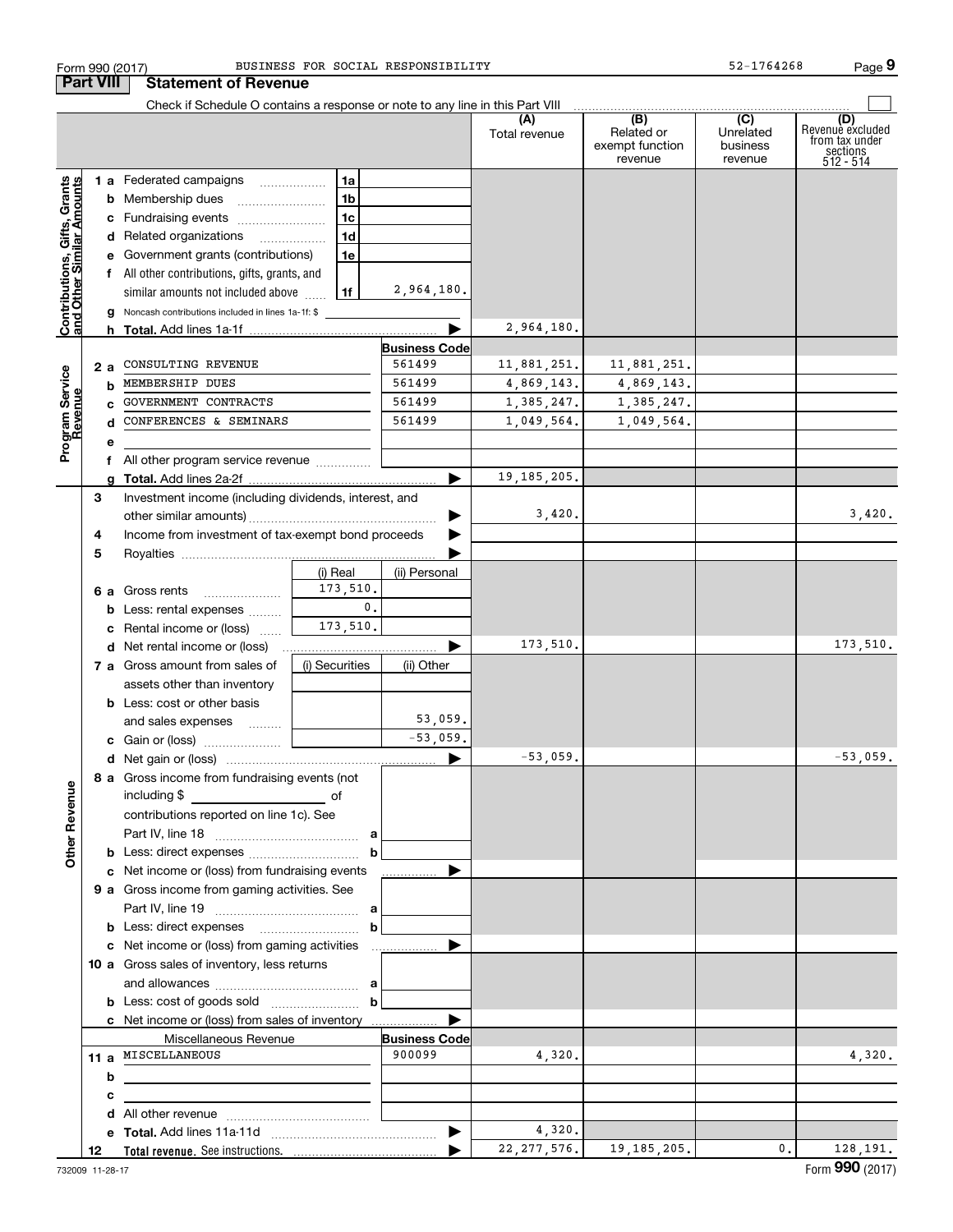**Part IX Statement of Functional Expenses**

**10**

**Total functional expenses.**  Add lines 1 through 24e **Joint costs.** Complete this line only if the organization **(A)**<br>Total expenses **(C)** (C) (C)<br>
penses Program service Management and Fundrai<br>
expenses general expenses expen **123** Grants and other assistance to foreign **4567891011abcdefg12131415161718192021222324abcde2526***Section 501(c)(3) and 501(c)(4) organizations must complete all columns. All other organizations must complete column (A).* Grants and other assistance to domestic organizations and domestic governments. See Part IV, line 21 Compensation not included above, to disqualified persons (as defined under section 4958(f)(1)) and persons described in section 4958(c)(3)(B)  $\quad \ldots \ldots \ldots$ Pension plan accruals and contributions (include section 401(k) and 403(b) employer contributions) Professional fundraising services. See Part IV, line 17 Other. (If line 11g amount exceeds 10% of line 25, column (A) amount, list line 11g expenses on Sch O.) Other expenses. Itemize expenses not covered above. (List miscellaneous expenses in line 24e. If line 24e amount exceeds 10% of line 25, column (A) amount, list line 24e expenses on Schedule O.) reported in column (B) joint costs from a combined educational campaign and fundraising solicitation. Check if Schedule O contains a response or note to any line in this Part IX (C) (C) (C) (C) (C) (C) Program service expensesFundraising expensesGrants and other assistance to domestic individuals. See Part IV, line 22 ~~~~~~~ organizations, foreign governments, and foreign individuals. See Part IV, lines 15 and 16  $\ldots$ Benefits paid to or for members .................... Compensation of current officers, directors, trustees, and key employees  $\ldots$   $\ldots$   $\ldots$   $\ldots$   $\ldots$ Other salaries and wages ~~~~~~~~~~ Other employee benefits ~~~~~~~~~~ Payroll taxes ~~~~~~~~~~~~~~~~ Fees for services (non-employees): Management ~~~~~~~~~~~~~~~~ Legal ~~~~~~~~~~~~~~~~~~~~Accounting ~~~~~~~~~~~~~~~~~ Lobbying ~~~~~~~~~~~~~~~~~~ lnvestment management fees ....................... Advertising and promotion \_\_\_\_\_\_\_\_\_\_\_\_\_\_\_\_\_\_\_ Office expenses ~~~~~~~~~~~~~~~ Information technology ~~~~~~~~~~~ Royalties ~~~~~~~~~~~~~~~~~~ Occupancy ~~~~~~~~~~~~~~~~~ Travel ……………………………………………… Payments of travel or entertainment expenses for any federal, state, or local public officials Conferences, conventions, and meetings InterestPayments to affiliates [*[[[[[[[[[[[[[]]]]]* ~~~~~~~~~~~~~~~~~~Depreciation, depletion, and amortization  $\,\,\ldots\,\,$ Insurance~~~~~~~~~~~~~~~~~All other expenses *Do not include amounts reported on lines 6b, 7b, 8b, 9b, and 10b of Part VIII.*  $\boxed{\mathbf{X}}$ 1,888,363. 10,459,817. 217,577. 1,251,393. 1,945,134. 136,885. 93,787. 2,723,688. 102,068. 318,898. 566,759. 1,422,550. 1,480,399. 947,008. 3,798. 295,443. 135,400. 440,353. 309,387. 147,084. 115,314.  $25,001,105$ . 1,530,839. 357,524. 8,479,458. 1,980,359. 173,794. 43,783. 999,574. 251,819. 1,553,714. 391,420. 136,885. 93,787. 2,524,224. 199,464. 86,314. 15,754. 63,430. 255,468. 55,648. 511,111. 6,025. 1,416,525. 1,422,844. 57,555. 883,860. 63,148. 3,798. 295,443. 135,400. 435,712. 4,641. 180,698. 128,689. 38,229. 108,855. 107,484. 7,830. 18,541,847. 6,459,258. 0. PRODUCTION COSTS RECRUITING/DEVELOPMENTTAXES AND FEES BAD DEBT EXPENSES

Check here  $\blacktriangleright$ 

Check here if following SOP 98-2 (ASC 958-720)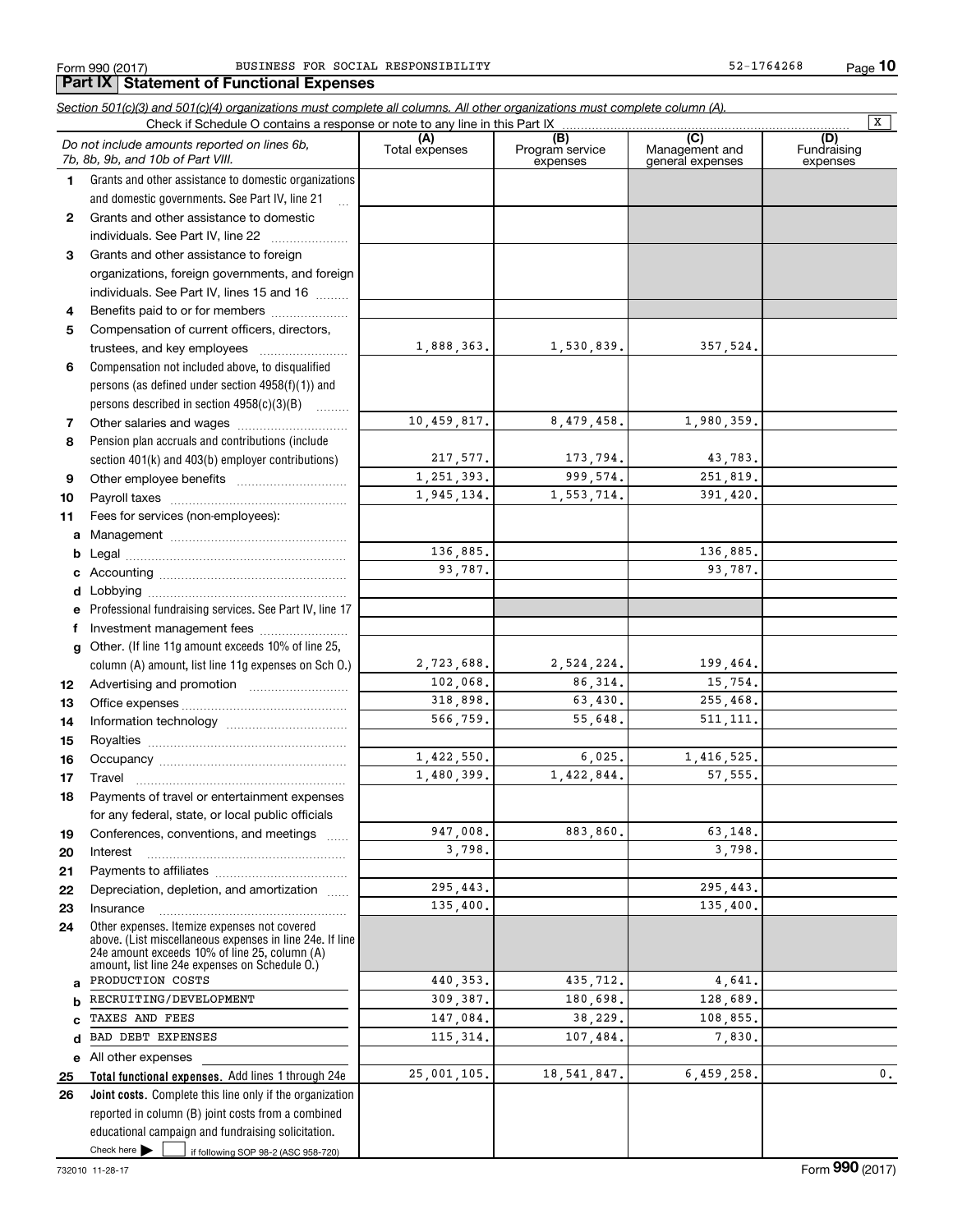| Form 990 (2017) | BUSINESS FOR SOCIAL RESPONSIBILITY     |                         |   | Page $11$<br>52-1764268 |
|-----------------|----------------------------------------|-------------------------|---|-------------------------|
| Part X          | <b>Balance Sheet</b>                   |                         |   |                         |
|                 |                                        |                         |   |                         |
|                 |                                        | ΙA<br>Beginning of year |   | (B)<br>End of year      |
|                 | Cash - non-interest-bearing            | 7.503.529.              |   | 4,584,615.              |
|                 | Savings and temporary cash investments |                         | 2 |                         |
|                 | Pledges and grants receivable, net     | 5,101,591.              | з | 4, 577, 135.            |

|                             | $\mathbf{2}$ |                                                                                                                              |     |            |               | $\mathbf{2}$    |                 |
|-----------------------------|--------------|------------------------------------------------------------------------------------------------------------------------------|-----|------------|---------------|-----------------|-----------------|
|                             | 3            |                                                                                                                              |     |            | 5,101,591.    | 3               | 4, 577, 135.    |
|                             | 4            |                                                                                                                              |     |            | 4,209,650.    | $\overline{4}$  | 4,783,415.      |
|                             | 5            | Loans and other receivables from current and former officers, directors,                                                     |     |            |               |                 |                 |
|                             |              | trustees, key employees, and highest compensated employees. Complete                                                         |     |            |               |                 |                 |
|                             |              | Part II of Schedule Landscare and Contract in the Schedule Landscare and Contract in the Schedule L                          |     |            |               | 5               |                 |
|                             | 6            | Loans and other receivables from other disqualified persons (as defined under                                                |     |            |               |                 |                 |
|                             |              | section $4958(f)(1)$ , persons described in section $4958(c)(3)(B)$ , and contributing                                       |     |            |               |                 |                 |
|                             |              | employers and sponsoring organizations of section 501(c)(9) voluntary                                                        |     |            |               |                 |                 |
|                             |              | employees' beneficiary organizations (see instr). Complete Part II of Sch L                                                  |     |            |               | 6               |                 |
| Assets                      | 7            |                                                                                                                              |     |            | 3,623.        | $\overline{7}$  | 1,367.          |
|                             | 8            |                                                                                                                              |     |            |               | 8               |                 |
|                             | 9            | Prepaid expenses and deferred charges                                                                                        |     |            | 297,502.      | 9               | 335,542.        |
|                             |              | <b>10a</b> Land, buildings, and equipment: cost or other                                                                     |     |            |               |                 |                 |
|                             |              | basis. Complete Part VI of Schedule D  10a                                                                                   |     | 2,296,639. |               |                 |                 |
|                             |              | <b>b</b> Less: accumulated depreciation                                                                                      | 10b | 1,593,757. | 618,431.      | 10 <sub>c</sub> | 702,882.        |
|                             | 11           | . 1                                                                                                                          |     |            | 11            |                 |                 |
|                             | 12           |                                                                                                                              |     |            |               | 12              |                 |
|                             | 13           | Investments - program-related. See Part IV, line 11                                                                          |     |            |               | 13              |                 |
|                             |              |                                                                                                                              |     |            |               | 14              |                 |
|                             | 14           |                                                                                                                              |     |            | 594,366.      |                 | 808,878.        |
|                             | 15           |                                                                                                                              |     |            | 18, 328, 692. | 15<br>16        | 15,793,834.     |
|                             | 16           |                                                                                                                              |     |            | 2,001,222.    |                 | 2,782,215.      |
|                             | 17           |                                                                                                                              |     |            |               | 17              |                 |
|                             | 18           |                                                                                                                              |     |            | 8,096,239.    | 18              | 7,927,953.      |
|                             | 19           |                                                                                                                              |     |            |               | 19              |                 |
|                             | 20           |                                                                                                                              |     |            |               | 20              |                 |
|                             | 21           | Escrow or custodial account liability. Complete Part IV of Schedule D                                                        |     |            |               | 21              |                 |
|                             | 22           | Loans and other payables to current and former officers, directors, trustees,                                                |     |            |               |                 |                 |
|                             |              | key employees, highest compensated employees, and disqualified persons.                                                      |     |            |               |                 |                 |
| Liabilities                 |              |                                                                                                                              |     |            | 22            |                 |                 |
|                             | 23           |                                                                                                                              |     |            |               | 23              |                 |
|                             | 24           |                                                                                                                              |     |            |               | 24              |                 |
|                             | 25           | Other liabilities (including federal income tax, payables to related third                                                   |     |            |               |                 |                 |
|                             |              | parties, and other liabilities not included on lines 17-24). Complete Part X of                                              |     |            |               |                 |                 |
|                             |              | Schedule D                                                                                                                   |     |            | 1,061,567.    | 25              | 530, 142.       |
|                             | 26           | <b>Total liabilities.</b> Add lines 17 through 25                                                                            |     |            | 11, 159, 028. | 26              | 11, 240, 310.   |
|                             |              | Organizations that follow SFAS 117 (ASC 958), check here $\blacktriangleright \begin{array}{c} \boxed{X} \\ \end{array}$ and |     |            |               |                 |                 |
|                             |              | complete lines 27 through 29, and lines 33 and 34.                                                                           |     |            |               |                 |                 |
|                             | 27           | Unrestricted net assets                                                                                                      |     |            | $-286,632.$   | 27              | $-959,198.$     |
|                             | 28           |                                                                                                                              |     |            | 7,456,296.    | 28              | 5, 512, 722.    |
|                             | 29           | Permanently restricted net assets                                                                                            |     |            |               | 29              |                 |
| Net Assets or Fund Balances |              | Organizations that do not follow SFAS 117 (ASC 958), check here $\blacktriangleright$                                        |     |            |               |                 |                 |
|                             |              | and complete lines 30 through 34.                                                                                            |     |            |               |                 |                 |
|                             | 30           |                                                                                                                              |     |            | 30            |                 |                 |
|                             | 31           | Paid-in or capital surplus, or land, building, or equipment fund                                                             |     |            |               | 31              |                 |
|                             | 32           | Retained earnings, endowment, accumulated income, or other funds                                                             |     |            |               | 32              |                 |
|                             | 33           |                                                                                                                              |     |            | 7,169,664.    | 33              | 4, 553, 524.    |
|                             | 34           | Total liabilities and net assets/fund balances                                                                               |     |            | 18, 328, 692. | 34              | 15,793,834.     |
|                             |              |                                                                                                                              |     |            |               |                 | Form 990 (2017) |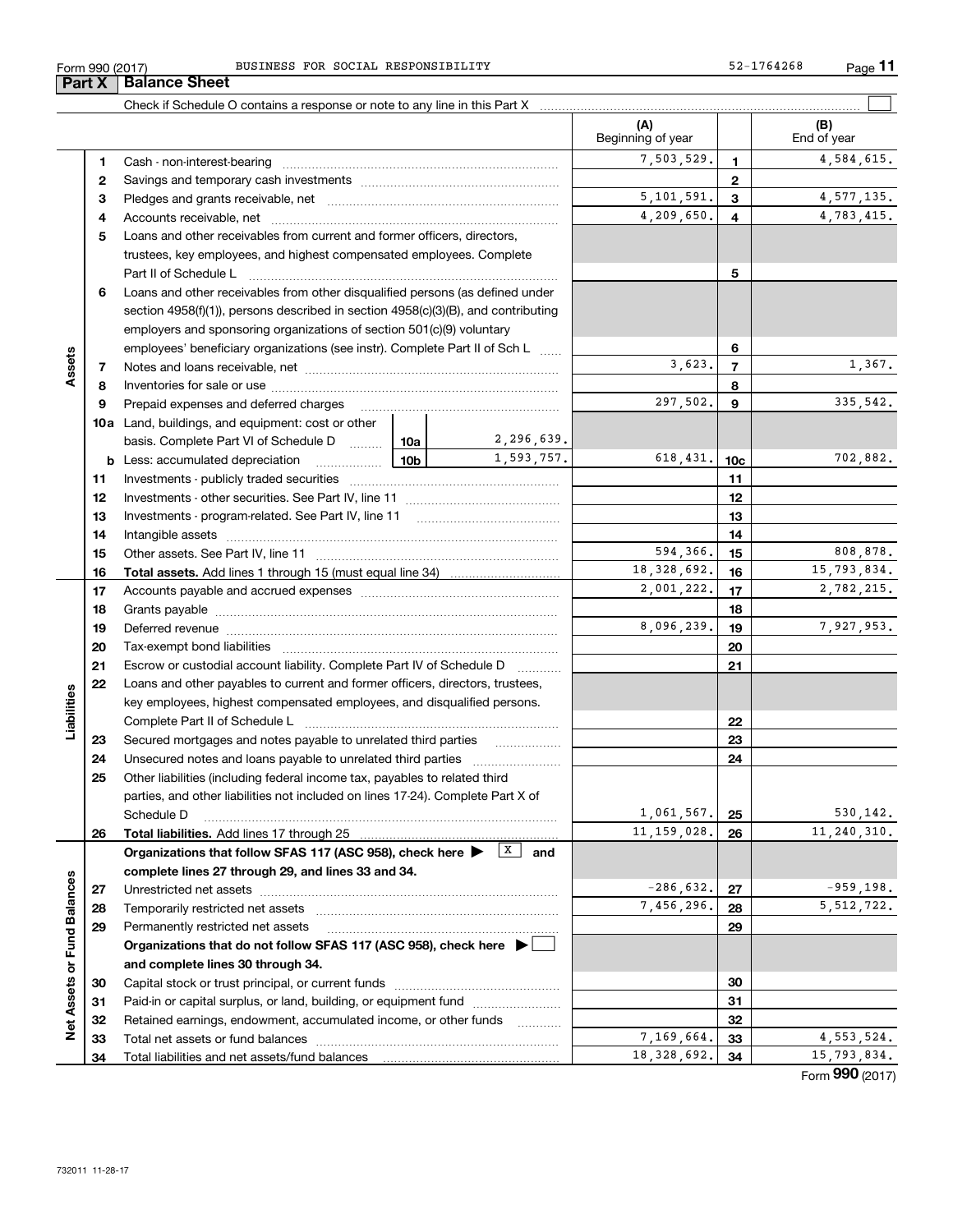|    | BUSINESS FOR SOCIAL RESPONSIBILITY<br>Form 990 (2017)                                                                                                       | 52-1764268     |                |            | $Page$ 12       |
|----|-------------------------------------------------------------------------------------------------------------------------------------------------------------|----------------|----------------|------------|-----------------|
|    | <b>Reconciliation of Net Assets</b><br>Part XI                                                                                                              |                |                |            |                 |
|    | Check if Schedule O contains a response or note to any line in this Part XI                                                                                 |                |                |            | x               |
|    |                                                                                                                                                             |                |                |            |                 |
| 1  | Total revenue (must equal Part VIII, column (A), line 12)                                                                                                   | 1              |                |            | 22, 277, 576.   |
| 2  | Total expenses (must equal Part IX, column (A), line 25)                                                                                                    | $\mathbf{2}$   |                |            | 25,001,105.     |
| з  | Revenue less expenses. Subtract line 2 from line 1                                                                                                          | 3              |                |            | $-2, 723, 529.$ |
| 4  |                                                                                                                                                             | 4              |                |            | 7,169,664.      |
| 5  | Net unrealized gains (losses) on investments [11] matter continuum matter is a set of the set of the set of the                                             | 5              |                |            |                 |
| 6  | Donated services and use of facilities                                                                                                                      | 6              |                |            |                 |
| 7  | Investment expenses                                                                                                                                         | $\overline{7}$ |                |            |                 |
| 8  | Prior period adjustments                                                                                                                                    | 8              |                |            |                 |
| 9  | Other changes in net assets or fund balances (explain in Schedule O) [11] [12] contraction contracts in net assets or fund balances (explain in Schedule O) | 9              |                |            | 107,389.        |
| 10 | Net assets or fund balances at end of year. Combine lines 3 through 9 (must equal Part X, line 33,                                                          |                |                |            |                 |
|    | column (B))                                                                                                                                                 | 10             |                |            | 4, 553, 524.    |
|    | Part XII Financial Statements and Reporting                                                                                                                 |                |                |            |                 |
|    |                                                                                                                                                             |                |                |            | x               |
|    |                                                                                                                                                             |                |                | <b>Yes</b> | No              |
| 1. | $X \mid$ Accrual<br>Accounting method used to prepare the Form 990: <u>[</u> Cash<br>Other                                                                  |                |                |            |                 |
|    | If the organization changed its method of accounting from a prior year or checked "Other," explain in Schedule O.                                           |                |                |            |                 |
|    | 2a Were the organization's financial statements compiled or reviewed by an independent accountant?                                                          |                | 2a             |            | х               |
|    | If "Yes," check a box below to indicate whether the financial statements for the year were compiled or reviewed on a                                        |                |                |            |                 |
|    | separate basis, consolidated basis, or both:                                                                                                                |                |                |            |                 |
|    | Separate basis<br>Both consolidated and separate basis<br>Consolidated basis                                                                                |                |                |            |                 |
|    | <b>b</b> Were the organization's financial statements audited by an independent accountant?                                                                 |                | 2 <sub>b</sub> | х          |                 |
|    | If "Yes," check a box below to indicate whether the financial statements for the year were audited on a separate basis,                                     |                |                |            |                 |
|    | consolidated basis, or both:                                                                                                                                |                |                |            |                 |
|    | $X$ Consolidated basis<br>Separate basis<br>Both consolidated and separate basis                                                                            |                |                |            |                 |
|    | c If "Yes" to line 2a or 2b, does the organization have a committee that assumes responsibility for oversight of the audit,                                 |                |                |            |                 |
|    |                                                                                                                                                             |                | 2c             | х          |                 |
|    | If the organization changed either its oversight process or selection process during the tax year, explain in Schedule O.                                   |                |                |            |                 |
|    | 3a As a result of a federal award, was the organization required to undergo an audit or audits as set forth in the Single Audit                             |                |                |            |                 |
|    | Act and OMB Circular A-133?                                                                                                                                 |                | За             |            | x               |
|    | b If "Yes," did the organization undergo the required audit or audits? If the organization did not undergo the required audit                               |                |                |            |                 |
|    |                                                                                                                                                             |                | 3b             | $\Omega$   |                 |

Form (2017) **990**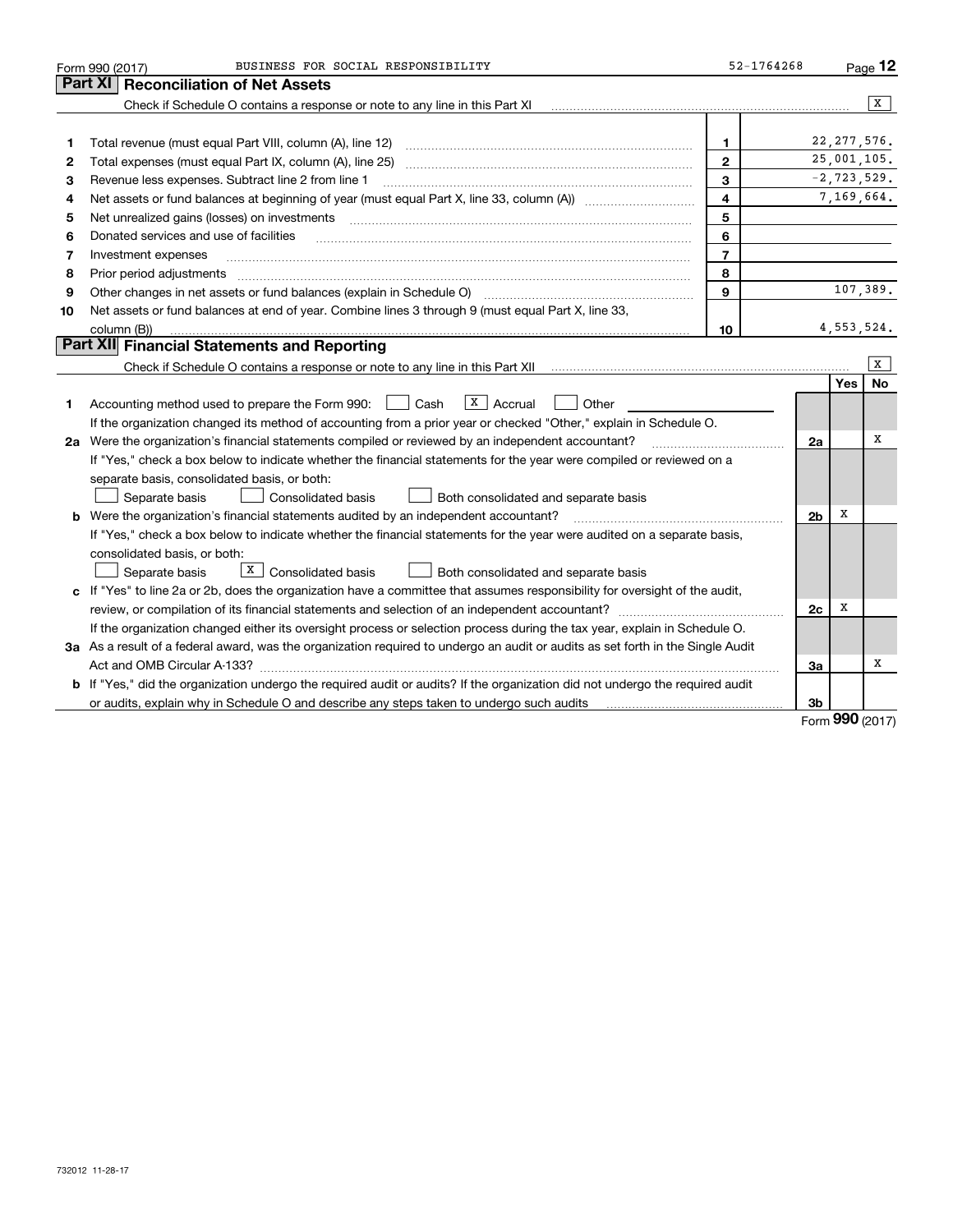# **SCHEDULE A**

**(Form 990 or 990-EZ)**

# **Public Charity Status and Public Support**

**Complete if the organization is a section 501(c)(3) organization or a section 4947(a)(1) nonexempt charitable trust.**

| OMB No. 1545-0047 |  |
|-------------------|--|
|                   |  |

| Department of the Treasury |                                                                                                                           |                                             |  | 4947(a)(1) nonexempt charitable trust.                                 | <b>Open to Public</b>                                                                                                                                                                                                                                |     |                                                                |                            |  |                                       |
|----------------------------|---------------------------------------------------------------------------------------------------------------------------|---------------------------------------------|--|------------------------------------------------------------------------|------------------------------------------------------------------------------------------------------------------------------------------------------------------------------------------------------------------------------------------------------|-----|----------------------------------------------------------------|----------------------------|--|---------------------------------------|
|                            |                                                                                                                           | Internal Revenue Service                    |  |                                                                        | Attach to Form 990 or Form 990-EZ.<br>Go to www.irs.gov/Form990 for instructions and the latest information.                                                                                                                                         |     |                                                                |                            |  | <b>Inspection</b>                     |
|                            |                                                                                                                           | Name of the organization                    |  |                                                                        |                                                                                                                                                                                                                                                      |     |                                                                |                            |  | <b>Employer identification number</b> |
|                            |                                                                                                                           |                                             |  | BUSINESS FOR SOCIAL RESPONSIBILITY                                     |                                                                                                                                                                                                                                                      |     |                                                                |                            |  | 52-1764268                            |
|                            | Part I                                                                                                                    |                                             |  |                                                                        | Reason for Public Charity Status (All organizations must complete this part.) See instructions.                                                                                                                                                      |     |                                                                |                            |  |                                       |
|                            |                                                                                                                           |                                             |  |                                                                        | The organization is not a private foundation because it is: (For lines 1 through 12, check only one box.)                                                                                                                                            |     |                                                                |                            |  |                                       |
| 1.                         |                                                                                                                           |                                             |  |                                                                        | A church, convention of churches, or association of churches described in section 170(b)(1)(A)(i).                                                                                                                                                   |     |                                                                |                            |  |                                       |
| 2                          |                                                                                                                           |                                             |  |                                                                        | A school described in section 170(b)(1)(A)(ii). (Attach Schedule E (Form 990 or 990-EZ).)                                                                                                                                                            |     |                                                                |                            |  |                                       |
| 3                          |                                                                                                                           |                                             |  |                                                                        | A hospital or a cooperative hospital service organization described in section 170(b)(1)(A)(iii).                                                                                                                                                    |     |                                                                |                            |  |                                       |
| 4                          |                                                                                                                           |                                             |  |                                                                        | A medical research organization operated in conjunction with a hospital described in section 170(b)(1)(A)(iii). Enter the hospital's name,                                                                                                           |     |                                                                |                            |  |                                       |
|                            |                                                                                                                           | city, and state:                            |  |                                                                        |                                                                                                                                                                                                                                                      |     |                                                                |                            |  |                                       |
| 5                          | An organization operated for the benefit of a college or university owned or operated by a governmental unit described in |                                             |  |                                                                        |                                                                                                                                                                                                                                                      |     |                                                                |                            |  |                                       |
|                            |                                                                                                                           |                                             |  | section 170(b)(1)(A)(iv). (Complete Part II.)                          |                                                                                                                                                                                                                                                      |     |                                                                |                            |  |                                       |
| 6                          |                                                                                                                           |                                             |  |                                                                        | A federal, state, or local government or governmental unit described in section 170(b)(1)(A)(v).                                                                                                                                                     |     |                                                                |                            |  |                                       |
| 7                          | x                                                                                                                         |                                             |  |                                                                        | An organization that normally receives a substantial part of its support from a governmental unit or from the general public described in                                                                                                            |     |                                                                |                            |  |                                       |
|                            |                                                                                                                           |                                             |  | section 170(b)(1)(A)(vi). (Complete Part II.)                          |                                                                                                                                                                                                                                                      |     |                                                                |                            |  |                                       |
| 8                          |                                                                                                                           |                                             |  |                                                                        | A community trust described in section 170(b)(1)(A)(vi). (Complete Part II.)                                                                                                                                                                         |     |                                                                |                            |  |                                       |
| 9                          |                                                                                                                           |                                             |  |                                                                        | An agricultural research organization described in section 170(b)(1)(A)(ix) operated in conjunction with a land-grant college                                                                                                                        |     |                                                                |                            |  |                                       |
|                            |                                                                                                                           |                                             |  |                                                                        | or university or a non-land-grant college of agriculture (see instructions). Enter the name, city, and state of the college or                                                                                                                       |     |                                                                |                            |  |                                       |
|                            |                                                                                                                           | university:                                 |  |                                                                        |                                                                                                                                                                                                                                                      |     |                                                                |                            |  |                                       |
| 10                         |                                                                                                                           |                                             |  |                                                                        | An organization that normally receives: (1) more than 33 1/3% of its support from contributions, membership fees, and gross receipts from                                                                                                            |     |                                                                |                            |  |                                       |
|                            |                                                                                                                           |                                             |  |                                                                        | activities related to its exempt functions - subject to certain exceptions, and (2) no more than 33 1/3% of its support from gross investment                                                                                                        |     |                                                                |                            |  |                                       |
|                            |                                                                                                                           |                                             |  |                                                                        | income and unrelated business taxable income (less section 511 tax) from businesses acquired by the organization after June 30, 1975.                                                                                                                |     |                                                                |                            |  |                                       |
|                            |                                                                                                                           |                                             |  | See section 509(a)(2). (Complete Part III.)                            |                                                                                                                                                                                                                                                      |     |                                                                |                            |  |                                       |
| 11                         |                                                                                                                           |                                             |  |                                                                        | An organization organized and operated exclusively to test for public safety. See section 509(a)(4).                                                                                                                                                 |     |                                                                |                            |  |                                       |
| 12                         |                                                                                                                           |                                             |  |                                                                        | An organization organized and operated exclusively for the benefit of, to perform the functions of, or to carry out the purposes of one or                                                                                                           |     |                                                                |                            |  |                                       |
|                            |                                                                                                                           |                                             |  |                                                                        | more publicly supported organizations described in section 509(a)(1) or section 509(a)(2). See section 509(a)(3). Check the box in<br>lines 12a through 12d that describes the type of supporting organization and complete lines 12e, 12f, and 12g. |     |                                                                |                            |  |                                       |
| а                          |                                                                                                                           |                                             |  |                                                                        | Type I. A supporting organization operated, supervised, or controlled by its supported organization(s), typically by giving                                                                                                                          |     |                                                                |                            |  |                                       |
|                            |                                                                                                                           |                                             |  |                                                                        | the supported organization(s) the power to regularly appoint or elect a majority of the directors or trustees of the supporting                                                                                                                      |     |                                                                |                            |  |                                       |
|                            |                                                                                                                           |                                             |  | organization. You must complete Part IV, Sections A and B.             |                                                                                                                                                                                                                                                      |     |                                                                |                            |  |                                       |
| b                          |                                                                                                                           |                                             |  |                                                                        | Type II. A supporting organization supervised or controlled in connection with its supported organization(s), by having                                                                                                                              |     |                                                                |                            |  |                                       |
|                            |                                                                                                                           |                                             |  |                                                                        | control or management of the supporting organization vested in the same persons that control or manage the supported                                                                                                                                 |     |                                                                |                            |  |                                       |
|                            |                                                                                                                           |                                             |  | organization(s). You must complete Part IV, Sections A and C.          |                                                                                                                                                                                                                                                      |     |                                                                |                            |  |                                       |
| с                          |                                                                                                                           |                                             |  |                                                                        | Type III functionally integrated. A supporting organization operated in connection with, and functionally integrated with,                                                                                                                           |     |                                                                |                            |  |                                       |
|                            |                                                                                                                           |                                             |  |                                                                        | its supported organization(s) (see instructions). You must complete Part IV, Sections A, D, and E.                                                                                                                                                   |     |                                                                |                            |  |                                       |
| d                          |                                                                                                                           |                                             |  |                                                                        | Type III non-functionally integrated. A supporting organization operated in connection with its supported organization(s)                                                                                                                            |     |                                                                |                            |  |                                       |
|                            |                                                                                                                           |                                             |  |                                                                        | that is not functionally integrated. The organization generally must satisfy a distribution requirement and an attentiveness                                                                                                                         |     |                                                                |                            |  |                                       |
|                            |                                                                                                                           |                                             |  |                                                                        | requirement (see instructions). You must complete Part IV, Sections A and D, and Part V.                                                                                                                                                             |     |                                                                |                            |  |                                       |
| е                          |                                                                                                                           |                                             |  |                                                                        | Check this box if the organization received a written determination from the IRS that it is a Type I, Type II, Type III                                                                                                                              |     |                                                                |                            |  |                                       |
|                            |                                                                                                                           |                                             |  |                                                                        | functionally integrated, or Type III non-functionally integrated supporting organization.                                                                                                                                                            |     |                                                                |                            |  |                                       |
| f                          |                                                                                                                           | Enter the number of supported organizations |  |                                                                        |                                                                                                                                                                                                                                                      |     |                                                                |                            |  |                                       |
|                            |                                                                                                                           |                                             |  | Provide the following information about the supported organization(s). |                                                                                                                                                                                                                                                      |     |                                                                |                            |  |                                       |
|                            |                                                                                                                           | (i) Name of supported                       |  | (ii) EIN                                                               | (iii) Type of organization<br>(described on lines 1-10                                                                                                                                                                                               |     | (iv) Is the organization listed<br>in your governing document? | (v) Amount of monetary     |  | (vi) Amount of other                  |
|                            |                                                                                                                           | organization                                |  |                                                                        | above (see instructions))                                                                                                                                                                                                                            | Yes | No                                                             | support (see instructions) |  | support (see instructions)            |
|                            |                                                                                                                           |                                             |  |                                                                        |                                                                                                                                                                                                                                                      |     |                                                                |                            |  |                                       |
|                            |                                                                                                                           |                                             |  |                                                                        |                                                                                                                                                                                                                                                      |     |                                                                |                            |  |                                       |
|                            |                                                                                                                           |                                             |  |                                                                        |                                                                                                                                                                                                                                                      |     |                                                                |                            |  |                                       |
|                            |                                                                                                                           |                                             |  |                                                                        |                                                                                                                                                                                                                                                      |     |                                                                |                            |  |                                       |
|                            |                                                                                                                           |                                             |  |                                                                        |                                                                                                                                                                                                                                                      |     |                                                                |                            |  |                                       |
|                            |                                                                                                                           |                                             |  |                                                                        |                                                                                                                                                                                                                                                      |     |                                                                |                            |  |                                       |
|                            |                                                                                                                           |                                             |  |                                                                        |                                                                                                                                                                                                                                                      |     |                                                                |                            |  |                                       |
|                            |                                                                                                                           |                                             |  |                                                                        |                                                                                                                                                                                                                                                      |     |                                                                |                            |  |                                       |
|                            |                                                                                                                           |                                             |  |                                                                        |                                                                                                                                                                                                                                                      |     |                                                                |                            |  |                                       |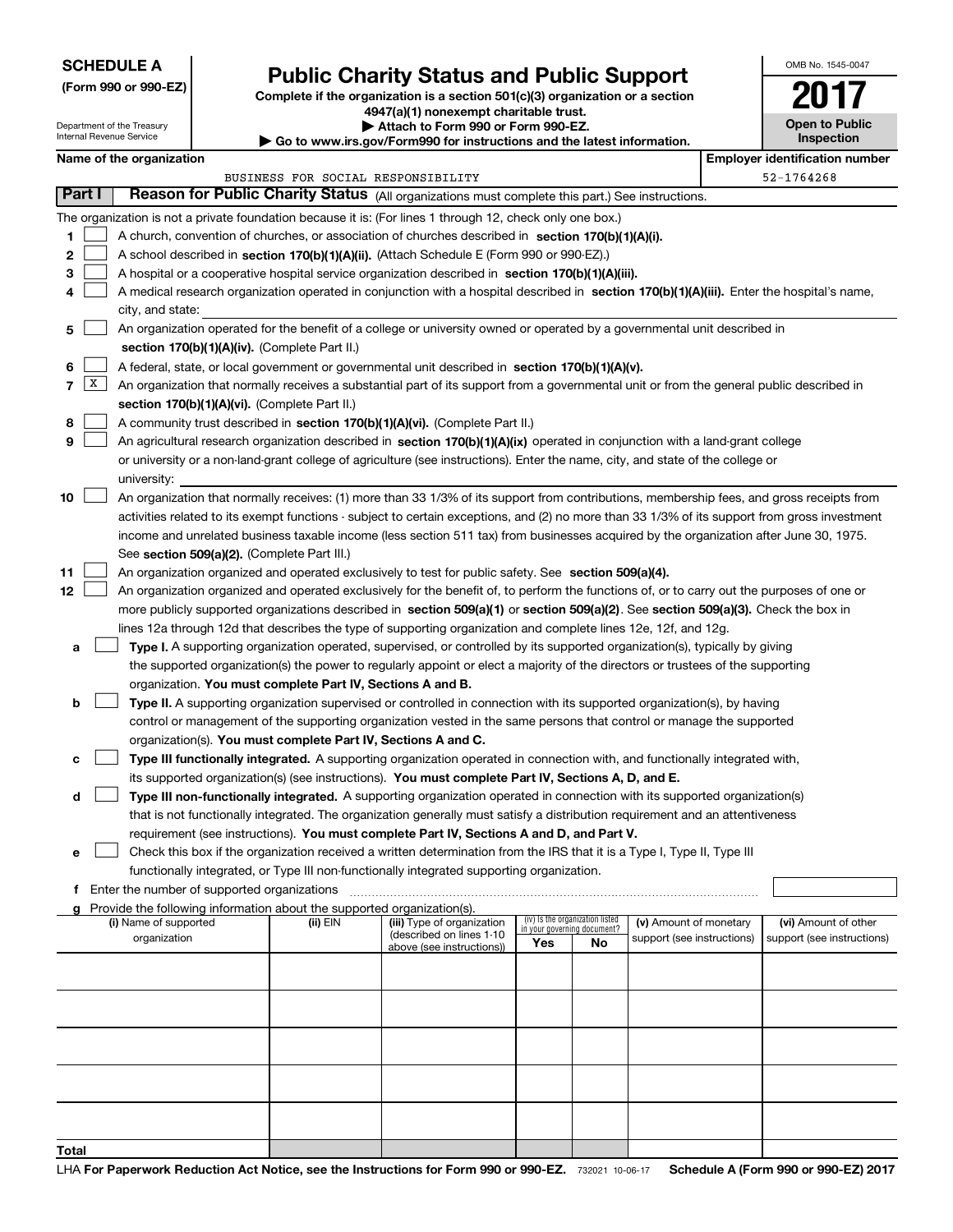### Schedule A (Form 990 or 990-EZ) 2017 BUSINESS FOR SOCIAL RESPONSIBILITY 52-1764268 Page

(Complete only if you checked the box on line 5, 7, or 8 of Part I or if the organization failed to qualify under Part III. If the organization **Part II** | Support Schedule for Organizations Described in Sections 170(b)(1)(A)(iv) and 170(b)(1)(A)(vi)

fails to qualify under the tests listed below, please complete Part III.)

|    | <b>Section A. Public Support</b>                                                                                                               |              |            |             |              |              |                                           |   |  |  |
|----|------------------------------------------------------------------------------------------------------------------------------------------------|--------------|------------|-------------|--------------|--------------|-------------------------------------------|---|--|--|
|    | Calendar year (or fiscal year beginning in)                                                                                                    | (a) 2013     | $(b)$ 2014 | $(c)$ 2015  | $(d)$ 2016   | (e) 2017     | (f) Total                                 |   |  |  |
|    | 1 Gifts, grants, contributions, and                                                                                                            |              |            |             |              |              |                                           |   |  |  |
|    | membership fees received. (Do not                                                                                                              |              |            |             |              |              |                                           |   |  |  |
|    | include any "unusual grants.")                                                                                                                 | 4, 273, 321. | 3,888,673. | 10,461,353. | 5, 146, 821. | 4, 349, 427. | 28, 119, 595.                             |   |  |  |
|    | 2 Tax revenues levied for the organ-                                                                                                           |              |            |             |              |              |                                           |   |  |  |
|    | ization's benefit and either paid to                                                                                                           |              |            |             |              |              |                                           |   |  |  |
|    | or expended on its behalf                                                                                                                      |              |            |             |              |              |                                           |   |  |  |
|    | 3 The value of services or facilities                                                                                                          |              |            |             |              |              |                                           |   |  |  |
|    | furnished by a governmental unit to                                                                                                            |              |            |             |              |              |                                           |   |  |  |
|    | the organization without charge                                                                                                                |              |            |             |              |              |                                           |   |  |  |
|    | 4 Total. Add lines 1 through 3                                                                                                                 | 4, 273, 321. | 3,888,673. | 10,461,353. | 5, 146, 821. | 4, 349, 427. | 28, 119, 595.                             |   |  |  |
| 5. | The portion of total contributions                                                                                                             |              |            |             |              |              |                                           |   |  |  |
|    | by each person (other than a                                                                                                                   |              |            |             |              |              |                                           |   |  |  |
|    | governmental unit or publicly                                                                                                                  |              |            |             |              |              |                                           |   |  |  |
|    | supported organization) included                                                                                                               |              |            |             |              |              |                                           |   |  |  |
|    | on line 1 that exceeds 2% of the                                                                                                               |              |            |             |              |              |                                           |   |  |  |
|    | amount shown on line 11,                                                                                                                       |              |            |             |              |              |                                           |   |  |  |
|    | column (f)                                                                                                                                     |              |            |             |              |              | 9,937,985.                                |   |  |  |
|    | 6 Public support. Subtract line 5 from line 4.                                                                                                 |              |            |             |              |              | 18, 181, 610.                             |   |  |  |
|    | <b>Section B. Total Support</b>                                                                                                                |              |            |             |              |              |                                           |   |  |  |
|    | Calendar year (or fiscal year beginning in)                                                                                                    | (a) 2013     | (b) 2014   | $(c)$ 2015  | $(d)$ 2016   | (e) 2017     | (f) Total                                 |   |  |  |
|    | <b>7</b> Amounts from line 4                                                                                                                   | 4, 273, 321. | 3,888,673. | 10,461,353. | 5, 146, 821  | 4,349,427.   | 28, 119, 595.                             |   |  |  |
|    | 8 Gross income from interest,                                                                                                                  |              |            |             |              |              |                                           |   |  |  |
|    | dividends, payments received on                                                                                                                |              |            |             |              |              |                                           |   |  |  |
|    | securities loans, rents, royalties,                                                                                                            |              |            |             |              |              |                                           |   |  |  |
|    | and income from similar sources                                                                                                                | 44,766.      | 222,330.   | 160,827.    | 186,199.     | 176,930.     | 791,052.                                  |   |  |  |
|    | 9 Net income from unrelated business                                                                                                           |              |            |             |              |              |                                           |   |  |  |
|    | activities, whether or not the                                                                                                                 |              |            |             |              |              |                                           |   |  |  |
|    | business is regularly carried on                                                                                                               |              |            |             |              |              |                                           |   |  |  |
|    | 10 Other income. Do not include gain                                                                                                           |              |            |             |              |              |                                           |   |  |  |
|    | or loss from the sale of capital                                                                                                               |              |            |             |              |              |                                           |   |  |  |
|    | assets (Explain in Part VI.)                                                                                                                   | 93,888.      | 898.       |             | 60,780.      | 4.320.       | 159,886.                                  |   |  |  |
|    | 11 Total support. Add lines 7 through 10                                                                                                       |              |            |             |              |              | 29,070,533.                               |   |  |  |
|    | <b>12</b> Gross receipts from related activities, etc. (see instructions)                                                                      |              |            |             |              | 12           | 81,601,920.                               |   |  |  |
|    | 13 First five years. If the Form 990 is for the organization's first, second, third, fourth, or fifth tax year as a section 501(c)(3)          |              |            |             |              |              |                                           |   |  |  |
|    | organization, check this box and stop here                                                                                                     |              |            |             |              |              |                                           |   |  |  |
|    | Section C. Computation of Public Support Percentage                                                                                            |              |            |             |              |              |                                           |   |  |  |
|    | 14 Public support percentage for 2017 (line 6, column (f) divided by line 11, column (f) <i>manumumumumum</i>                                  |              |            |             |              | 14           | 62.54                                     | % |  |  |
|    |                                                                                                                                                |              |            |             |              | 15           | 62.89                                     | % |  |  |
|    | 16a 33 1/3% support test - 2017. If the organization did not check the box on line 13, and line 14 is 33 1/3% or more, check this box and      |              |            |             |              |              |                                           |   |  |  |
|    | stop here. The organization qualifies as a publicly supported organization                                                                     |              |            |             |              |              | $\blacktriangleright$ $\lfloor x \rfloor$ |   |  |  |
|    | b 33 1/3% support test - 2016. If the organization did not check a box on line 13 or 16a, and line 15 is 33 1/3% or more, check this box       |              |            |             |              |              |                                           |   |  |  |
|    | and stop here. The organization qualifies as a publicly supported organization                                                                 |              |            |             |              |              |                                           |   |  |  |
|    | 17a 10% -facts-and-circumstances test - 2017. If the organization did not check a box on line 13, 16a, or 16b, and line 14 is 10% or more,     |              |            |             |              |              |                                           |   |  |  |
|    |                                                                                                                                                |              |            |             |              |              |                                           |   |  |  |
|    | and if the organization meets the "facts-and-circumstances" test, check this box and stop here. Explain in Part VI how the organization        |              |            |             |              |              |                                           |   |  |  |
|    | <b>b 10% -facts-and-circumstances test - 2016.</b> If the organization did not check a box on line 13, 16a, 16b, or 17a, and line 15 is 10% or |              |            |             |              |              |                                           |   |  |  |
|    | more, and if the organization meets the "facts-and-circumstances" test, check this box and stop here. Explain in Part VI how the               |              |            |             |              |              |                                           |   |  |  |
|    | organization meets the "facts-and-circumstances" test. The organization qualifies as a publicly supported organization                         |              |            |             |              |              |                                           |   |  |  |
|    | 18 Private foundation. If the organization did not check a box on line 13, 16a, 16b, 17a, or 17b, check this box and see instructions          |              |            |             |              |              |                                           |   |  |  |
|    |                                                                                                                                                |              |            |             |              |              |                                           |   |  |  |

**Schedule A (Form 990 or 990-EZ) 2017**

**2**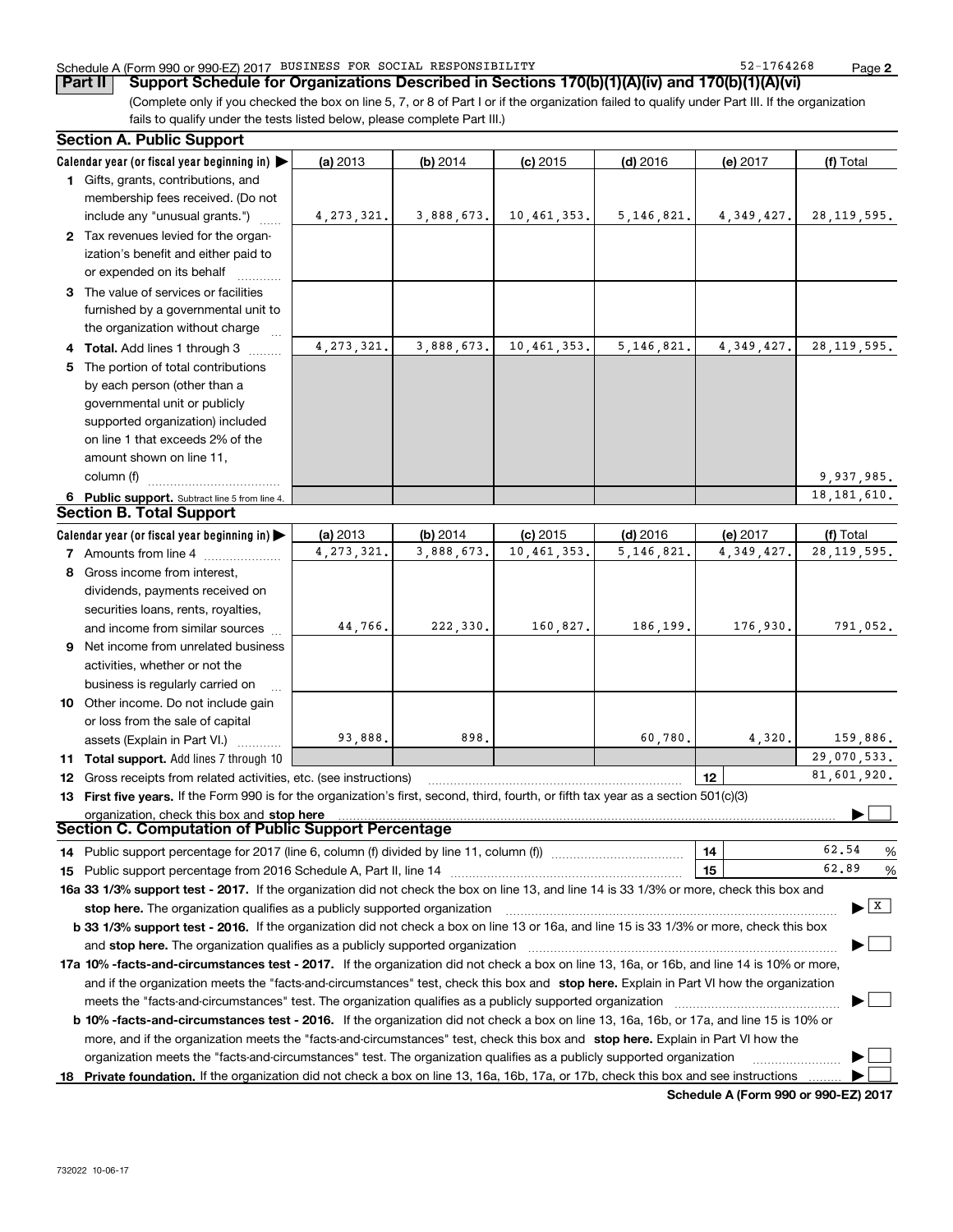### Schedule A (Form 990 or 990-EZ) 2017 BUSINESS FOR SOCIAL RESPONSIBILITY 52-1764268 Page

## **Part III Support Schedule for Organizations Described in Section 509(a)(2)**

(Complete only if you checked the box on line 10 of Part I or if the organization failed to qualify under Part II. If the organization fails to qualify under the tests listed below, please complete Part II.)

|    | <b>Section A. Public Support</b>                                                                                                                    |          |          |            |            |          |           |
|----|-----------------------------------------------------------------------------------------------------------------------------------------------------|----------|----------|------------|------------|----------|-----------|
|    | Calendar year (or fiscal year beginning in) $\blacktriangleright$                                                                                   | (a) 2013 | (b) 2014 | $(c)$ 2015 | $(d)$ 2016 | (e) 2017 | (f) Total |
|    | 1 Gifts, grants, contributions, and                                                                                                                 |          |          |            |            |          |           |
|    | membership fees received. (Do not                                                                                                                   |          |          |            |            |          |           |
|    | include any "unusual grants.")                                                                                                                      |          |          |            |            |          |           |
|    | <b>2</b> Gross receipts from admissions,                                                                                                            |          |          |            |            |          |           |
|    | merchandise sold or services per-                                                                                                                   |          |          |            |            |          |           |
|    | formed, or facilities furnished in                                                                                                                  |          |          |            |            |          |           |
|    | any activity that is related to the<br>organization's tax-exempt purpose                                                                            |          |          |            |            |          |           |
|    | 3 Gross receipts from activities that                                                                                                               |          |          |            |            |          |           |
|    | are not an unrelated trade or bus-                                                                                                                  |          |          |            |            |          |           |
|    |                                                                                                                                                     |          |          |            |            |          |           |
|    | iness under section 513                                                                                                                             |          |          |            |            |          |           |
|    | 4 Tax revenues levied for the organ-                                                                                                                |          |          |            |            |          |           |
|    | ization's benefit and either paid to                                                                                                                |          |          |            |            |          |           |
|    | or expended on its behalf<br>.                                                                                                                      |          |          |            |            |          |           |
|    | 5 The value of services or facilities                                                                                                               |          |          |            |            |          |           |
|    | furnished by a governmental unit to                                                                                                                 |          |          |            |            |          |           |
|    | the organization without charge                                                                                                                     |          |          |            |            |          |           |
|    | <b>6 Total.</b> Add lines 1 through 5                                                                                                               |          |          |            |            |          |           |
|    | 7a Amounts included on lines 1, 2, and                                                                                                              |          |          |            |            |          |           |
|    | 3 received from disqualified persons                                                                                                                |          |          |            |            |          |           |
|    | <b>b</b> Amounts included on lines 2 and 3 received                                                                                                 |          |          |            |            |          |           |
|    | from other than disqualified persons that                                                                                                           |          |          |            |            |          |           |
|    | exceed the greater of \$5,000 or 1% of the<br>amount on line 13 for the year                                                                        |          |          |            |            |          |           |
|    | c Add lines 7a and 7b                                                                                                                               |          |          |            |            |          |           |
|    | 8 Public support. (Subtract line 7c from line 6.)                                                                                                   |          |          |            |            |          |           |
|    | <b>Section B. Total Support</b>                                                                                                                     |          |          |            |            |          |           |
|    | Calendar year (or fiscal year beginning in)                                                                                                         | (a) 2013 | (b) 2014 | $(c)$ 2015 | $(d)$ 2016 | (e) 2017 | (f) Total |
|    | 9 Amounts from line 6                                                                                                                               |          |          |            |            |          |           |
|    | 10a Gross income from interest,                                                                                                                     |          |          |            |            |          |           |
|    | dividends, payments received on                                                                                                                     |          |          |            |            |          |           |
|    | securities loans, rents, royalties,<br>and income from similar sources                                                                              |          |          |            |            |          |           |
|    | <b>b</b> Unrelated business taxable income                                                                                                          |          |          |            |            |          |           |
|    | (less section 511 taxes) from businesses                                                                                                            |          |          |            |            |          |           |
|    |                                                                                                                                                     |          |          |            |            |          |           |
|    | acquired after June 30, 1975                                                                                                                        |          |          |            |            |          |           |
|    | c Add lines 10a and 10b                                                                                                                             |          |          |            |            |          |           |
|    | 11 Net income from unrelated business<br>activities not included in line 10b,                                                                       |          |          |            |            |          |           |
|    | whether or not the business is                                                                                                                      |          |          |            |            |          |           |
|    | regularly carried on                                                                                                                                |          |          |            |            |          |           |
|    | <b>12</b> Other income. Do not include gain<br>or loss from the sale of capital                                                                     |          |          |            |            |          |           |
|    | assets (Explain in Part VI.)                                                                                                                        |          |          |            |            |          |           |
|    | 13 Total support. (Add lines 9, 10c, 11, and 12.)                                                                                                   |          |          |            |            |          |           |
|    | 14 First five years. If the Form 990 is for the organization's first, second, third, fourth, or fifth tax year as a section 501(c)(3) organization, |          |          |            |            |          |           |
|    | check this box and stop here <b>with the contract of the contract of the state of the state of state and stop here</b>                              |          |          |            |            |          |           |
|    | <b>Section C. Computation of Public Support Percentage</b>                                                                                          |          |          |            |            |          |           |
|    |                                                                                                                                                     |          |          |            |            | 15       | %         |
|    | 16 Public support percentage from 2016 Schedule A, Part III, line 15                                                                                |          |          |            |            | 16       | %         |
|    | <b>Section D. Computation of Investment Income Percentage</b>                                                                                       |          |          |            |            |          |           |
|    | 17 Investment income percentage for 2017 (line 10c, column (f) divided by line 13, column (f))                                                      |          |          |            |            | 17       | %         |
|    | 18 Investment income percentage from 2016 Schedule A, Part III, line 17                                                                             |          |          |            |            | 18       | %         |
|    | 19a 33 1/3% support tests - 2017. If the organization did not check the box on line 14, and line 15 is more than 33 1/3%, and line 17 is not        |          |          |            |            |          |           |
|    | more than 33 1/3%, check this box and stop here. The organization qualifies as a publicly supported organization                                    |          |          |            |            |          | $\sim$    |
|    | b 33 1/3% support tests - 2016. If the organization did not check a box on line 14 or line 19a, and line 16 is more than 33 1/3%, and               |          |          |            |            |          |           |
|    | line 18 is not more than 33 1/3%, check this box and stop here. The organization qualifies as a publicly supported organization                     |          |          |            |            |          |           |
| 20 |                                                                                                                                                     |          |          |            |            |          |           |
|    |                                                                                                                                                     |          |          |            |            |          |           |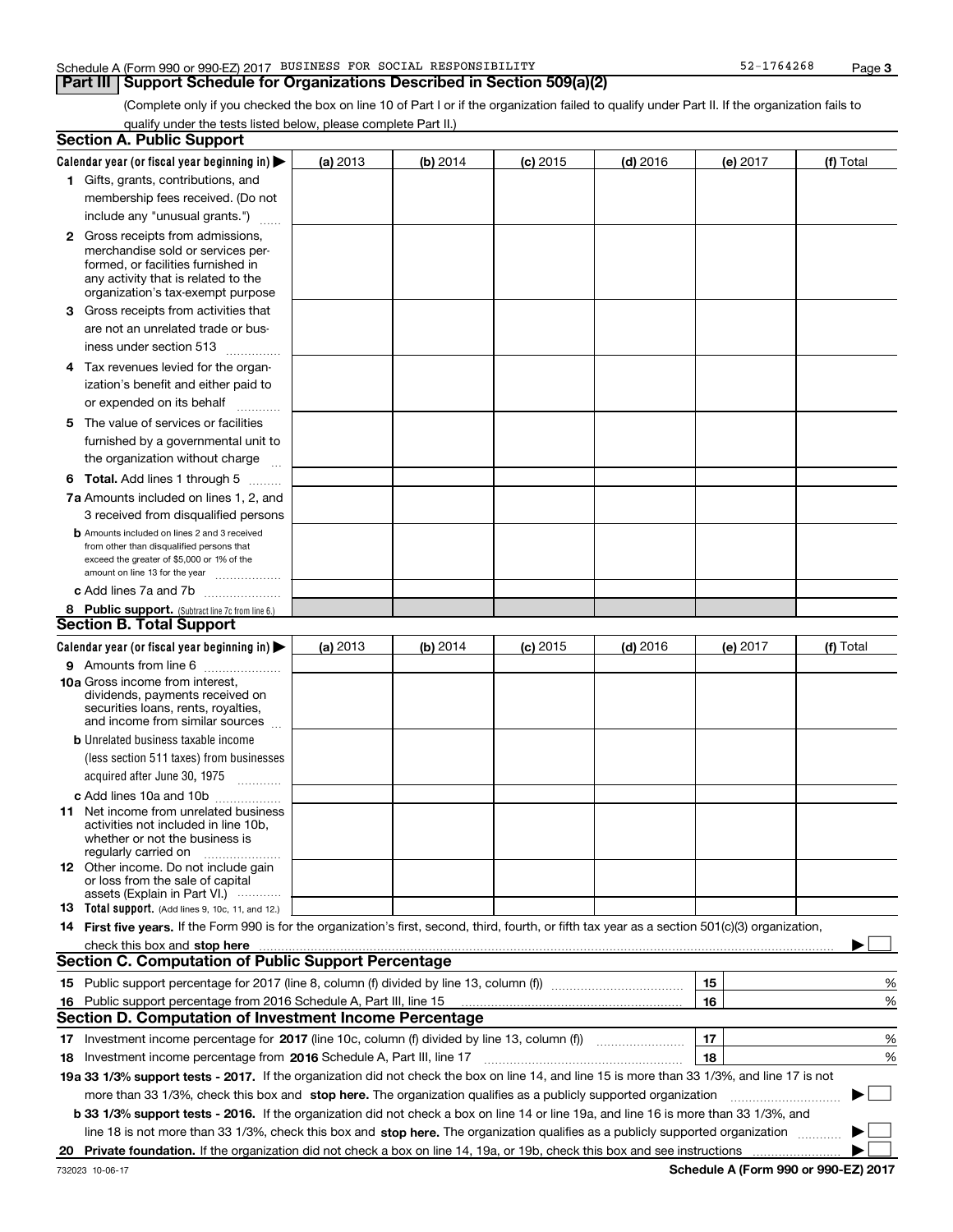# **Part IV Supporting Organizations**

(Complete only if you checked a box in line 12 on Part I. If you checked 12a of Part I, complete Sections A and B. If you checked 12b of Part I, complete Sections A and C. If you checked 12c of Part I, complete Sections A, D, and E. If you checked 12d of Part I, complete Sections A and D, and complete Part V.)

## **Section A. All Supporting Organizations**

- **1** Are all of the organization's supported organizations listed by name in the organization's governing documents? If "No," describe in **Part VI** how the supported organizations are designated. If designated by *class or purpose, describe the designation. If historic and continuing relationship, explain.*
- **2** Did the organization have any supported organization that does not have an IRS determination of status under section 509(a)(1) or (2)? If "Yes," explain in Part VI how the organization determined that the supported *organization was described in section 509(a)(1) or (2).*
- **3a** Did the organization have a supported organization described in section 501(c)(4), (5), or (6)? If "Yes," answer *(b) and (c) below.*
- **b** Did the organization confirm that each supported organization qualified under section 501(c)(4), (5), or (6) and satisfied the public support tests under section 509(a)(2)? If "Yes," describe in **Part VI** when and how the *organization made the determination.*
- **c**Did the organization ensure that all support to such organizations was used exclusively for section 170(c)(2)(B) purposes? If "Yes," explain in **Part VI** what controls the organization put in place to ensure such use.
- **4a***If* Was any supported organization not organized in the United States ("foreign supported organization")? *"Yes," and if you checked 12a or 12b in Part I, answer (b) and (c) below.*
- **b** Did the organization have ultimate control and discretion in deciding whether to make grants to the foreign supported organization? If "Yes," describe in **Part VI** how the organization had such control and discretion *despite being controlled or supervised by or in connection with its supported organizations.*
- **c** Did the organization support any foreign supported organization that does not have an IRS determination under sections 501(c)(3) and 509(a)(1) or (2)? If "Yes," explain in **Part VI** what controls the organization used *to ensure that all support to the foreign supported organization was used exclusively for section 170(c)(2)(B) purposes.*
- **5a***If "Yes,"* Did the organization add, substitute, or remove any supported organizations during the tax year? answer (b) and (c) below (if applicable). Also, provide detail in **Part VI,** including (i) the names and EIN *numbers of the supported organizations added, substituted, or removed; (ii) the reasons for each such action; (iii) the authority under the organization's organizing document authorizing such action; and (iv) how the action was accomplished (such as by amendment to the organizing document).*
- **b** Type I or Type II only. Was any added or substituted supported organization part of a class already designated in the organization's organizing document?
- **cSubstitutions only.**  Was the substitution the result of an event beyond the organization's control?
- **6** Did the organization provide support (whether in the form of grants or the provision of services or facilities) to **Part VI.** *If "Yes," provide detail in* support or benefit one or more of the filing organization's supported organizations? anyone other than (i) its supported organizations, (ii) individuals that are part of the charitable class benefited by one or more of its supported organizations, or (iii) other supporting organizations that also
- **7**Did the organization provide a grant, loan, compensation, or other similar payment to a substantial contributor *If "Yes," complete Part I of Schedule L (Form 990 or 990-EZ).* regard to a substantial contributor? (defined in section 4958(c)(3)(C)), a family member of a substantial contributor, or a 35% controlled entity with
- **8** Did the organization make a loan to a disqualified person (as defined in section 4958) not described in line 7? *If "Yes," complete Part I of Schedule L (Form 990 or 990-EZ).*
- **9a** Was the organization controlled directly or indirectly at any time during the tax year by one or more in section 509(a)(1) or (2))? If "Yes," *provide detail in* <code>Part VI.</code> disqualified persons as defined in section 4946 (other than foundation managers and organizations described
- **b** Did one or more disqualified persons (as defined in line 9a) hold a controlling interest in any entity in which the supporting organization had an interest? If "Yes," provide detail in P**art VI**.
- **c**Did a disqualified person (as defined in line 9a) have an ownership interest in, or derive any personal benefit from, assets in which the supporting organization also had an interest? If "Yes," provide detail in P**art VI.**
- **10a** Was the organization subject to the excess business holdings rules of section 4943 because of section supporting organizations)? If "Yes," answer 10b below. 4943(f) (regarding certain Type II supporting organizations, and all Type III non-functionally integrated
- **b** Did the organization have any excess business holdings in the tax year? (Use Schedule C, Form 4720, to *determine whether the organization had excess business holdings.)*

**YesNo**

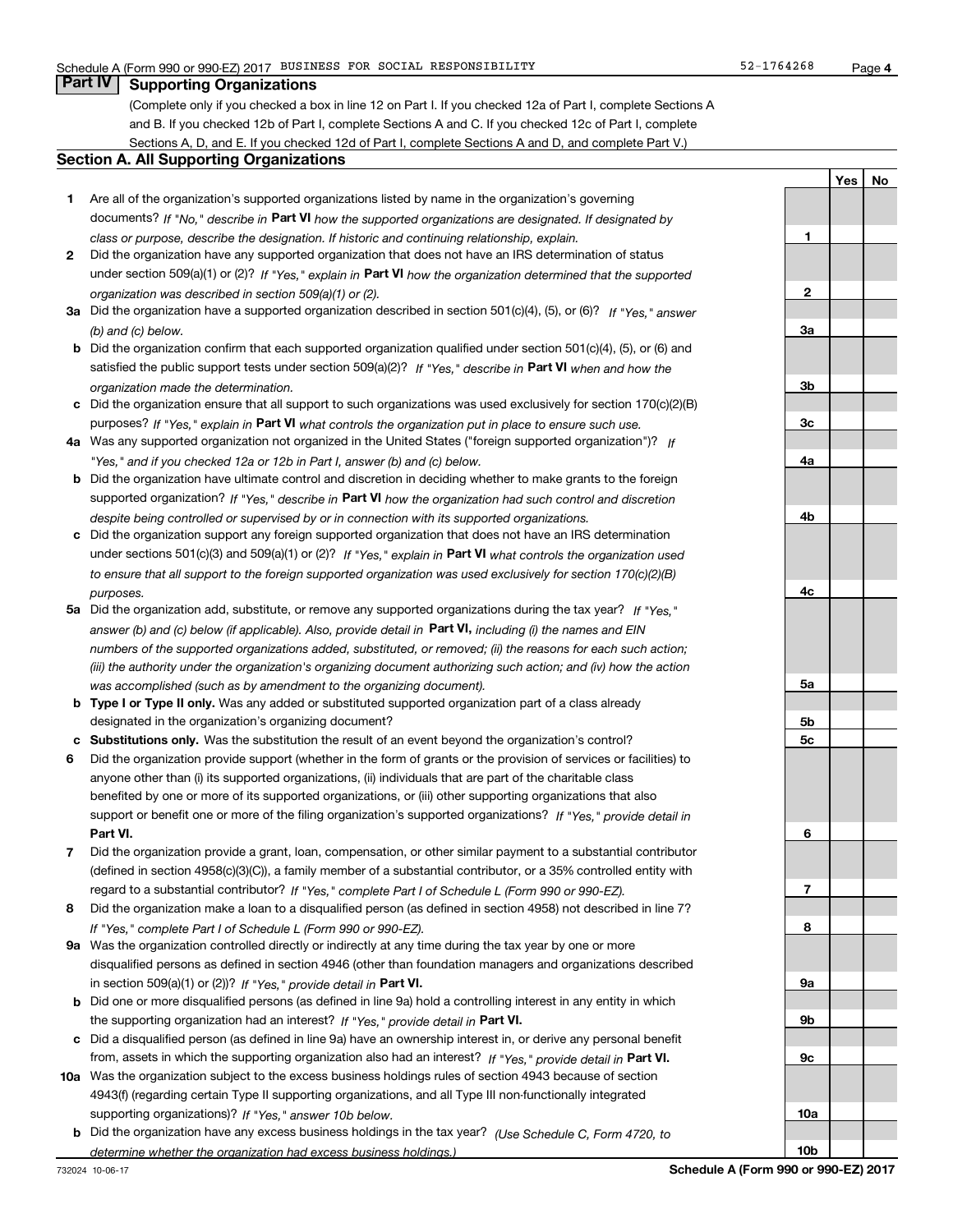**Part IV Supporting Organizations** *(continued)*

**5**

|    |                                                                                                                                                                                                               |                 | Yes | No |
|----|---------------------------------------------------------------------------------------------------------------------------------------------------------------------------------------------------------------|-----------------|-----|----|
| 11 | Has the organization accepted a gift or contribution from any of the following persons?                                                                                                                       |                 |     |    |
|    | a A person who directly or indirectly controls, either alone or together with persons described in (b) and (c)                                                                                                |                 |     |    |
|    | below, the governing body of a supported organization?                                                                                                                                                        | 11a             |     |    |
|    | <b>b</b> A family member of a person described in (a) above?                                                                                                                                                  | 11 <sub>b</sub> |     |    |
|    | A 35% controlled entity of a person described in (a) or (b) above? If "Yes" to a, b, or c, provide detail in Part VI.                                                                                         | 11c             |     |    |
|    | <b>Section B. Type I Supporting Organizations</b>                                                                                                                                                             |                 |     |    |
|    |                                                                                                                                                                                                               |                 | Yes | No |
| 1  | Did the directors, trustees, or membership of one or more supported organizations have the power to                                                                                                           |                 |     |    |
|    | regularly appoint or elect at least a majority of the organization's directors or trustees at all times during the                                                                                            |                 |     |    |
|    | tax year? If "No," describe in Part VI how the supported organization(s) effectively operated, supervised, or                                                                                                 |                 |     |    |
|    | controlled the organization's activities. If the organization had more than one supported organization,                                                                                                       |                 |     |    |
|    |                                                                                                                                                                                                               |                 |     |    |
|    | describe how the powers to appoint and/or remove directors or trustees were allocated among the supported                                                                                                     | 1               |     |    |
| 2  | organizations and what conditions or restrictions, if any, applied to such powers during the tax year.<br>Did the organization operate for the benefit of any supported organization other than the supported |                 |     |    |
|    |                                                                                                                                                                                                               |                 |     |    |
|    | organization(s) that operated, supervised, or controlled the supporting organization? If "Yes," explain in                                                                                                    |                 |     |    |
|    | Part VI how providing such benefit carried out the purposes of the supported organization(s) that operated,                                                                                                   |                 |     |    |
|    | supervised, or controlled the supporting organization.<br><b>Section C. Type II Supporting Organizations</b>                                                                                                  | 2               |     |    |
|    |                                                                                                                                                                                                               |                 |     |    |
|    |                                                                                                                                                                                                               |                 | Yes | No |
| 1  | Were a majority of the organization's directors or trustees during the tax year also a majority of the directors                                                                                              |                 |     |    |
|    | or trustees of each of the organization's supported organization(s)? If "No." describe in Part VI how control                                                                                                 |                 |     |    |
|    | or management of the supporting organization was vested in the same persons that controlled or managed                                                                                                        |                 |     |    |
|    | the supported organization(s).                                                                                                                                                                                | 1               |     |    |
|    | <b>Section D. All Type III Supporting Organizations</b>                                                                                                                                                       |                 |     |    |
|    |                                                                                                                                                                                                               |                 | Yes | No |
| 1  | Did the organization provide to each of its supported organizations, by the last day of the fifth month of the                                                                                                |                 |     |    |
|    | organization's tax year, (i) a written notice describing the type and amount of support provided during the prior tax                                                                                         |                 |     |    |
|    | year, (ii) a copy of the Form 990 that was most recently filed as of the date of notification, and (iii) copies of the                                                                                        |                 |     |    |
|    | organization's governing documents in effect on the date of notification, to the extent not previously provided?                                                                                              | 1               |     |    |
| 2  | Were any of the organization's officers, directors, or trustees either (i) appointed or elected by the supported                                                                                              |                 |     |    |
|    | organization(s) or (ii) serving on the governing body of a supported organization? If "No," explain in Part VI how                                                                                            |                 |     |    |
|    | the organization maintained a close and continuous working relationship with the supported organization(s).                                                                                                   | 2               |     |    |
| 3  | By reason of the relationship described in (2), did the organization's supported organizations have a                                                                                                         |                 |     |    |
|    | significant voice in the organization's investment policies and in directing the use of the organization's                                                                                                    |                 |     |    |
|    | income or assets at all times during the tax year? If "Yes," describe in Part VI the role the organization's                                                                                                  |                 |     |    |
|    | supported organizations played in this regard.                                                                                                                                                                | 3               |     |    |
|    | Section E. Type III Functionally Integrated Supporting Organizations                                                                                                                                          |                 |     |    |
| 1  | Check the box next to the method that the organization used to satisfy the Integral Part Test during the year (see instructions).                                                                             |                 |     |    |
| а  | The organization satisfied the Activities Test. Complete line 2 below.                                                                                                                                        |                 |     |    |
| b  | The organization is the parent of each of its supported organizations. Complete line 3 below.                                                                                                                 |                 |     |    |
| с  | The organization supported a governmental entity. Describe in Part VI how you supported a government entity (see instructions)                                                                                |                 |     |    |
| 2  | Activities Test. Answer (a) and (b) below.                                                                                                                                                                    |                 | Yes | No |
| а  | Did substantially all of the organization's activities during the tax year directly further the exempt purposes of                                                                                            |                 |     |    |
|    | the supported organization(s) to which the organization was responsive? If "Yes," then in Part VI identify                                                                                                    |                 |     |    |
|    |                                                                                                                                                                                                               |                 |     |    |
|    | those supported organizations and explain how these activities directly furthered their exempt purposes,                                                                                                      |                 |     |    |
|    | how the organization was responsive to those supported organizations, and how the organization determined                                                                                                     | 2a              |     |    |
|    | that these activities constituted substantially all of its activities.                                                                                                                                        |                 |     |    |
| b  | Did the activities described in (a) constitute activities that, but for the organization's involvement, one or more                                                                                           |                 |     |    |
|    | of the organization's supported organization(s) would have been engaged in? If "Yes," explain in Part VI the                                                                                                  |                 |     |    |
|    | reasons for the organization's position that its supported organization(s) would have engaged in these                                                                                                        |                 |     |    |
|    | activities but for the organization's involvement.                                                                                                                                                            | 2 <sub>b</sub>  |     |    |
| З  | Parent of Supported Organizations. Answer (a) and (b) below.                                                                                                                                                  |                 |     |    |
| а  | Did the organization have the power to regularly appoint or elect a majority of the officers, directors, or                                                                                                   |                 |     |    |
|    | trustees of each of the supported organizations? Provide details in Part VI.                                                                                                                                  | За              |     |    |
| b  | Did the organization exercise a substantial degree of direction over the policies, programs, and activities of each                                                                                           |                 |     |    |
|    | of its supported organizations? If "Yes," describe in Part VI the role played by the organization in this regard.                                                                                             | 3b              |     |    |
|    | Schedule A (Form 990 or 990-F7) 2017<br>732025 10.06.17                                                                                                                                                       |                 |     |    |

**Schedule A (Form 990 or 990-EZ) 2017**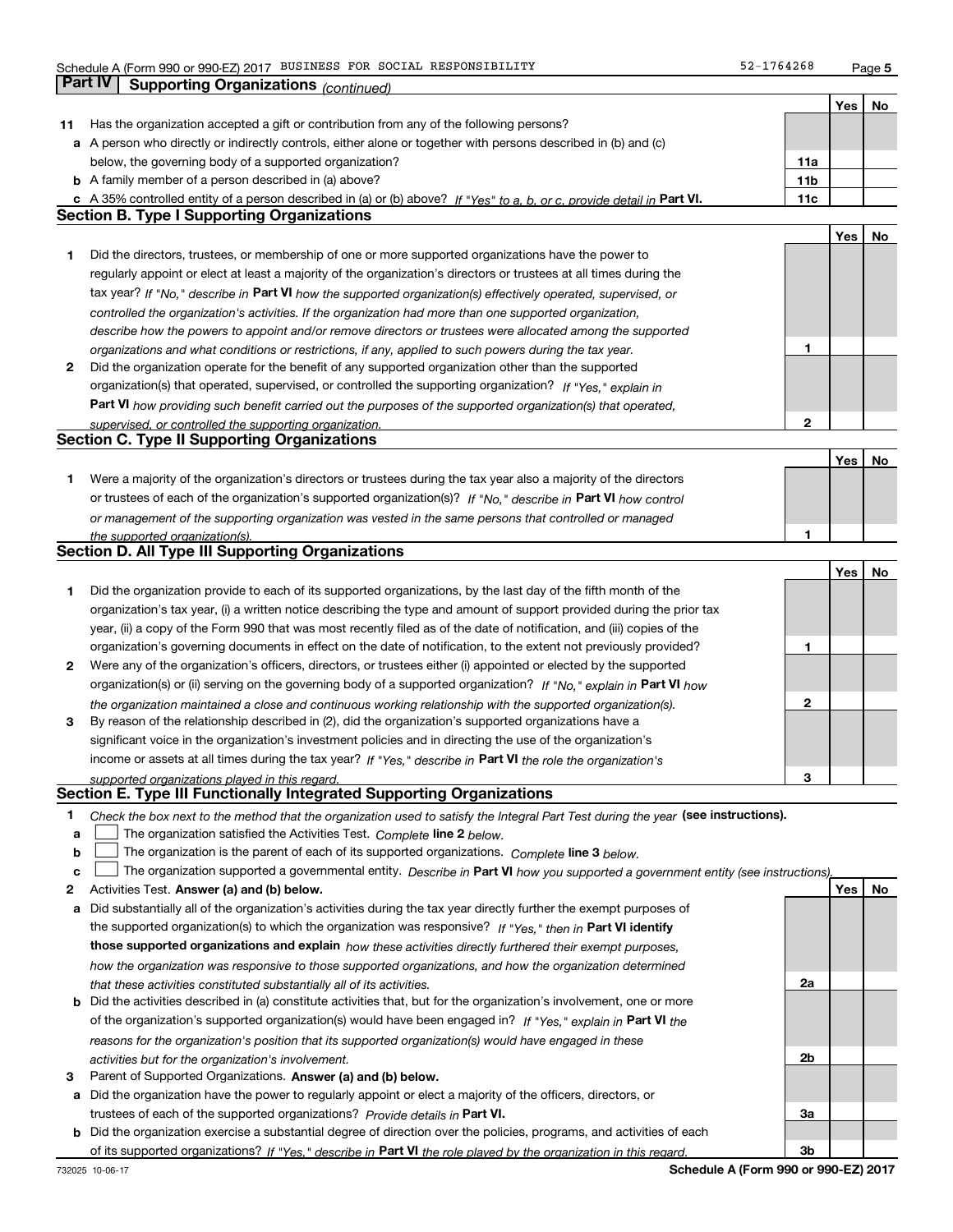| 1            | Check here if the organization satisfied the Integral Part Test as a qualifying trust on Nov. 20, 1970 (explain in Part VI.) See instructions. All |                |                |                                |
|--------------|----------------------------------------------------------------------------------------------------------------------------------------------------|----------------|----------------|--------------------------------|
|              | other Type III non-functionally integrated supporting organizations must complete Sections A through E.<br>Section A - Adjusted Net Income         |                | (A) Prior Year | (B) Current Year<br>(optional) |
| 1            | Net short-term capital gain                                                                                                                        | $\mathbf{1}$   |                |                                |
| 2            | Recoveries of prior-year distributions                                                                                                             | $\mathbf{2}$   |                |                                |
| 3            | Other gross income (see instructions)                                                                                                              | 3              |                |                                |
| 4            | Add lines 1 through 3                                                                                                                              | 4              |                |                                |
| 5            | Depreciation and depletion                                                                                                                         | 5              |                |                                |
| 6            | Portion of operating expenses paid or incurred for production or                                                                                   |                |                |                                |
|              | collection of gross income or for management, conservation, or                                                                                     |                |                |                                |
|              | maintenance of property held for production of income (see instructions)                                                                           | 6              |                |                                |
| 7            | Other expenses (see instructions)                                                                                                                  | $\overline{7}$ |                |                                |
| 8            | <b>Adjusted Net Income</b> (subtract lines 5, 6, and 7 from line 4)                                                                                | 8              |                |                                |
|              | Section B - Minimum Asset Amount                                                                                                                   |                | (A) Prior Year | (B) Current Year<br>(optional) |
| 1            | Aggregate fair market value of all non-exempt-use assets (see                                                                                      |                |                |                                |
|              | instructions for short tax year or assets held for part of year):                                                                                  |                |                |                                |
|              | <b>a</b> Average monthly value of securities                                                                                                       | 1a             |                |                                |
|              | <b>b</b> Average monthly cash balances                                                                                                             | 1b             |                |                                |
|              | <b>c</b> Fair market value of other non-exempt-use assets                                                                                          | 1c             |                |                                |
|              | <b>d</b> Total (add lines 1a, 1b, and 1c)                                                                                                          | 1d             |                |                                |
|              | <b>e</b> Discount claimed for blockage or other                                                                                                    |                |                |                                |
|              | factors (explain in detail in Part VI):                                                                                                            |                |                |                                |
| $\mathbf{2}$ | Acquisition indebtedness applicable to non-exempt-use assets                                                                                       | $\mathbf{2}$   |                |                                |
| 3            | Subtract line 2 from line 1d                                                                                                                       | 3              |                |                                |
| 4            | Cash deemed held for exempt use. Enter 1-1/2% of line 3 (for greater amount,                                                                       |                |                |                                |
|              | see instructions)                                                                                                                                  | 4              |                |                                |
| 5            | Net value of non-exempt-use assets (subtract line 4 from line 3)                                                                                   | 5              |                |                                |
| 6            | Multiply line 5 by .035                                                                                                                            | 6              |                |                                |
| 7            | Recoveries of prior-year distributions                                                                                                             | $\overline{7}$ |                |                                |
| 8            | <b>Minimum Asset Amount</b> (add line 7 to line 6)                                                                                                 | 8              |                |                                |
|              | <b>Section C - Distributable Amount</b>                                                                                                            |                |                | <b>Current Year</b>            |
| 1            | Adjusted net income for prior year (from Section A, line 8, Column A)                                                                              | $\mathbf{1}$   |                |                                |
| 2            | Enter 85% of line 1                                                                                                                                | $\mathbf{2}$   |                |                                |
| 3            | Minimum asset amount for prior year (from Section B, line 8, Column A)                                                                             | 3              |                |                                |
| 4            | Enter greater of line 2 or line 3                                                                                                                  | 4              |                |                                |
| 5            | Income tax imposed in prior year                                                                                                                   | 5              |                |                                |
| 6            | <b>Distributable Amount.</b> Subtract line 5 from line 4, unless subject to                                                                        |                |                |                                |
|              | emergency temporary reduction (see instructions)                                                                                                   | 6              |                |                                |

Check here if the current year is the organization's first as a non-functionally integrated Type III supporting organization (see

Schedule A (Form 990 or 990-EZ) 2017 BUSINESS FOR SOCIAL RESPONSIBILITY 52-1764268 Page **Part V Type III Non-Functionally Integrated 509(a)(3) Supporting Organizations** 

**Schedule A (Form 990 or 990-EZ) 2017**

**7**

 $\mathcal{L}^{\text{max}}$ 

instructions).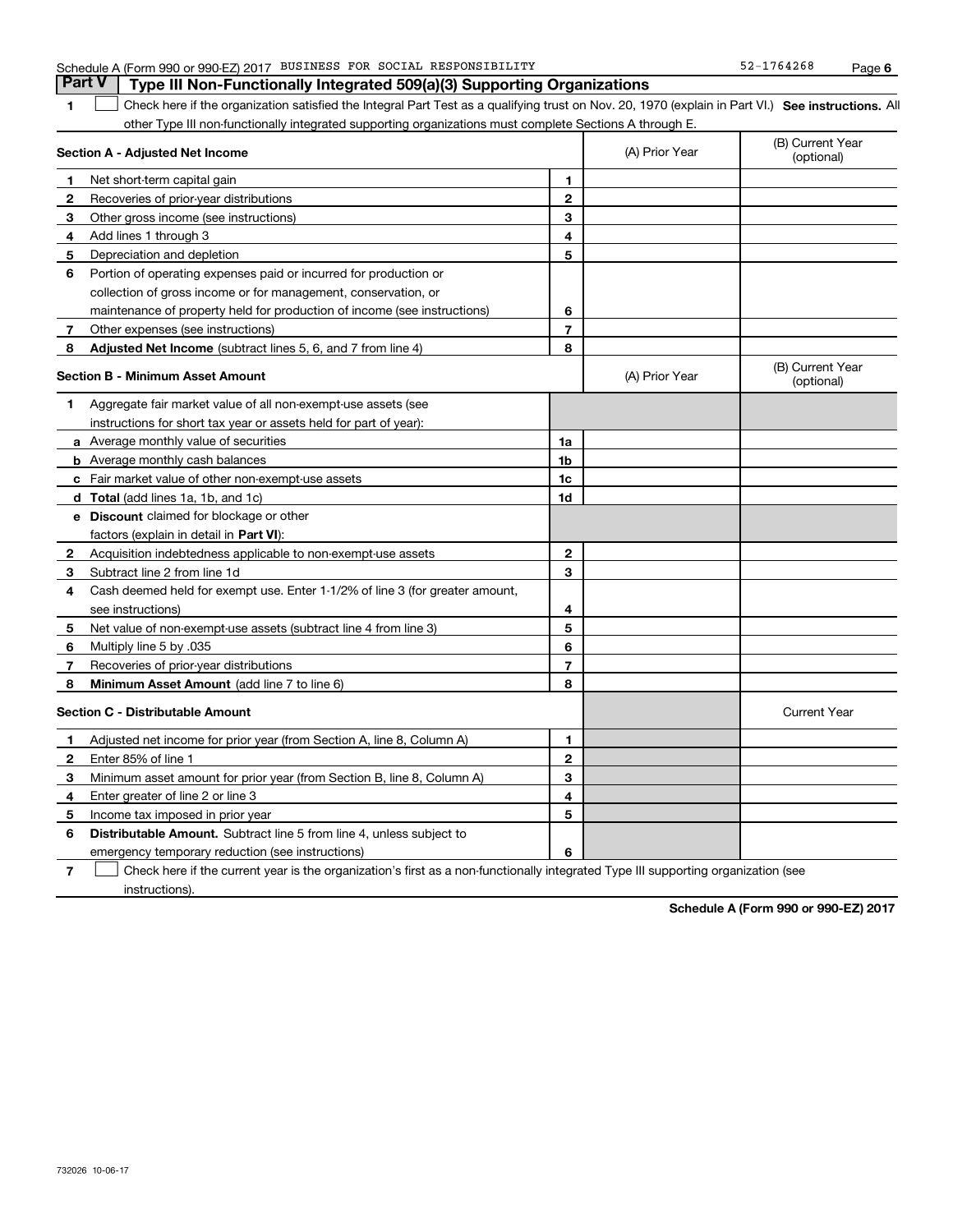| <b>Part V</b> | Type III Non-Functionally Integrated 509(a)(3) Supporting Organizations                    |                             | (continued)                           |                                                |  |  |  |
|---------------|--------------------------------------------------------------------------------------------|-----------------------------|---------------------------------------|------------------------------------------------|--|--|--|
|               | <b>Section D - Distributions</b>                                                           |                             |                                       | <b>Current Year</b>                            |  |  |  |
| 1             | Amounts paid to supported organizations to accomplish exempt purposes                      |                             |                                       |                                                |  |  |  |
| 2             | Amounts paid to perform activity that directly furthers exempt purposes of supported       |                             |                                       |                                                |  |  |  |
|               | organizations, in excess of income from activity                                           |                             |                                       |                                                |  |  |  |
| з             | Administrative expenses paid to accomplish exempt purposes of supported organizations      |                             |                                       |                                                |  |  |  |
| 4             | Amounts paid to acquire exempt-use assets                                                  |                             |                                       |                                                |  |  |  |
| 5             | Qualified set-aside amounts (prior IRS approval required)                                  |                             |                                       |                                                |  |  |  |
| 6             | Other distributions (describe in Part VI). See instructions.                               |                             |                                       |                                                |  |  |  |
| 7             | <b>Total annual distributions.</b> Add lines 1 through 6.                                  |                             |                                       |                                                |  |  |  |
| 8             | Distributions to attentive supported organizations to which the organization is responsive |                             |                                       |                                                |  |  |  |
|               | (provide details in Part VI). See instructions.                                            |                             |                                       |                                                |  |  |  |
| 9             | Distributable amount for 2017 from Section C, line 6                                       |                             |                                       |                                                |  |  |  |
| 10            | Line 8 amount divided by line 9 amount                                                     |                             |                                       |                                                |  |  |  |
|               |                                                                                            | (i)                         | (iii)                                 | (iii)                                          |  |  |  |
|               | Section E - Distribution Allocations (see instructions)                                    | <b>Excess Distributions</b> | <b>Underdistributions</b><br>Pre-2017 | <b>Distributable</b><br><b>Amount for 2017</b> |  |  |  |
| 1             | Distributable amount for 2017 from Section C, line 6                                       |                             |                                       |                                                |  |  |  |
| 2             | Underdistributions, if any, for years prior to 2017 (reason-                               |                             |                                       |                                                |  |  |  |
|               | able cause required- explain in Part VI). See instructions.                                |                             |                                       |                                                |  |  |  |
| 3             | Excess distributions carryover, if any, to 2017                                            |                             |                                       |                                                |  |  |  |
| а             |                                                                                            |                             |                                       |                                                |  |  |  |
|               | <b>b</b> From 2013                                                                         |                             |                                       |                                                |  |  |  |
|               | c From 2014                                                                                |                             |                                       |                                                |  |  |  |
|               | <b>d</b> From 2015                                                                         |                             |                                       |                                                |  |  |  |
|               | e From 2016                                                                                |                             |                                       |                                                |  |  |  |
|               | Total of lines 3a through e                                                                |                             |                                       |                                                |  |  |  |
|               | <b>g</b> Applied to underdistributions of prior years                                      |                             |                                       |                                                |  |  |  |
|               | <b>h</b> Applied to 2017 distributable amount                                              |                             |                                       |                                                |  |  |  |
|               | Carryover from 2012 not applied (see instructions)                                         |                             |                                       |                                                |  |  |  |
|               | Remainder. Subtract lines 3g, 3h, and 3i from 3f.                                          |                             |                                       |                                                |  |  |  |
| 4             | Distributions for 2017 from Section D,                                                     |                             |                                       |                                                |  |  |  |
|               | line $7:$                                                                                  |                             |                                       |                                                |  |  |  |
|               | <b>a</b> Applied to underdistributions of prior years                                      |                             |                                       |                                                |  |  |  |
|               | <b>b</b> Applied to 2017 distributable amount                                              |                             |                                       |                                                |  |  |  |
| с             | Remainder. Subtract lines 4a and 4b from 4.                                                |                             |                                       |                                                |  |  |  |
| 5             | Remaining underdistributions for years prior to 2017, if                                   |                             |                                       |                                                |  |  |  |
|               | any. Subtract lines 3g and 4a from line 2. For result greater                              |                             |                                       |                                                |  |  |  |
|               | than zero, explain in Part VI. See instructions.                                           |                             |                                       |                                                |  |  |  |
| 6             | Remaining underdistributions for 2017. Subtract lines 3h                                   |                             |                                       |                                                |  |  |  |
|               | and 4b from line 1. For result greater than zero, explain in                               |                             |                                       |                                                |  |  |  |
|               | Part VI. See instructions.                                                                 |                             |                                       |                                                |  |  |  |
| 7             | Excess distributions carryover to 2018. Add lines 3j                                       |                             |                                       |                                                |  |  |  |
|               | and 4c.                                                                                    |                             |                                       |                                                |  |  |  |
| 8             | Breakdown of line 7:                                                                       |                             |                                       |                                                |  |  |  |
|               | a Excess from 2013                                                                         |                             |                                       |                                                |  |  |  |
|               | <b>b</b> Excess from 2014                                                                  |                             |                                       |                                                |  |  |  |
|               | c Excess from 2015                                                                         |                             |                                       |                                                |  |  |  |
|               | d Excess from 2016                                                                         |                             |                                       |                                                |  |  |  |
|               |                                                                                            |                             |                                       |                                                |  |  |  |
|               | e Excess from 2017                                                                         |                             |                                       |                                                |  |  |  |

**Schedule A (Form 990 or 990-EZ) 2017**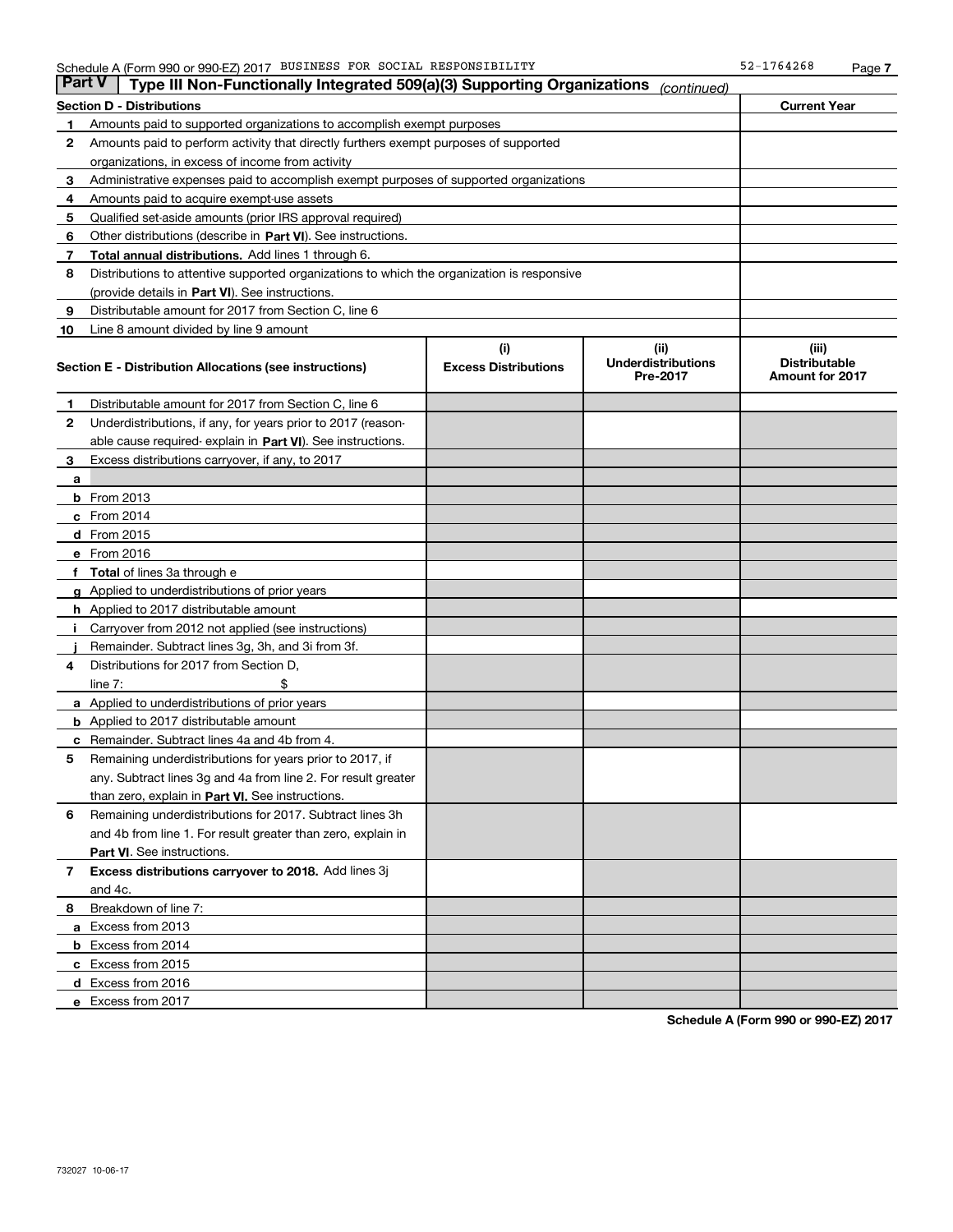**8**

| <b>Part VI</b> | Supplemental Information. Provide the explanations required by Part II, line 10; Part II, line 17a or 17b; Part III, line 12;                    |
|----------------|--------------------------------------------------------------------------------------------------------------------------------------------------|
|                | Part IV, Section A, lines 1, 2, 3b, 3c, 4b, 4c, 5a, 6, 9a, 9b, 9c, 11a, 11b, and 11c; Part IV, Section B, lines 1 and 2; Part IV, Section C,     |
|                | line 1; Part IV, Section D, lines 2 and 3; Part IV, Section E, lines 1c, 2a, 2b, 3a, and 3b; Part V, line 1; Part V, Section B, line 1e; Part V, |
|                | Section D, lines 5, 6, and 8; and Part V, Section E, lines 2, 5, and 6. Also complete this part for any additional information.                  |
|                | (See instructions.)                                                                                                                              |
|                |                                                                                                                                                  |
|                |                                                                                                                                                  |
|                |                                                                                                                                                  |
|                |                                                                                                                                                  |
|                |                                                                                                                                                  |
|                |                                                                                                                                                  |
|                |                                                                                                                                                  |
|                |                                                                                                                                                  |
|                |                                                                                                                                                  |
|                |                                                                                                                                                  |
|                |                                                                                                                                                  |
|                |                                                                                                                                                  |
|                |                                                                                                                                                  |
|                |                                                                                                                                                  |
|                |                                                                                                                                                  |
|                |                                                                                                                                                  |
|                |                                                                                                                                                  |
|                |                                                                                                                                                  |
|                |                                                                                                                                                  |
|                |                                                                                                                                                  |
|                |                                                                                                                                                  |
|                |                                                                                                                                                  |
|                |                                                                                                                                                  |
|                |                                                                                                                                                  |
|                |                                                                                                                                                  |
|                |                                                                                                                                                  |
|                |                                                                                                                                                  |
|                |                                                                                                                                                  |
|                |                                                                                                                                                  |
|                |                                                                                                                                                  |
|                |                                                                                                                                                  |
|                |                                                                                                                                                  |
|                |                                                                                                                                                  |
|                |                                                                                                                                                  |
|                |                                                                                                                                                  |
|                |                                                                                                                                                  |
|                |                                                                                                                                                  |
|                |                                                                                                                                                  |
|                |                                                                                                                                                  |
|                |                                                                                                                                                  |
|                |                                                                                                                                                  |
|                |                                                                                                                                                  |
|                |                                                                                                                                                  |
|                |                                                                                                                                                  |
|                |                                                                                                                                                  |
|                |                                                                                                                                                  |
|                |                                                                                                                                                  |
|                |                                                                                                                                                  |
|                |                                                                                                                                                  |
|                |                                                                                                                                                  |
|                |                                                                                                                                                  |
|                |                                                                                                                                                  |
|                |                                                                                                                                                  |
|                |                                                                                                                                                  |
|                |                                                                                                                                                  |
|                |                                                                                                                                                  |
|                |                                                                                                                                                  |
|                |                                                                                                                                                  |
|                |                                                                                                                                                  |
|                |                                                                                                                                                  |
|                |                                                                                                                                                  |
|                |                                                                                                                                                  |
|                |                                                                                                                                                  |
|                |                                                                                                                                                  |
|                |                                                                                                                                                  |
|                |                                                                                                                                                  |
|                |                                                                                                                                                  |
|                |                                                                                                                                                  |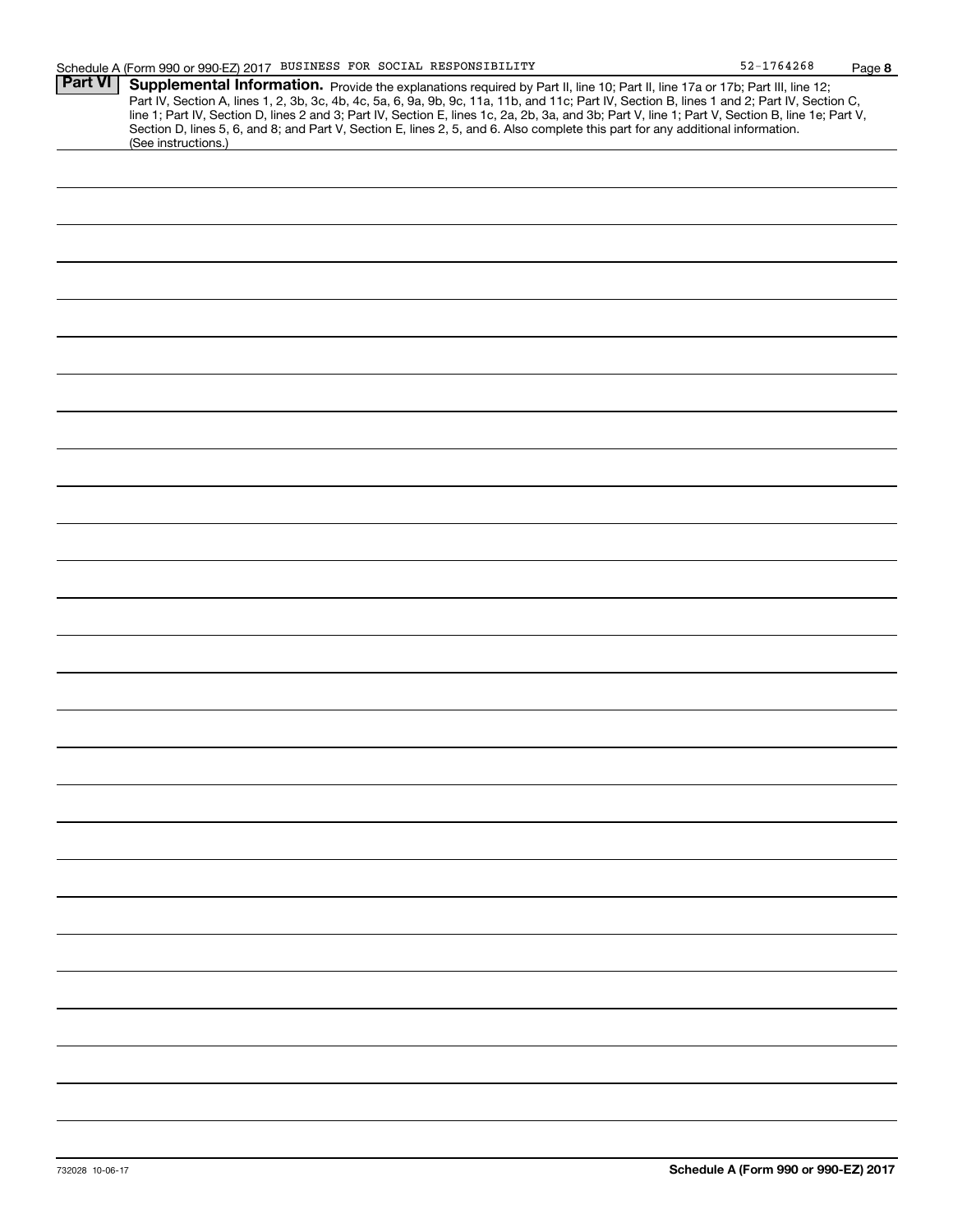\*\* PUBLIC DISCLOSURE COPY \*\*

# **Schedule B Schedule of Contributors**

**| Attach to Form 990, Form 990-EZ, or Form 990-PF.**

**| Go to www.irs.gov/Form990 for the latest information.**

OMB No. 1545-0047

**2017**

**Name of the organization Employer identification number**

|     | Department of the Treasury<br>Internal Revenue Service |  |
|-----|--------------------------------------------------------|--|
| . . |                                                        |  |

**(Form 990, 990-EZ, or 990-PF)**

|  | BUSINESS FOR SOCIAL RESPONSIBILITY | $52 - 1764268$ |
|--|------------------------------------|----------------|

| <b>Organization type (check one):</b> |                                                                           |  |  |  |
|---------------------------------------|---------------------------------------------------------------------------|--|--|--|
| Filers of:                            | Section:                                                                  |  |  |  |
| Form 990 or 990-EZ                    | $X$ 501(c)( 3) (enter number) organization                                |  |  |  |
|                                       | 4947(a)(1) nonexempt charitable trust not treated as a private foundation |  |  |  |
|                                       | 527 political organization                                                |  |  |  |
| Form 990-PF                           | 501(c)(3) exempt private foundation                                       |  |  |  |
|                                       | 4947(a)(1) nonexempt charitable trust treated as a private foundation     |  |  |  |
|                                       | 501(c)(3) taxable private foundation                                      |  |  |  |

Check if your organization is covered by the **General Rule** or a **Special Rule. Note:**  Only a section 501(c)(7), (8), or (10) organization can check boxes for both the General Rule and a Special Rule. See instructions.

## **General Rule**

 $\mathcal{L}^{\text{max}}$ 

For an organization filing Form 990, 990-EZ, or 990-PF that received, during the year, contributions totaling \$5,000 or more (in money or property) from any one contributor. Complete Parts I and II. See instructions for determining a contributor's total contributions.

### **Special Rules**

 $\mathcal{L}^{\text{max}}$ 

any one contributor, during the year, total contributions of the greater of  $\,$  (1) \$5,000; or **(2)** 2% of the amount on (i) Form 990, Part VIII, line 1h;  $\overline{X}$  For an organization described in section 501(c)(3) filing Form 990 or 990-EZ that met the 33 1/3% support test of the regulations under sections 509(a)(1) and 170(b)(1)(A)(vi), that checked Schedule A (Form 990 or 990-EZ), Part II, line 13, 16a, or 16b, and that received from or (ii) Form 990-EZ, line 1. Complete Parts I and II.

year, total contributions of more than \$1,000 *exclusively* for religious, charitable, scientific, literary, or educational purposes, or for For an organization described in section 501(c)(7), (8), or (10) filing Form 990 or 990-EZ that received from any one contributor, during the the prevention of cruelty to children or animals. Complete Parts I, II, and III.  $\mathcal{L}^{\text{max}}$ 

purpose. Don't complete any of the parts unless the **General Rule** applies to this organization because it received *nonexclusively* year, contributions <sub>exclusively</sub> for religious, charitable, etc., purposes, but no such contributions totaled more than \$1,000. If this box is checked, enter here the total contributions that were received during the year for an  $\;$ exclusively religious, charitable, etc., For an organization described in section 501(c)(7), (8), or (10) filing Form 990 or 990-EZ that received from any one contributor, during the religious, charitable, etc., contributions totaling \$5,000 or more during the year  $\ldots$  $\ldots$  $\ldots$  $\ldots$  $\ldots$  $\ldots$ 

**Caution:**  An organization that isn't covered by the General Rule and/or the Special Rules doesn't file Schedule B (Form 990, 990-EZ, or 990-PF),  **must** but it answer "No" on Part IV, line 2, of its Form 990; or check the box on line H of its Form 990-EZ or on its Form 990-PF, Part I, line 2, to certify that it doesn't meet the filing requirements of Schedule B (Form 990, 990-EZ, or 990-PF).

**Schedule B (Form 990, 990-EZ, or 990-PF) (2017) For Paperwork Reduction Act Notice, see the instructions for Form 990, 990-EZ, or 990-PF.** LHA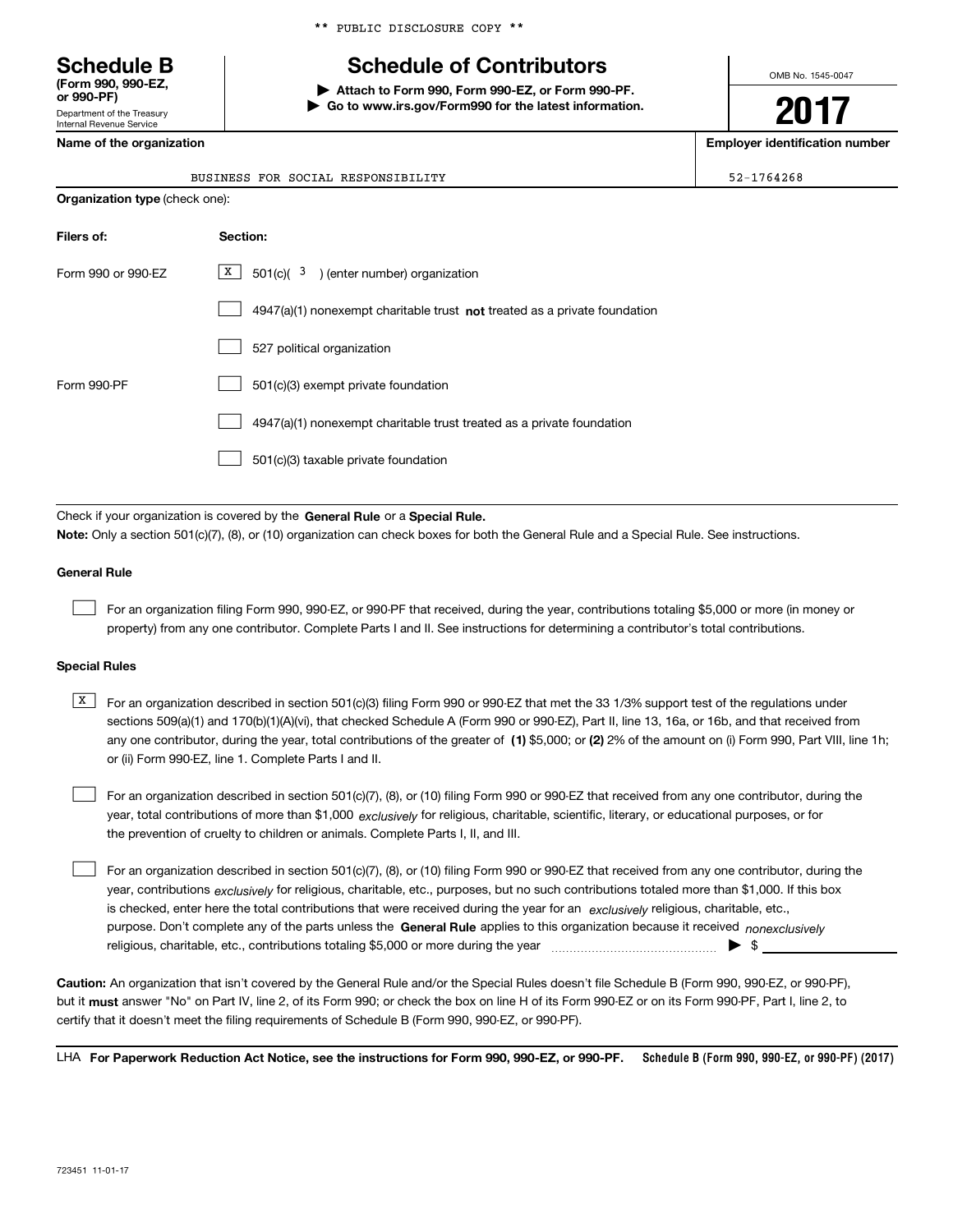## Schedule B (Form 990, 990-EZ, or 990-PF) (2017)

|                      | Schedule B (Form 990, 990-EZ, or 990-PF) (2017)                                                       |                                   |                | Page 2                                                                                                        |
|----------------------|-------------------------------------------------------------------------------------------------------|-----------------------------------|----------------|---------------------------------------------------------------------------------------------------------------|
| Name of organization |                                                                                                       |                                   |                | <b>Employer identification number</b>                                                                         |
|                      | BUSINESS FOR SOCIAL RESPONSIBILITY                                                                    |                                   | $52 - 1764268$ |                                                                                                               |
| Part I               | <b>Contributors</b> (see instructions). Use duplicate copies of Part I if additional space is needed. |                                   |                |                                                                                                               |
| (a)<br>No.           | (b)<br>Name, address, and ZIP + 4                                                                     | (c)<br><b>Total contributions</b> |                | (d)<br>Type of contribution                                                                                   |
| $\mathbf{1}$         |                                                                                                       | \$                                | 1,356,956.     | х<br>Person<br>Payroll<br>Noncash<br>(Complete Part II for<br>noncash contributions.)                         |
| (a)<br>No.           | (b)<br>Name, address, and ZIP + 4                                                                     | (c)<br><b>Total contributions</b> |                | (d)                                                                                                           |
| 2                    |                                                                                                       | \$                                | 550,000.       | Type of contribution<br>X<br>Person<br>Payroll<br>Noncash<br>(Complete Part II for<br>noncash contributions.) |
| (a)<br>No.           | (b)<br>Name, address, and ZIP + 4                                                                     | (c)<br><b>Total contributions</b> |                | (d)<br>Type of contribution                                                                                   |
| 3                    |                                                                                                       | \$                                | 300,000.       | Х<br>Person<br>Payroll<br>Noncash<br>(Complete Part II for<br>noncash contributions.)                         |
| (a)<br>No.           | (b)<br>Name, address, and ZIP + 4                                                                     | (c)<br><b>Total contributions</b> |                | (d)<br>Type of contribution                                                                                   |
| 4                    |                                                                                                       | \$                                | 200,000.       | х<br>Person<br>Payroll<br>Noncash<br>(Complete Part II for<br>noncash contributions.)                         |
| (a)<br>No.           | (b)<br>Name, address, and ZIP + 4                                                                     | (c)<br><b>Total contributions</b> |                | (d)<br>Type of contribution                                                                                   |
| 5                    |                                                                                                       | \$                                | 170,000.       | Х<br>Person<br>Payroll<br>Noncash<br>(Complete Part II for<br>noncash contributions.)                         |
| (a)<br>No.           | (b)<br>Name, address, and ZIP + 4                                                                     | (c)<br><b>Total contributions</b> |                | (d)<br>Type of contribution                                                                                   |
| 6                    |                                                                                                       | \$                                | 119,326.       | Х<br>Person<br>Payroll<br>Noncash<br>(Complete Part II for<br>noncash contributions.)                         |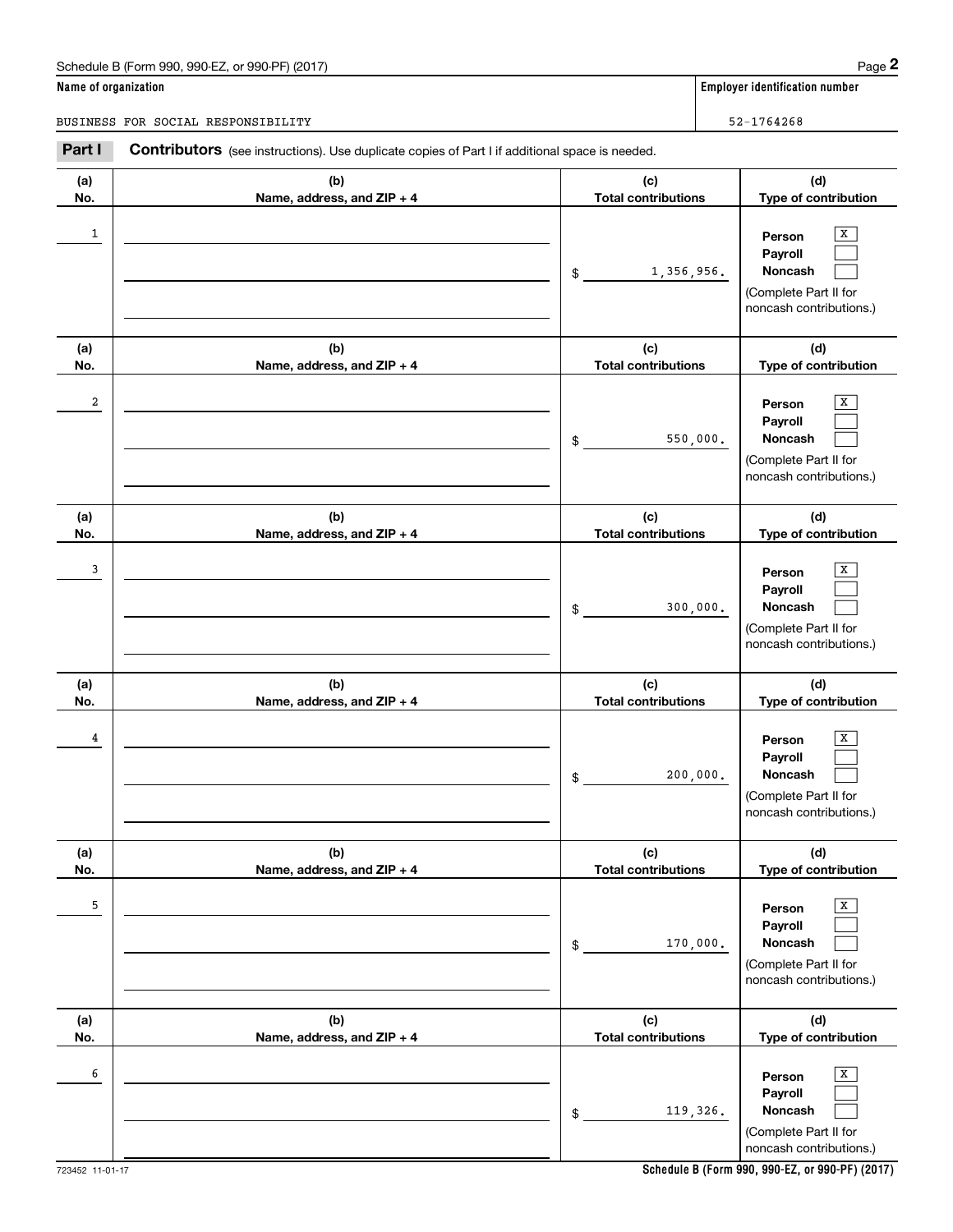# Schedule B (Form 990, 990-EZ, or 990-PF) (2017) Page 2

|                      | Schedule B (Form 990, 990-EZ, or 990-PF) (2017)                                                       |                                   | Page 2                                                                                           |
|----------------------|-------------------------------------------------------------------------------------------------------|-----------------------------------|--------------------------------------------------------------------------------------------------|
| Name of organization |                                                                                                       |                                   | <b>Employer identification number</b>                                                            |
|                      | BUSINESS FOR SOCIAL RESPONSIBILITY                                                                    |                                   | $52 - 1764268$                                                                                   |
| Part I               | <b>Contributors</b> (see instructions). Use duplicate copies of Part I if additional space is needed. |                                   |                                                                                                  |
| (a)<br>No.           | (b)<br>Name, address, and ZIP + 4                                                                     | (c)<br><b>Total contributions</b> | (d)<br>Type of contribution                                                                      |
| 7                    |                                                                                                       | \$                                | х<br>Person<br>Payroll<br>80,000.<br>Noncash<br>(Complete Part II for<br>noncash contributions.) |
| (a)<br>No.           | (b)                                                                                                   | (c)<br><b>Total contributions</b> | (d)<br>Type of contribution                                                                      |
| 8                    | Name, address, and ZIP + 4                                                                            | \$                                | X<br>Person<br>Payroll<br>Noncash<br>50,000.<br>(Complete Part II for<br>noncash contributions.) |
| (a)<br>No.           | (b)<br>Name, address, and ZIP + 4                                                                     | (c)<br><b>Total contributions</b> | (d)<br>Type of contribution                                                                      |
| 9                    |                                                                                                       | \$                                | Х<br>Person<br>Payroll<br>Noncash<br>25,640.<br>(Complete Part II for<br>noncash contributions.) |
| (a)<br>No.           | (b)<br>Name, address, and ZIP + 4                                                                     | (c)<br><b>Total contributions</b> | (d)<br>Type of contribution                                                                      |
| 10                   |                                                                                                       | \$                                | х<br>Person<br>Payroll<br>20,000.<br>Noncash<br>(Complete Part II for<br>noncash contributions.) |
| (a)<br>No.           | (b)<br>Name, address, and ZIP + 4                                                                     | (c)<br><b>Total contributions</b> | (d)<br>Type of contribution                                                                      |
|                      |                                                                                                       | \$                                | Person<br>Payroll<br>Noncash<br>(Complete Part II for<br>noncash contributions.)                 |
| (a)<br>No.           | (b)<br>Name, address, and ZIP + 4                                                                     | (c)<br><b>Total contributions</b> | (d)<br>Type of contribution                                                                      |
|                      |                                                                                                       | \$                                | Person<br>Payroll<br>Noncash<br>(Complete Part II for<br>noncash contributions.)                 |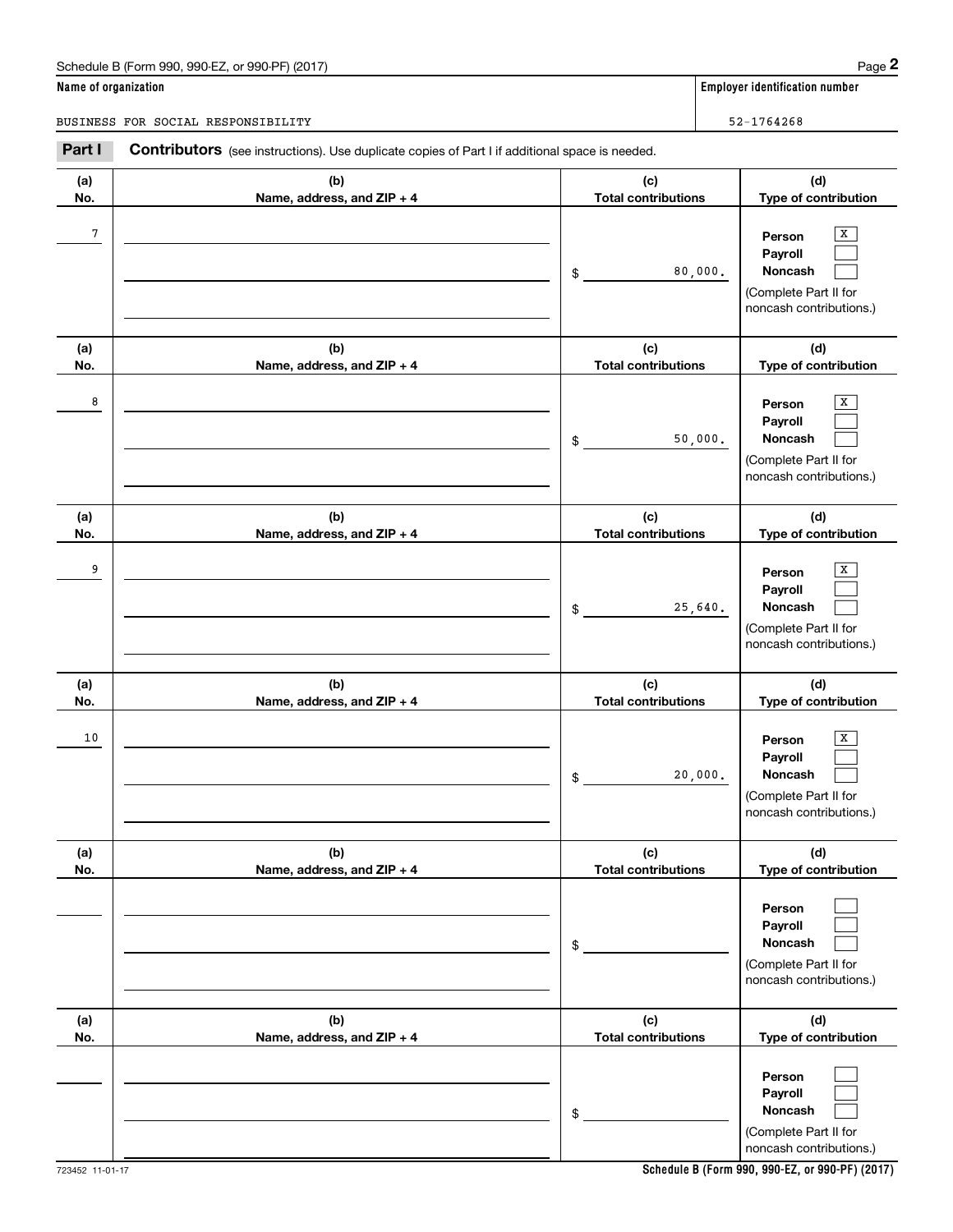# **Name of organization Employer identification number** Schedule B (Form 990, 990-EZ, or 990-PF) (2017) Page 3

BUSINESS FOR SOCIAL RESPONSIBILITY 52-1764268

Employer identification number<br>
ame of organization<br>
USINESS FOR SOCIAL RESPONSIBILITY<br> **Part II Noncash Property** (see instructions). Use duplicate copies of Part II if additional space is needed.

|                              | so modiacionoj. Oso adprioato sopres or riartimin additional |                                                 |                      |
|------------------------------|--------------------------------------------------------------|-------------------------------------------------|----------------------|
| (a)<br>No.<br>from<br>Part I | (b)<br>Description of noncash property given                 | (c)<br>FMV (or estimate)<br>(See instructions.) | (d)<br>Date received |
|                              |                                                              | $\,$                                            |                      |
| (a)<br>No.<br>from<br>Part I | (b)<br>Description of noncash property given                 | (c)<br>FMV (or estimate)<br>(See instructions.) | (d)<br>Date received |
|                              |                                                              | \$                                              |                      |
| (a)<br>No.<br>from<br>Part I | (b)<br>Description of noncash property given                 | (c)<br>FMV (or estimate)<br>(See instructions.) | (d)<br>Date received |
|                              |                                                              | \$                                              |                      |
| (a)<br>No.<br>from<br>Part I | (b)<br>Description of noncash property given                 | (c)<br>FMV (or estimate)<br>(See instructions.) | (d)<br>Date received |
|                              |                                                              | \$                                              |                      |
| (a)<br>No.<br>from<br>Part I | (b)<br>Description of noncash property given                 | (c)<br>FMV (or estimate)<br>(See instructions.) | (d)<br>Date received |
|                              |                                                              | \$                                              |                      |
| (a)<br>No.<br>from<br>Part I | (b)<br>Description of noncash property given                 | (c)<br>FMV (or estimate)<br>(See instructions.) | (d)<br>Date received |
|                              |                                                              | \$                                              |                      |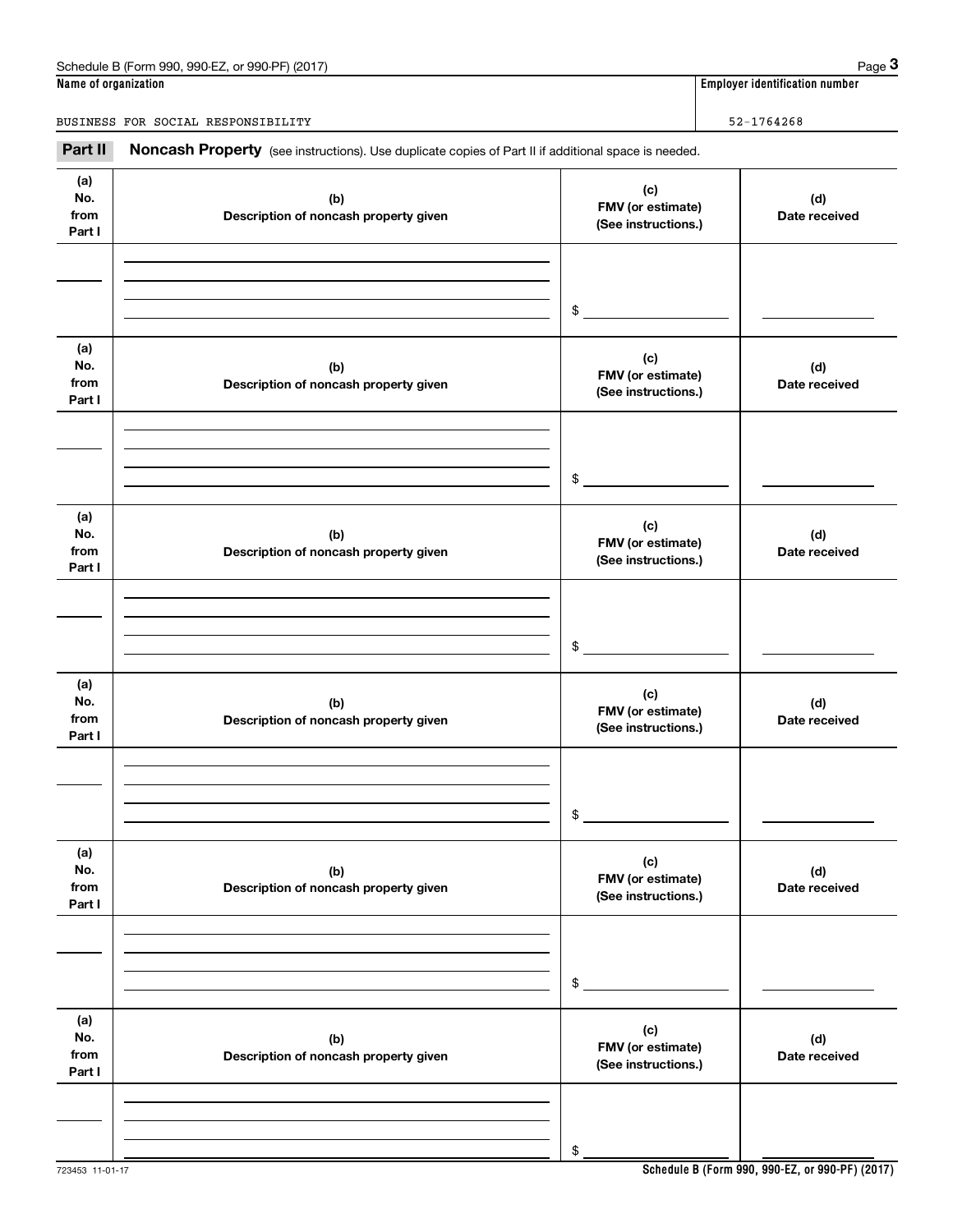|                           | Schedule B (Form 990, 990-EZ, or 990-PF) (2017)                                                                                                                                   |                      | Page 4                                                                                                                                                  |  |  |  |  |
|---------------------------|-----------------------------------------------------------------------------------------------------------------------------------------------------------------------------------|----------------------|---------------------------------------------------------------------------------------------------------------------------------------------------------|--|--|--|--|
| Name of organization      |                                                                                                                                                                                   |                      | <b>Employer identification number</b>                                                                                                                   |  |  |  |  |
|                           | BUSINESS FOR SOCIAL RESPONSIBILITY                                                                                                                                                |                      | 52-1764268                                                                                                                                              |  |  |  |  |
| Part III                  | the year from any one contributor. Complete columns (a) through (e) and the following line entry. For organizations                                                               |                      | $Exclusively$ religious, charitable, etc., contributions to organizations described in section 501(c)(7), (8), or (10) that total more than \$1,000 for |  |  |  |  |
|                           | completing Part III, enter the total of exclusively religious, charitable, etc., contributions of \$1,000 or less for the year. (Enter this info. once.) $\blacktriangleright$ \$ |                      |                                                                                                                                                         |  |  |  |  |
| (a) No.                   | Use duplicate copies of Part III if additional space is needed.                                                                                                                   |                      |                                                                                                                                                         |  |  |  |  |
| from<br>Part I            | (b) Purpose of gift                                                                                                                                                               | (c) Use of gift      | (d) Description of how gift is held                                                                                                                     |  |  |  |  |
|                           |                                                                                                                                                                                   |                      |                                                                                                                                                         |  |  |  |  |
|                           |                                                                                                                                                                                   |                      |                                                                                                                                                         |  |  |  |  |
|                           |                                                                                                                                                                                   |                      |                                                                                                                                                         |  |  |  |  |
|                           |                                                                                                                                                                                   | (e) Transfer of gift |                                                                                                                                                         |  |  |  |  |
|                           | Transferee's name, address, and ZIP + 4                                                                                                                                           |                      | Relationship of transferor to transferee                                                                                                                |  |  |  |  |
|                           |                                                                                                                                                                                   |                      |                                                                                                                                                         |  |  |  |  |
|                           |                                                                                                                                                                                   |                      |                                                                                                                                                         |  |  |  |  |
|                           |                                                                                                                                                                                   |                      |                                                                                                                                                         |  |  |  |  |
| (a) No.<br>from<br>Part I | (b) Purpose of gift                                                                                                                                                               | (c) Use of gift      | (d) Description of how gift is held                                                                                                                     |  |  |  |  |
|                           |                                                                                                                                                                                   |                      |                                                                                                                                                         |  |  |  |  |
|                           |                                                                                                                                                                                   |                      |                                                                                                                                                         |  |  |  |  |
|                           |                                                                                                                                                                                   |                      |                                                                                                                                                         |  |  |  |  |
|                           | (e) Transfer of gift                                                                                                                                                              |                      |                                                                                                                                                         |  |  |  |  |
|                           | Transferee's name, address, and $ZIP + 4$                                                                                                                                         |                      | Relationship of transferor to transferee                                                                                                                |  |  |  |  |
|                           |                                                                                                                                                                                   |                      |                                                                                                                                                         |  |  |  |  |
|                           |                                                                                                                                                                                   |                      |                                                                                                                                                         |  |  |  |  |
|                           |                                                                                                                                                                                   |                      |                                                                                                                                                         |  |  |  |  |
| (a) No.<br>from           | (b) Purpose of gift                                                                                                                                                               | (c) Use of gift      | (d) Description of how gift is held                                                                                                                     |  |  |  |  |
| Part I                    |                                                                                                                                                                                   |                      |                                                                                                                                                         |  |  |  |  |
|                           |                                                                                                                                                                                   |                      |                                                                                                                                                         |  |  |  |  |
|                           |                                                                                                                                                                                   |                      |                                                                                                                                                         |  |  |  |  |
|                           |                                                                                                                                                                                   | (e) Transfer of gift |                                                                                                                                                         |  |  |  |  |
|                           |                                                                                                                                                                                   |                      |                                                                                                                                                         |  |  |  |  |
|                           | Transferee's name, address, and $ZIP + 4$                                                                                                                                         |                      | Relationship of transferor to transferee                                                                                                                |  |  |  |  |
|                           |                                                                                                                                                                                   |                      |                                                                                                                                                         |  |  |  |  |
|                           |                                                                                                                                                                                   |                      |                                                                                                                                                         |  |  |  |  |
|                           |                                                                                                                                                                                   |                      |                                                                                                                                                         |  |  |  |  |
| (a) No.<br>from<br>Part I | (b) Purpose of gift                                                                                                                                                               | (c) Use of gift      | (d) Description of how gift is held                                                                                                                     |  |  |  |  |
|                           |                                                                                                                                                                                   |                      |                                                                                                                                                         |  |  |  |  |
|                           |                                                                                                                                                                                   |                      |                                                                                                                                                         |  |  |  |  |
|                           |                                                                                                                                                                                   |                      |                                                                                                                                                         |  |  |  |  |
|                           | (e) Transfer of gift                                                                                                                                                              |                      |                                                                                                                                                         |  |  |  |  |
|                           | Transferee's name, address, and $ZIP + 4$                                                                                                                                         |                      | Relationship of transferor to transferee                                                                                                                |  |  |  |  |
|                           |                                                                                                                                                                                   |                      |                                                                                                                                                         |  |  |  |  |
|                           |                                                                                                                                                                                   |                      |                                                                                                                                                         |  |  |  |  |
|                           |                                                                                                                                                                                   |                      |                                                                                                                                                         |  |  |  |  |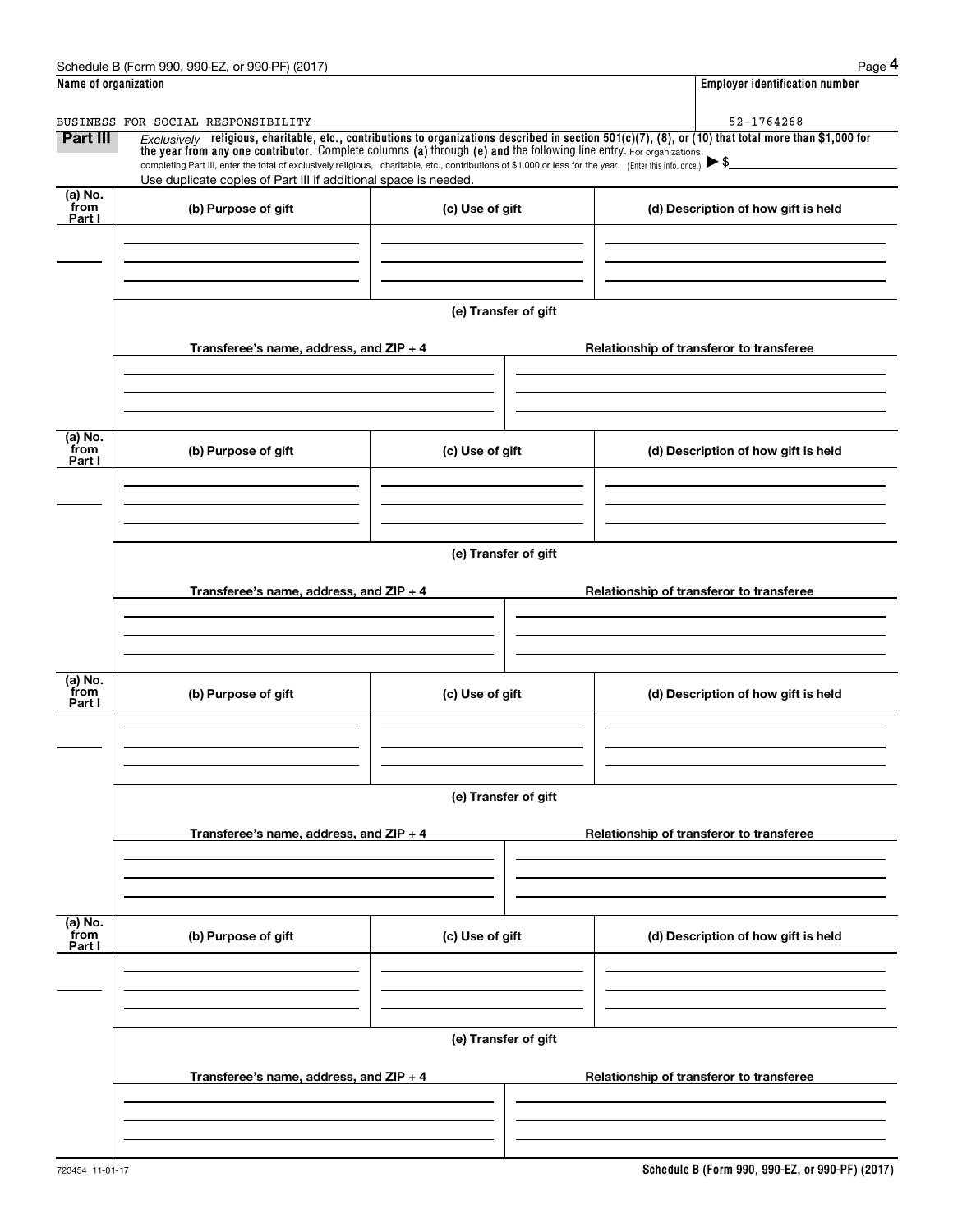|                                                                                                                                                           | <b>SCHEDULE D</b>          | <b>Supplemental Financial Statements</b>                                                                                                                                                                                                                                                                                                                          |                     |                                                    |    |                                       | OMB No. 1545-0047     |
|-----------------------------------------------------------------------------------------------------------------------------------------------------------|----------------------------|-------------------------------------------------------------------------------------------------------------------------------------------------------------------------------------------------------------------------------------------------------------------------------------------------------------------------------------------------------------------|---------------------|----------------------------------------------------|----|---------------------------------------|-----------------------|
| (Form 990)<br>Department of the Treasury                                                                                                                  |                            | Complete if the organization answered "Yes" on Form 990,<br>Part IV, line 6, 7, 8, 9, 10, 11a, 11b, 11c, 11d, 11e, 11f, 12a, or 12b.                                                                                                                                                                                                                              | Attach to Form 990. |                                                    |    |                                       | <b>Open to Public</b> |
|                                                                                                                                                           | Internal Revenue Service   | Go to www.irs.gov/Form990 for instructions and the latest information.                                                                                                                                                                                                                                                                                            |                     |                                                    |    |                                       | <b>Inspection</b>     |
|                                                                                                                                                           | Name of the organization   |                                                                                                                                                                                                                                                                                                                                                                   |                     |                                                    |    | <b>Employer identification number</b> |                       |
|                                                                                                                                                           |                            | BUSINESS FOR SOCIAL RESPONSIBILITY                                                                                                                                                                                                                                                                                                                                |                     |                                                    |    | 52-1764268                            |                       |
| Part I                                                                                                                                                    |                            | Organizations Maintaining Donor Advised Funds or Other Similar Funds or Accounts. Complete if the                                                                                                                                                                                                                                                                 |                     |                                                    |    |                                       |                       |
|                                                                                                                                                           |                            | organization answered "Yes" on Form 990, Part IV, line 6.                                                                                                                                                                                                                                                                                                         |                     | (a) Donor advised funds                            |    | (b) Funds and other accounts          |                       |
|                                                                                                                                                           |                            |                                                                                                                                                                                                                                                                                                                                                                   |                     |                                                    |    |                                       |                       |
| 1<br>2                                                                                                                                                    |                            | Aggregate value of contributions to (during year)                                                                                                                                                                                                                                                                                                                 |                     |                                                    |    |                                       |                       |
| 3                                                                                                                                                         |                            |                                                                                                                                                                                                                                                                                                                                                                   |                     |                                                    |    |                                       |                       |
| 4                                                                                                                                                         |                            |                                                                                                                                                                                                                                                                                                                                                                   |                     |                                                    |    |                                       |                       |
| 5                                                                                                                                                         |                            | Did the organization inform all donors and donor advisors in writing that the assets held in donor advised funds                                                                                                                                                                                                                                                  |                     |                                                    |    |                                       |                       |
|                                                                                                                                                           |                            |                                                                                                                                                                                                                                                                                                                                                                   |                     |                                                    |    | Yes                                   | <b>No</b>             |
| 6                                                                                                                                                         |                            | Did the organization inform all grantees, donors, and donor advisors in writing that grant funds can be used only                                                                                                                                                                                                                                                 |                     |                                                    |    |                                       |                       |
|                                                                                                                                                           |                            | for charitable purposes and not for the benefit of the donor or donor advisor, or for any other purpose conferring                                                                                                                                                                                                                                                |                     |                                                    |    |                                       |                       |
|                                                                                                                                                           |                            |                                                                                                                                                                                                                                                                                                                                                                   |                     |                                                    |    | Yes                                   | No                    |
| Part II                                                                                                                                                   |                            | Conservation Easements. Complete if the organization answered "Yes" on Form 990, Part IV, line 7.                                                                                                                                                                                                                                                                 |                     |                                                    |    |                                       |                       |
| 1                                                                                                                                                         |                            | Purpose(s) of conservation easements held by the organization (check all that apply).                                                                                                                                                                                                                                                                             |                     |                                                    |    |                                       |                       |
|                                                                                                                                                           |                            | Preservation of land for public use (e.g., recreation or education)                                                                                                                                                                                                                                                                                               |                     | Preservation of a historically important land area |    |                                       |                       |
|                                                                                                                                                           |                            | Protection of natural habitat                                                                                                                                                                                                                                                                                                                                     |                     | Preservation of a certified historic structure     |    |                                       |                       |
|                                                                                                                                                           |                            | Preservation of open space                                                                                                                                                                                                                                                                                                                                        |                     |                                                    |    |                                       |                       |
| Complete lines 2a through 2d if the organization held a qualified conservation contribution in the form of a conservation easement on the last<br>2       |                            |                                                                                                                                                                                                                                                                                                                                                                   |                     |                                                    |    |                                       |                       |
|                                                                                                                                                           | day of the tax year.       |                                                                                                                                                                                                                                                                                                                                                                   |                     |                                                    |    | Held at the End of the Tax Year       |                       |
| а                                                                                                                                                         |                            |                                                                                                                                                                                                                                                                                                                                                                   |                     |                                                    | 2a |                                       |                       |
| b                                                                                                                                                         |                            | Total acreage restricted by conservation easements                                                                                                                                                                                                                                                                                                                |                     |                                                    | 2b |                                       |                       |
| с                                                                                                                                                         |                            |                                                                                                                                                                                                                                                                                                                                                                   |                     |                                                    | 2c |                                       |                       |
|                                                                                                                                                           |                            | d Number of conservation easements included in (c) acquired after 7/25/06, and not on a historic structure                                                                                                                                                                                                                                                        |                     |                                                    |    |                                       |                       |
| 3                                                                                                                                                         |                            | listed in the National Register [11, 1200] [12] The National Register [11, 1200] [12] The National Register [11, 1200] [12] The National Register [11, 1200] [12] The National Register [11, 1200] [12] The National Register<br>Number of conservation easements modified, transferred, released, extinguished, or terminated by the organization during the tax |                     |                                                    | 2d |                                       |                       |
|                                                                                                                                                           | $year \blacktriangleright$ |                                                                                                                                                                                                                                                                                                                                                                   |                     |                                                    |    |                                       |                       |
| 4                                                                                                                                                         |                            | Number of states where property subject to conservation easement is located >                                                                                                                                                                                                                                                                                     |                     |                                                    |    |                                       |                       |
| 5                                                                                                                                                         |                            | Does the organization have a written policy regarding the periodic monitoring, inspection, handling of                                                                                                                                                                                                                                                            |                     |                                                    |    |                                       |                       |
|                                                                                                                                                           |                            | violations, and enforcement of the conservation easements it holds?                                                                                                                                                                                                                                                                                               |                     |                                                    |    | Yes                                   | No                    |
|                                                                                                                                                           |                            | Staff and volunteer hours devoted to monitoring, inspecting, handling of violations, and enforcing conservation easements during the year                                                                                                                                                                                                                         |                     |                                                    |    |                                       |                       |
|                                                                                                                                                           |                            |                                                                                                                                                                                                                                                                                                                                                                   |                     |                                                    |    |                                       |                       |
| 7                                                                                                                                                         |                            | Amount of expenses incurred in monitoring, inspecting, handling of violations, and enforcing conservation easements during the year                                                                                                                                                                                                                               |                     |                                                    |    |                                       |                       |
|                                                                                                                                                           | ▶ \$                       |                                                                                                                                                                                                                                                                                                                                                                   |                     |                                                    |    |                                       |                       |
| 8                                                                                                                                                         |                            | Does each conservation easement reported on line 2(d) above satisfy the requirements of section 170(h)(4)(B)(i)                                                                                                                                                                                                                                                   |                     |                                                    |    |                                       |                       |
|                                                                                                                                                           |                            |                                                                                                                                                                                                                                                                                                                                                                   |                     |                                                    |    | Yes                                   | No                    |
| 9                                                                                                                                                         |                            | In Part XIII, describe how the organization reports conservation easements in its revenue and expense statement, and balance sheet, and                                                                                                                                                                                                                           |                     |                                                    |    |                                       |                       |
|                                                                                                                                                           |                            | include, if applicable, the text of the footnote to the organization's financial statements that describes the organization's accounting for                                                                                                                                                                                                                      |                     |                                                    |    |                                       |                       |
|                                                                                                                                                           | conservation easements.    |                                                                                                                                                                                                                                                                                                                                                                   |                     |                                                    |    |                                       |                       |
|                                                                                                                                                           | Part III                   | Organizations Maintaining Collections of Art, Historical Treasures, or Other Similar Assets.                                                                                                                                                                                                                                                                      |                     |                                                    |    |                                       |                       |
|                                                                                                                                                           |                            | Complete if the organization answered "Yes" on Form 990, Part IV, line 8.                                                                                                                                                                                                                                                                                         |                     |                                                    |    |                                       |                       |
|                                                                                                                                                           |                            | 1a If the organization elected, as permitted under SFAS 116 (ASC 958), not to report in its revenue statement and balance sheet works of art,                                                                                                                                                                                                                     |                     |                                                    |    |                                       |                       |
| historical treasures, or other similar assets held for public exhibition, education, or research in furtherance of public service, provide, in Part XIII, |                            |                                                                                                                                                                                                                                                                                                                                                                   |                     |                                                    |    |                                       |                       |
|                                                                                                                                                           |                            | the text of the footnote to its financial statements that describes these items.                                                                                                                                                                                                                                                                                  |                     |                                                    |    |                                       |                       |
| b                                                                                                                                                         |                            | If the organization elected, as permitted under SFAS 116 (ASC 958), to report in its revenue statement and balance sheet works of art, historical                                                                                                                                                                                                                 |                     |                                                    |    |                                       |                       |
|                                                                                                                                                           |                            | treasures, or other similar assets held for public exhibition, education, or research in furtherance of public service, provide the following amounts                                                                                                                                                                                                             |                     |                                                    |    |                                       |                       |
|                                                                                                                                                           | relating to these items:   |                                                                                                                                                                                                                                                                                                                                                                   |                     |                                                    |    |                                       |                       |
|                                                                                                                                                           |                            | (ii) Assets included in Form 990, Part X [110] Marting and Martin Martin Martin Martin Martin Martin Martin Ma                                                                                                                                                                                                                                                    |                     |                                                    |    |                                       |                       |
|                                                                                                                                                           |                            |                                                                                                                                                                                                                                                                                                                                                                   |                     |                                                    |    |                                       |                       |

| <b>b</b> Assets included in Form 990. Part X |  |
|----------------------------------------------|--|
|                                              |  |

**2**If the organization received or held works of art, historical treasures, or other similar assets for financial gain, provide

**a**Revenue included on Form 990, Part VIII, line 1 ~~~~~~~~~~~~~~~~~~~~~~~~~~~~~~

the following amounts required to be reported under SFAS 116 (ASC 958) relating to these items:

**For Paperwork Reduction Act Notice, see the Instructions for Form 990. Schedule D (Form 990) 2017** LHA

 $\blacktriangleright$  \$

 $\blacktriangleright$  \$

732051 10-09-17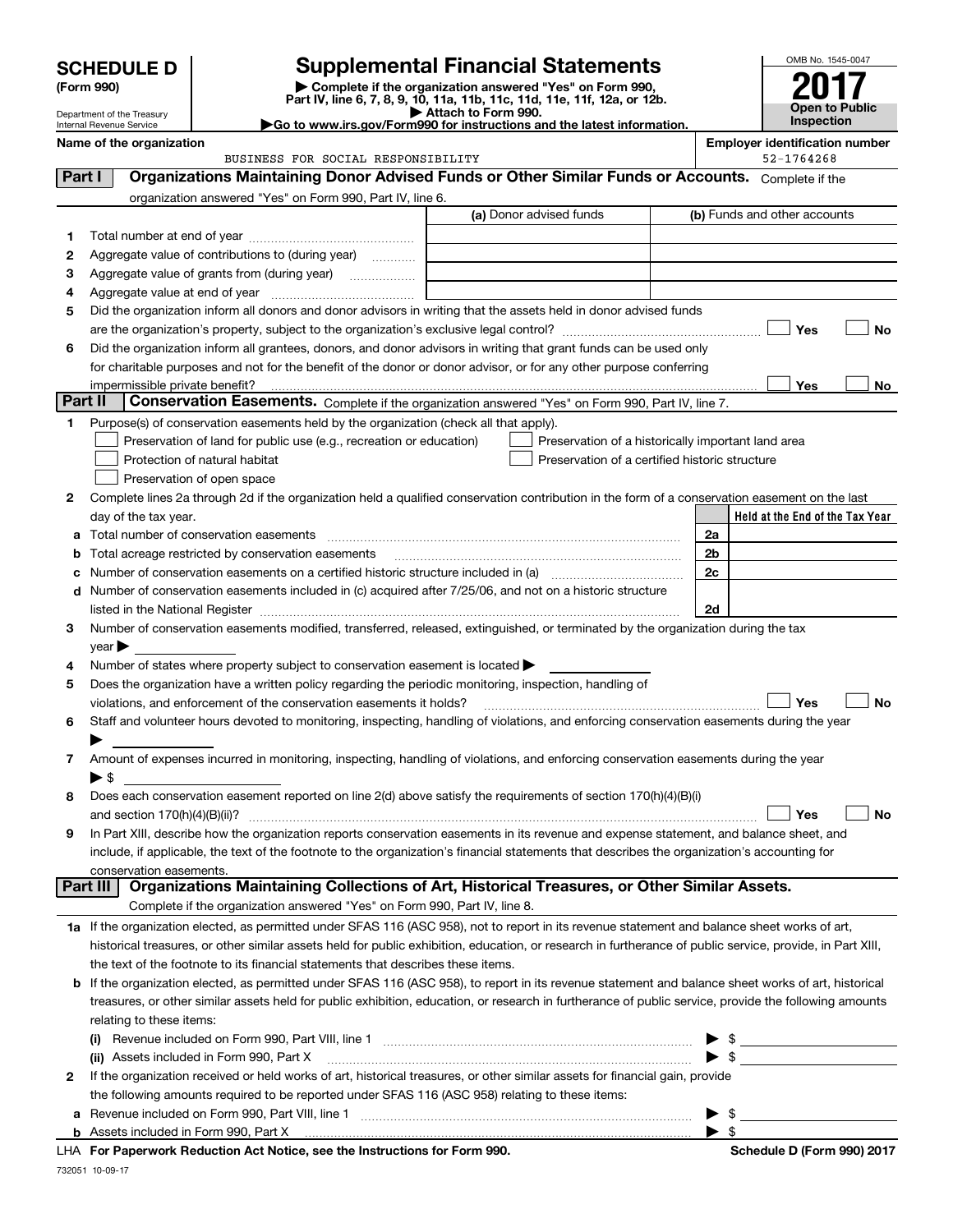|               | Schedule D (Form 990) 2017                                                                                                                                                                                                            | BUSINESS FOR SOCIAL RESPONSIBILITY |   |                |                                                                                                                                                                                                                               |                 | 52-1764268                                       |                |           | Page 2  |
|---------------|---------------------------------------------------------------------------------------------------------------------------------------------------------------------------------------------------------------------------------------|------------------------------------|---|----------------|-------------------------------------------------------------------------------------------------------------------------------------------------------------------------------------------------------------------------------|-----------------|--------------------------------------------------|----------------|-----------|---------|
| Part III      | Organizations Maintaining Collections of Art, Historical Treasures, or Other Similar Assets (continued)                                                                                                                               |                                    |   |                |                                                                                                                                                                                                                               |                 |                                                  |                |           |         |
| 3             | Using the organization's acquisition, accession, and other records, check any of the following that are a significant use of its collection items                                                                                     |                                    |   |                |                                                                                                                                                                                                                               |                 |                                                  |                |           |         |
|               | (check all that apply):                                                                                                                                                                                                               |                                    |   |                |                                                                                                                                                                                                                               |                 |                                                  |                |           |         |
| a             | Public exhibition                                                                                                                                                                                                                     |                                    | d |                | Loan or exchange programs                                                                                                                                                                                                     |                 |                                                  |                |           |         |
| b             | Scholarly research                                                                                                                                                                                                                    |                                    | е |                | Other and the contract of the contract of the contract of the contract of the contract of the contract of the contract of the contract of the contract of the contract of the contract of the contract of the contract of the |                 |                                                  |                |           |         |
| c             | Preservation for future generations                                                                                                                                                                                                   |                                    |   |                |                                                                                                                                                                                                                               |                 |                                                  |                |           |         |
| 4             | Provide a description of the organization's collections and explain how they further the organization's exempt purpose in Part XIII.                                                                                                  |                                    |   |                |                                                                                                                                                                                                                               |                 |                                                  |                |           |         |
| 5             | During the year, did the organization solicit or receive donations of art, historical treasures, or other similar assets                                                                                                              |                                    |   |                |                                                                                                                                                                                                                               |                 |                                                  |                |           |         |
|               |                                                                                                                                                                                                                                       |                                    |   |                |                                                                                                                                                                                                                               |                 |                                                  | Yes            |           | No      |
|               | Part IV<br>Escrow and Custodial Arrangements. Complete if the organization answered "Yes" on Form 990, Part IV, line 9, or                                                                                                            |                                    |   |                |                                                                                                                                                                                                                               |                 |                                                  |                |           |         |
|               | reported an amount on Form 990, Part X, line 21.                                                                                                                                                                                      |                                    |   |                |                                                                                                                                                                                                                               |                 |                                                  |                |           |         |
|               | 1a Is the organization an agent, trustee, custodian or other intermediary for contributions or other assets not included                                                                                                              |                                    |   |                |                                                                                                                                                                                                                               |                 |                                                  |                |           |         |
|               |                                                                                                                                                                                                                                       |                                    |   |                |                                                                                                                                                                                                                               |                 |                                                  | Yes            |           | No      |
|               | <b>b</b> If "Yes," explain the arrangement in Part XIII and complete the following table:                                                                                                                                             |                                    |   |                |                                                                                                                                                                                                                               |                 |                                                  |                |           |         |
|               |                                                                                                                                                                                                                                       |                                    |   |                |                                                                                                                                                                                                                               |                 |                                                  | Amount         |           |         |
| c             | Beginning balance <b>contract to the contract of the contract of the contract of the contract of the contract of t</b>                                                                                                                |                                    |   |                |                                                                                                                                                                                                                               | 1c              |                                                  |                |           |         |
|               | Additions during the year manufactured and an annual contract of the year manufactured and all the year manufactured and all the year manufactured and all the year manufactured and all the year manufactured and all the yea        |                                    |   |                |                                                                                                                                                                                                                               | 1d              |                                                  |                |           |         |
| е             | Distributions during the year measurements are all the state of the state of the state of the state of the state of the state of the state of the state of the state of the state of the state of the state of the state of th        |                                    |   |                |                                                                                                                                                                                                                               | 1e              |                                                  |                |           |         |
| Ť.            |                                                                                                                                                                                                                                       |                                    |   |                |                                                                                                                                                                                                                               | 1f              |                                                  |                |           |         |
|               | 2a Did the organization include an amount on Form 990, Part X, line 21, for escrow or custodial account liability?                                                                                                                    |                                    |   |                |                                                                                                                                                                                                                               |                 |                                                  | <b>Yes</b>     |           | No      |
| <b>Part V</b> | <b>b</b> If "Yes," explain the arrangement in Part XIII. Check here if the explanation has been provided on Part XIII<br>Endowment Funds. Complete if the organization answered "Yes" on Form 990, Part IV, line 10.                  |                                    |   |                |                                                                                                                                                                                                                               |                 |                                                  |                |           |         |
|               |                                                                                                                                                                                                                                       | (a) Current year                   |   | (b) Prior year | (c) Two years back                                                                                                                                                                                                            |                 | (d) Three years back $\vert$ (e) Four years back |                |           |         |
| 1a            | Beginning of year balance                                                                                                                                                                                                             |                                    |   |                |                                                                                                                                                                                                                               |                 |                                                  |                |           |         |
| b             |                                                                                                                                                                                                                                       |                                    |   |                |                                                                                                                                                                                                                               |                 |                                                  |                |           |         |
|               | Net investment earnings, gains, and losses                                                                                                                                                                                            |                                    |   |                |                                                                                                                                                                                                                               |                 |                                                  |                |           |         |
| d             |                                                                                                                                                                                                                                       |                                    |   |                |                                                                                                                                                                                                                               |                 |                                                  |                |           |         |
|               | <b>e</b> Other expenditures for facilities                                                                                                                                                                                            |                                    |   |                |                                                                                                                                                                                                                               |                 |                                                  |                |           |         |
|               | and programs                                                                                                                                                                                                                          |                                    |   |                |                                                                                                                                                                                                                               |                 |                                                  |                |           |         |
| Ť.            |                                                                                                                                                                                                                                       |                                    |   |                |                                                                                                                                                                                                                               |                 |                                                  |                |           |         |
| g             | End of year balance                                                                                                                                                                                                                   |                                    |   |                |                                                                                                                                                                                                                               |                 |                                                  |                |           |         |
| 2             | Provide the estimated percentage of the current year end balance (line 1g, column (a)) held as:                                                                                                                                       |                                    |   |                |                                                                                                                                                                                                                               |                 |                                                  |                |           |         |
| а             | Board designated or quasi-endowment > ____                                                                                                                                                                                            |                                    |   |                |                                                                                                                                                                                                                               |                 |                                                  |                |           |         |
| b             | Permanent endowment                                                                                                                                                                                                                   | %                                  |   |                |                                                                                                                                                                                                                               |                 |                                                  |                |           |         |
| c             | Temporarily restricted endowment >                                                                                                                                                                                                    | %                                  |   |                |                                                                                                                                                                                                                               |                 |                                                  |                |           |         |
|               | The percentages on lines 2a, 2b, and 2c should equal 100%.                                                                                                                                                                            |                                    |   |                |                                                                                                                                                                                                                               |                 |                                                  |                |           |         |
|               | 3a Are there endowment funds not in the possession of the organization that are held and administered for the organization                                                                                                            |                                    |   |                |                                                                                                                                                                                                                               |                 |                                                  |                |           |         |
|               | by:                                                                                                                                                                                                                                   |                                    |   |                |                                                                                                                                                                                                                               |                 |                                                  |                | Yes       | No      |
|               | (i)<br>unrelated organizations [111] material contracts are all the contracts and contracts are all the contracts and contracts are all the contracts and contracts are all the contracts and contracts are all the contracts and con |                                    |   |                |                                                                                                                                                                                                                               |                 |                                                  | 3a(i)          |           |         |
|               |                                                                                                                                                                                                                                       |                                    |   |                |                                                                                                                                                                                                                               |                 |                                                  | 3a(ii)         |           |         |
|               |                                                                                                                                                                                                                                       |                                    |   |                |                                                                                                                                                                                                                               |                 |                                                  | 3b             |           |         |
|               | Describe in Part XIII the intended uses of the organization's endowment funds.                                                                                                                                                        |                                    |   |                |                                                                                                                                                                                                                               |                 |                                                  |                |           |         |
|               | Part VI<br>Land, Buildings, and Equipment.                                                                                                                                                                                            |                                    |   |                |                                                                                                                                                                                                                               |                 |                                                  |                |           |         |
|               | Complete if the organization answered "Yes" on Form 990, Part IV, line 11a. See Form 990, Part X, line 10.                                                                                                                            |                                    |   |                |                                                                                                                                                                                                                               |                 |                                                  |                |           |         |
|               | Description of property                                                                                                                                                                                                               | (a) Cost or other                  |   |                | (b) Cost or other                                                                                                                                                                                                             | (c) Accumulated |                                                  | (d) Book value |           |         |
|               |                                                                                                                                                                                                                                       | basis (investment)                 |   |                | basis (other)                                                                                                                                                                                                                 | depreciation    |                                                  |                |           |         |
|               |                                                                                                                                                                                                                                       |                                    |   |                |                                                                                                                                                                                                                               |                 |                                                  |                |           |         |
|               |                                                                                                                                                                                                                                       |                                    |   |                |                                                                                                                                                                                                                               |                 |                                                  |                |           |         |
|               |                                                                                                                                                                                                                                       |                                    |   |                | 889,814.                                                                                                                                                                                                                      | 609,634.        |                                                  |                | 280,180.  |         |
|               |                                                                                                                                                                                                                                       |                                    |   |                | 1,251,922.                                                                                                                                                                                                                    | 881,758.        |                                                  |                | 370, 164. |         |
|               |                                                                                                                                                                                                                                       |                                    |   |                | 154,903.                                                                                                                                                                                                                      | 102,365.        |                                                  |                | 702,882.  | 52,538. |
|               |                                                                                                                                                                                                                                       |                                    |   |                |                                                                                                                                                                                                                               |                 |                                                  |                |           |         |

**Schedule D (Form 990) 2017**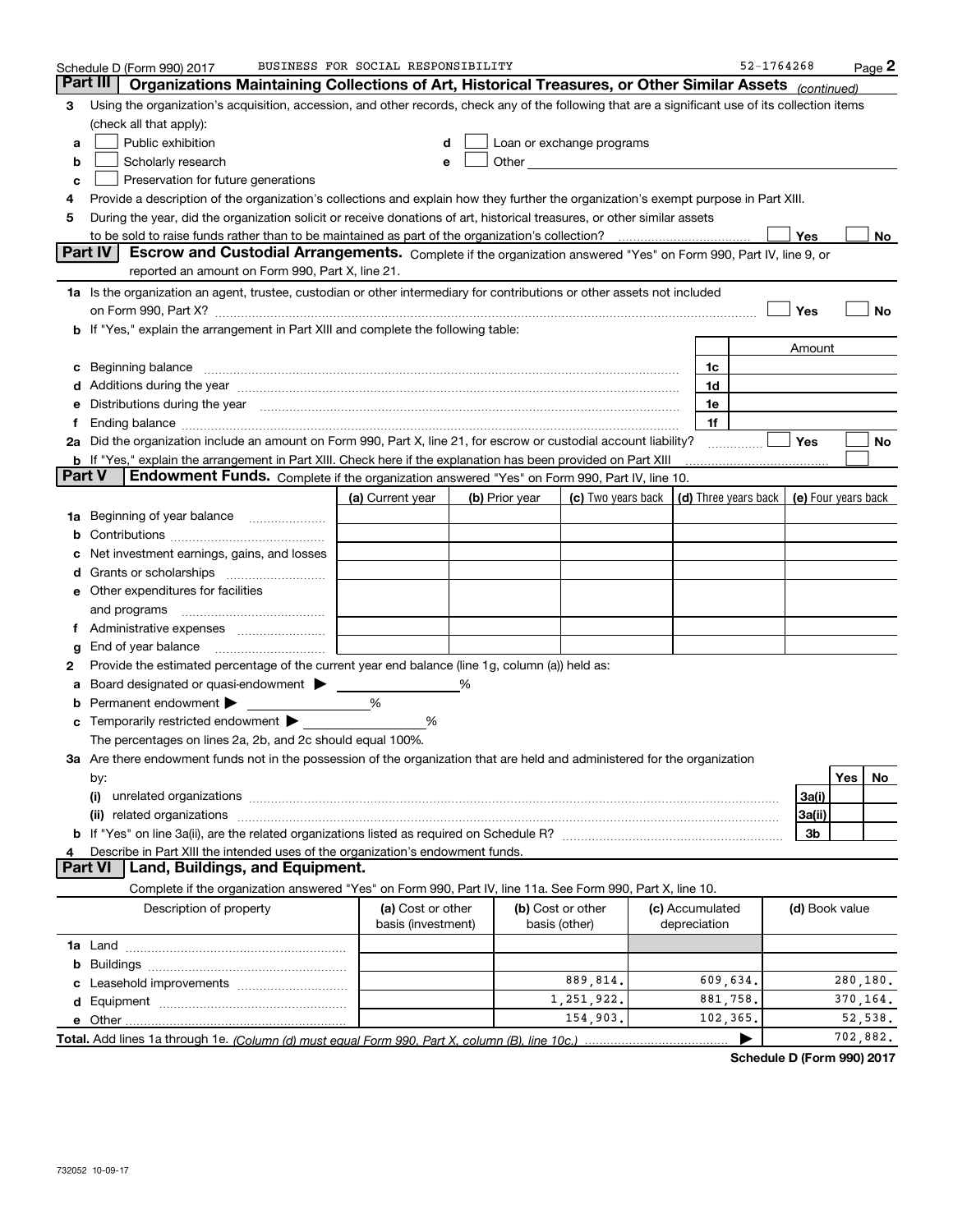Complete if the organization answered "Yes" on Form 990, Part IV, line 11b. See Form 990, Part X, line 12.

| (a) Description of security or category (including name of security) | (b) Book value | (c) Method of valuation: Cost or end-of-year market value |
|----------------------------------------------------------------------|----------------|-----------------------------------------------------------|
| (1) Financial derivatives                                            |                |                                                           |
| (2) Closely-held equity interests                                    |                |                                                           |
| $(3)$ Other                                                          |                |                                                           |
| (A)                                                                  |                |                                                           |
| (B)                                                                  |                |                                                           |
| (C)                                                                  |                |                                                           |
| (D)                                                                  |                |                                                           |
| (E)                                                                  |                |                                                           |
| (F)                                                                  |                |                                                           |
| (G)                                                                  |                |                                                           |
| (H)                                                                  |                |                                                           |
| Total. (Col. (b) must equal Form 990, Part X, col. (B) line $12$ .)  |                |                                                           |

## **Part VIII Investments - Program Related.**

Complete if the organization answered "Yes" on Form 990, Part IV, line 11c. See Form 990, Part X, line 13.

| (a) Description of investment                                                                 | (b) Book value | (c) Method of valuation: Cost or end-of-year market value |
|-----------------------------------------------------------------------------------------------|----------------|-----------------------------------------------------------|
| (1)                                                                                           |                |                                                           |
| (2)                                                                                           |                |                                                           |
| $\frac{1}{2}$                                                                                 |                |                                                           |
| (4)                                                                                           |                |                                                           |
| (5)                                                                                           |                |                                                           |
| (6)                                                                                           |                |                                                           |
| (7)                                                                                           |                |                                                           |
| (8)                                                                                           |                |                                                           |
| (9)                                                                                           |                |                                                           |
| <b>Total.</b> (Col. (b) must equal Form 990, Part X, col. (B) line 13.) $\blacktriangleright$ |                |                                                           |

## **Part IX Other Assets.**

Complete if the organization answered "Yes" on Form 990, Part IV, line 11d. See Form 990, Part X, line 15.

| (a) Description               | (b) Book value |
|-------------------------------|----------------|
| OFFICE LEASE DEPOSITS<br>(1)  | 618.957.       |
| VAT REFUNDS RECEIVABLE<br>(2) | 189.921.       |
| $\frac{1}{2}$                 |                |
| (4)                           |                |
| (5)                           |                |
| $\frac{6}{6}$                 |                |
| (7)                           |                |
| (8)                           |                |
| (9)                           |                |
|                               | 808,878.       |

**Part X Other Liabilities.**

Complete if the organization answered "Yes" on Form 990, Part IV, line 11e or 11f. See Form 990, Part X, line 25.

|     | (a) Description of liability                                              | (b) Book value |
|-----|---------------------------------------------------------------------------|----------------|
| (1) | Federal income taxes                                                      |                |
| (2) | DEFERRED RENT                                                             | 528,993.       |
| (3) | CAPITAL LEASE OBLIGATION                                                  | 1,149.         |
| (4) |                                                                           |                |
| (5) |                                                                           |                |
| (6) |                                                                           |                |
|     |                                                                           |                |
| (8) |                                                                           |                |
| (9) |                                                                           |                |
|     | <b>Total,</b> (Column (b) must equal Form 990, Part X, col. (B) line 25.) | 530.142.       |

**Total.** (Column (b) must equal Form 990, Part X, col. (B) line 25.) ................ ▶

**2.** Liability for uncertain tax positions. In Part XIII, provide the text of the footnote to the organization's financial statements that reports the organization's liability for uncertain tax positions under FIN 48 (ASC 740). Check here if the text of the footnote has been provided in Part XIII  $\boxed{\text{X}}$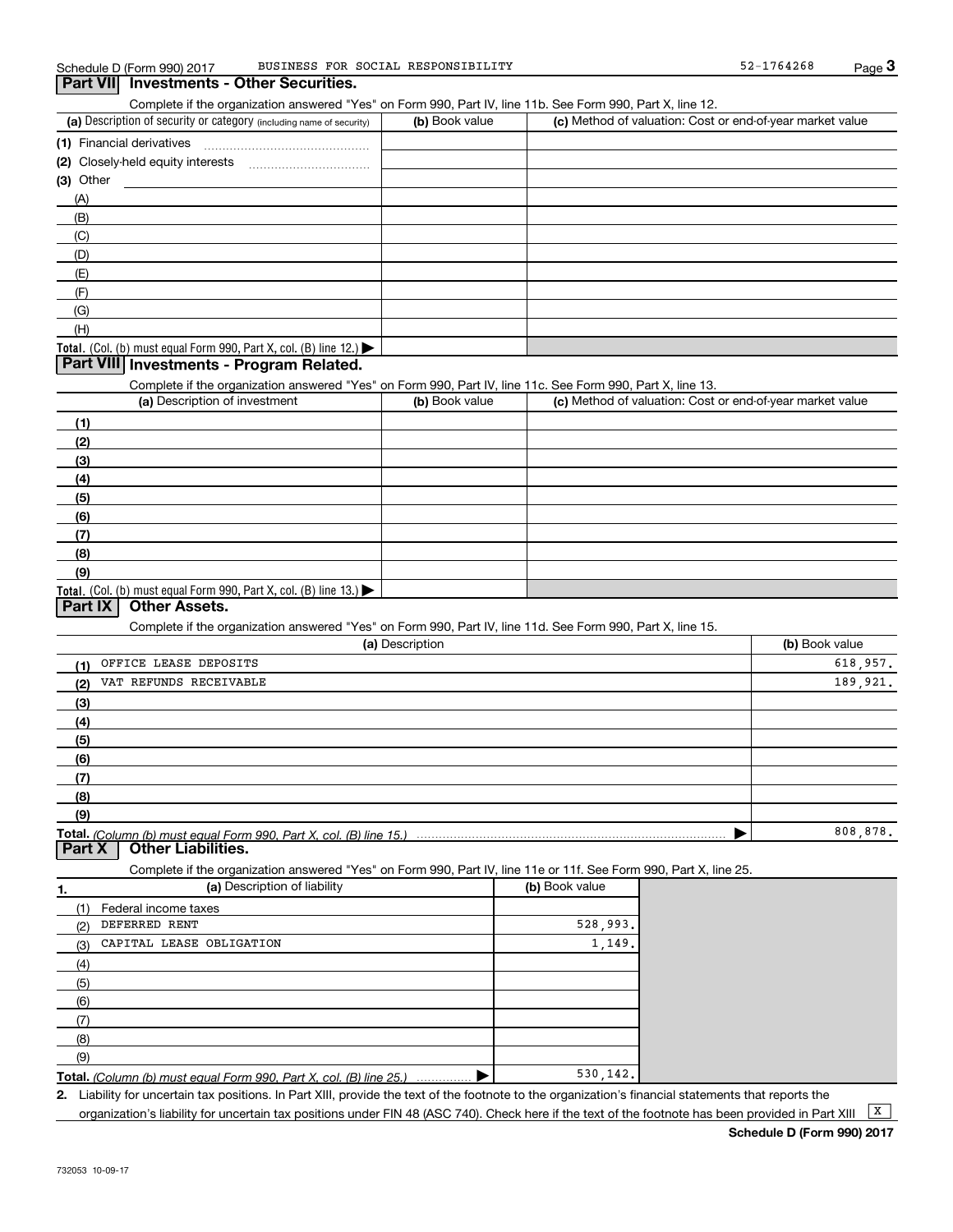|              | BUSINESS FOR SOCIAL RESPONSIBILITY<br>Schedule D (Form 990) 2017                                                                             |                |            | 52-1764268     | Page 4         |
|--------------|----------------------------------------------------------------------------------------------------------------------------------------------|----------------|------------|----------------|----------------|
|              | <b>Part XI</b><br>Reconciliation of Revenue per Audited Financial Statements With Revenue per Return.                                        |                |            |                |                |
|              | Complete if the organization answered "Yes" on Form 990, Part IV, line 12a.                                                                  |                |            |                |                |
| 1            | Total revenue, gains, and other support per audited financial statements                                                                     |                |            | $\blacksquare$ | 22, 535, 635.  |
| $\mathbf{2}$ | Amounts included on line 1 but not on Form 990, Part VIII, line 12:                                                                          |                |            |                |                |
| a            | Net unrealized gains (losses) on investments [11] matter contracts and the unrealized gains (losses) on investments                          | 2a             |            |                |                |
|              |                                                                                                                                              | 2 <sub>b</sub> | 205,000.   |                |                |
|              |                                                                                                                                              | 2c             |            |                |                |
| d            | Other (Describe in Part XIII.) <b>Construction Contract Construction</b> Chern Construction Construction Construction                        | 2d             |            |                |                |
| е            | Add lines 2a through 2d                                                                                                                      |                |            | 2e             | 205,000.       |
| 3            |                                                                                                                                              |                |            | 3              | 22,330,635.    |
| 4            | Amounts included on Form 990, Part VIII, line 12, but not on line 1:                                                                         |                |            |                |                |
|              | Investment expenses not included on Form 990, Part VIII, line 7b [111] [11] Investment expenses not included on Form 990, Part VIII, line 7b | 4a             |            |                |                |
| b            |                                                                                                                                              | 4 <sub>b</sub> | $-53,059.$ |                |                |
|              | Add lines 4a and 4b                                                                                                                          |                |            | 4c             | $-53,059.$     |
| 5            |                                                                                                                                              |                |            | 5              | 22, 277, 576.  |
|              | Part XII   Reconciliation of Expenses per Audited Financial Statements With Expenses per Return.                                             |                |            |                |                |
|              | Complete if the organization answered "Yes" on Form 990, Part IV, line 12a.                                                                  |                |            |                |                |
| 1            |                                                                                                                                              |                |            |                |                |
| 2            |                                                                                                                                              |                |            | 1.             | 25, 259, 164.  |
|              | Amounts included on line 1 but not on Form 990, Part IX, line 25:                                                                            |                |            |                |                |
| a            |                                                                                                                                              | 2a             | 205,000.   |                |                |
|              |                                                                                                                                              | 2 <sub>b</sub> |            |                |                |
|              |                                                                                                                                              | 2 <sub>c</sub> |            |                |                |
| d            |                                                                                                                                              | 2d             | 53.059.    |                |                |
|              | Add lines 2a through 2d <b>must be a constructed as the constant of the constant of the constant of the construction</b>                     |                |            | 2e             | 258,059.       |
| з            |                                                                                                                                              |                |            | $\mathbf{a}$   | 25,001,105.    |
| 4            | Amounts included on Form 990, Part IX, line 25, but not on line 1:                                                                           |                |            |                |                |
| a            | Investment expenses not included on Form 990, Part VIII, line 7b [1000000000000000000000000000000000                                         | 4a             |            |                |                |
| b            | Other (Describe in Part XIII.) <b>Construction Contract Construction</b> Chern Construction Construction Construction                        | 4b.            |            |                |                |
|              | Add lines 4a and 4b                                                                                                                          |                |            | 4c             | $\mathbf{0}$ . |
|              | Part XIII Supplemental Information.                                                                                                          |                |            | 5              | 25,001,105.    |

Provide the descriptions required for Part II, lines 3, 5, and 9; Part III, lines 1a and 4; Part IV, lines 1b and 2b; Part V, line 4; Part X, line 2; Part XI, lines 2d and 4b; and Part XII, lines 2d and 4b. Also complete this part to provide any additional information.

PART X, LINE 2:

THE ORGANIZATION HAS BEEN GRANTED TAX-EXEMPT STATUS UNDER SECTION

501(C)(3) OF THE INTERNAL REVENUE CODE UNDER SECTION 1(D) OF TITLE II OF

THE DISTRICT OF COLUMBIA DEPARTMENT OF FINANCE AND REVENUE CODE, AND UNDER

SECTION 23701(D) OF THE CALIFORNIA REVENUE AND TAXATION CODE AND GENERALLY

IS NOT SUBJECT TO STATE OR FEDERAL INCOME TAXES. TAXES ARE PAID ON

UNRELATED BUSINESS INCOME WHICH ARISES FROM CERTAIN CONSULTING SERVICES.

THE ORGANIZATION HAD NO ENGAGEMENTS THAT QUALIFIED AS UNRELATED BUSINESS

IN 2017.

THE SUBSIDIARIES AND HONG KONG BRANCH OF THE ORGANIZATION ARE ALL SUBJECT

TO INCOME TAXES IN FOREIGN JURISDICTIONS. THE CHINESE SUBSIDIARY IS A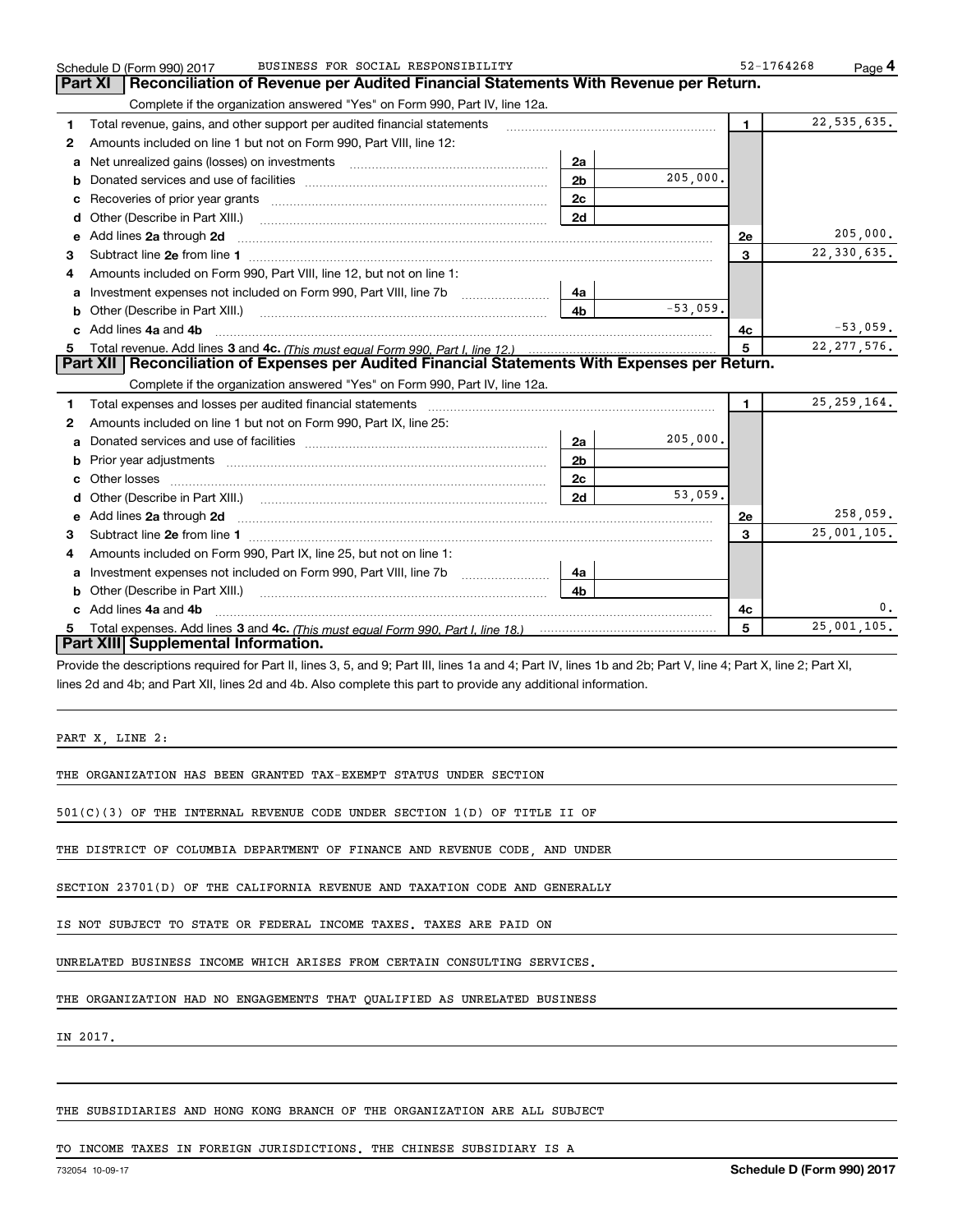*(continued)* **Part XIII Supplemental Information** 

WHOLLY-FOREIGN-OWNED ENTERPRISE AND THE FRENCH SUBSIDIARY IS A 1901

ASSOCIATION. INCOME TAX EXPENSE IS PROVIDED FOR BASED ON MANAGEMENT'S

ESTIMATES OF TAX LIABILITY IN THOSE JURISDICTIONS. TAX EXPENSE RECORDED

FOR FOREIGN JURISDICTIONS DURING 2017 WAS \$71,785.

BSR REVIEWS AND ASSESSES TAX POSITIONS TAKEN OR EXPECTED TO BE TAKEN

AGAINST THE MORE-LIKELY-THAN-NOT RECOGNITION THRESHOLD AND MEASUREMENT

ATTRIBUTES FOR RECOGNITION ON THE CONSOLIDATED FINANCIAL STATEMENTS. BSR'S

POLICY FOR EVALUATING UNCERTAIN TAX POSITIONS IS A TWO-STEP PROCESS. THE

FIRST STEP IS TO EVALUATE THE TAX POSITION FOR RECOGNITION BY DETERMINING

IF THE WEIGHT OF AVAILABLE EVIDENCE INDICATES THAT IT IS

MORE-LIKELY-THAN-NOT THAT THE POSITION WILL BE SUSTAINED UPON AUDIT,

INCLUDING RESOLUTION OF RELATED APPEALS OR LITIGATIONS PROCESSES, IF ANY.

THE SECOND STEP IS TO MEASURE THE TAX BENEFIT OR LIABILITY AS THE LARGEST

AMOUNT THAT IS MORE THAN 50% LIKELY TO BE REALIZED OR INCURRED UPON

SETTLEMENT. AS THE ORGANIZATION IS EXEMPT FROM TAXATION UNDER SECTION

501(C)(3) OF THE INTERNAL REVENUE CODE AND IS GENERALLY NOT SUBJECT TO

FEDERAL OR STATE INCOME TAXES, THE TAX POSITIONS TAKEN OR EXPECTED TO BE

TAKEN BY THE ORGANIZATION HAVE NOT HAD A MATERIAL IMPACT ON THE

CONSOLIDATED FINANCIAL STATEMENTS.

PART XI, LINE 4B - OTHER ADJUSTMENTS:

LOSS ON ASSET DISPOSAL  $-19,463$ .

LOSS ON CURRENCY EXCHANGE  $-33,596$ .

TOTAL TO SCHEDULE D, PART XI, LINE 4B -53,059.

PART XII, LINE 2D - OTHER ADJUSTMENTS:

LOSS ON ASSET DISPOSAL 19,463.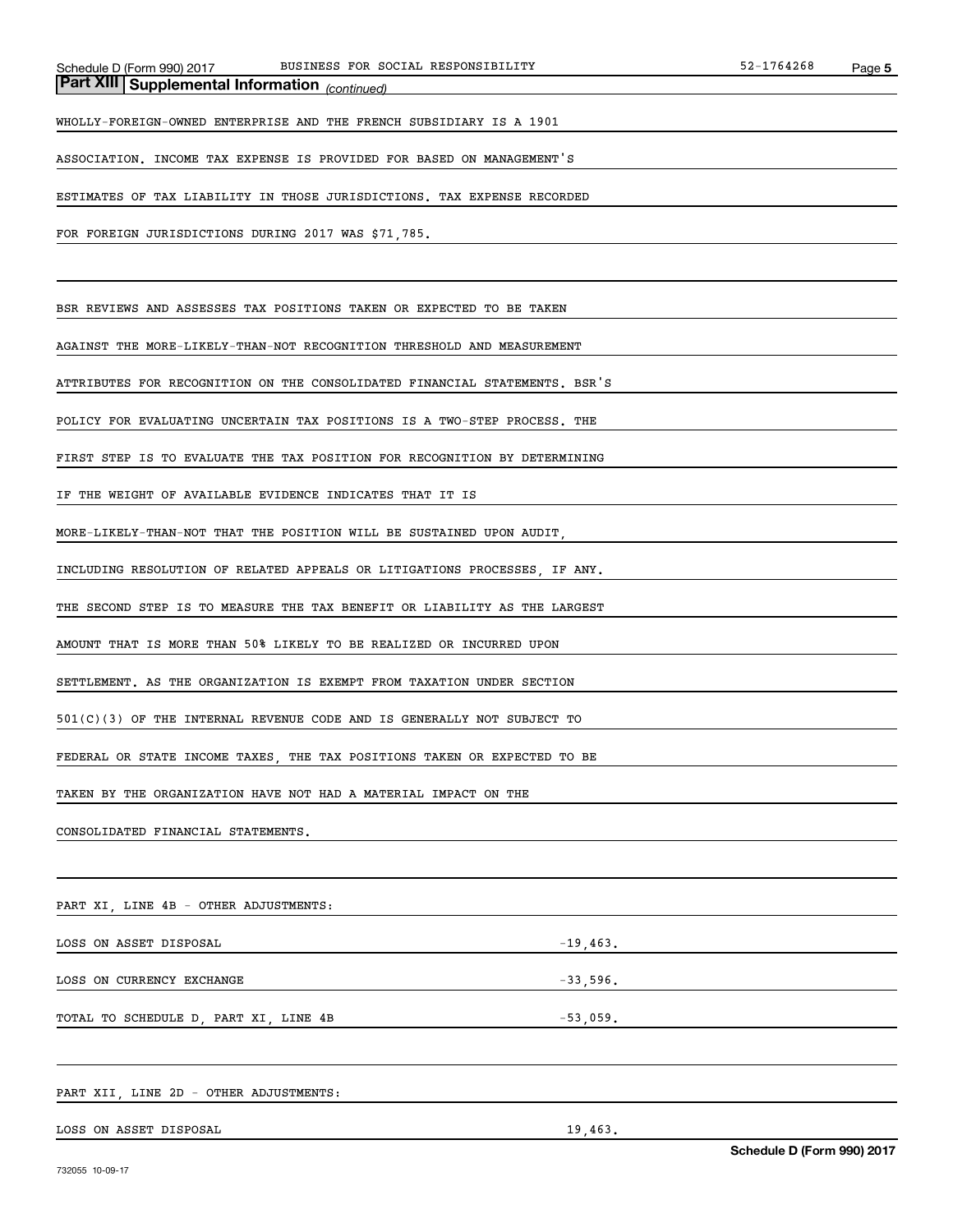| BUSINESS FOR SOCIAL RESPONSIBILITY                                                                  | $52 - 1764268$ | Page 5 |
|-----------------------------------------------------------------------------------------------------|----------------|--------|
| Schedule D (Form 990) 2017 BUSINESS FOR SO<br><b>Part XIII Supplemental Information</b> (continued) |                |        |
| LOSS ON CURRENCY EXCHANGE                                                                           | 33,596.        |        |
| TOTAL TO SCHEDULE D, PART XII, LINE 2D                                                              | 53,059.        |        |
|                                                                                                     |                |        |
|                                                                                                     |                |        |
|                                                                                                     |                |        |
|                                                                                                     |                |        |
|                                                                                                     |                |        |
|                                                                                                     |                |        |
|                                                                                                     |                |        |
|                                                                                                     |                |        |
|                                                                                                     |                |        |
|                                                                                                     |                |        |
|                                                                                                     |                |        |
|                                                                                                     |                |        |
|                                                                                                     |                |        |
|                                                                                                     |                |        |
|                                                                                                     |                |        |
|                                                                                                     |                |        |
|                                                                                                     |                |        |
|                                                                                                     |                |        |
|                                                                                                     |                |        |
|                                                                                                     |                |        |
|                                                                                                     |                |        |
|                                                                                                     |                |        |
|                                                                                                     |                |        |
|                                                                                                     |                |        |
|                                                                                                     |                |        |
|                                                                                                     |                |        |
|                                                                                                     |                |        |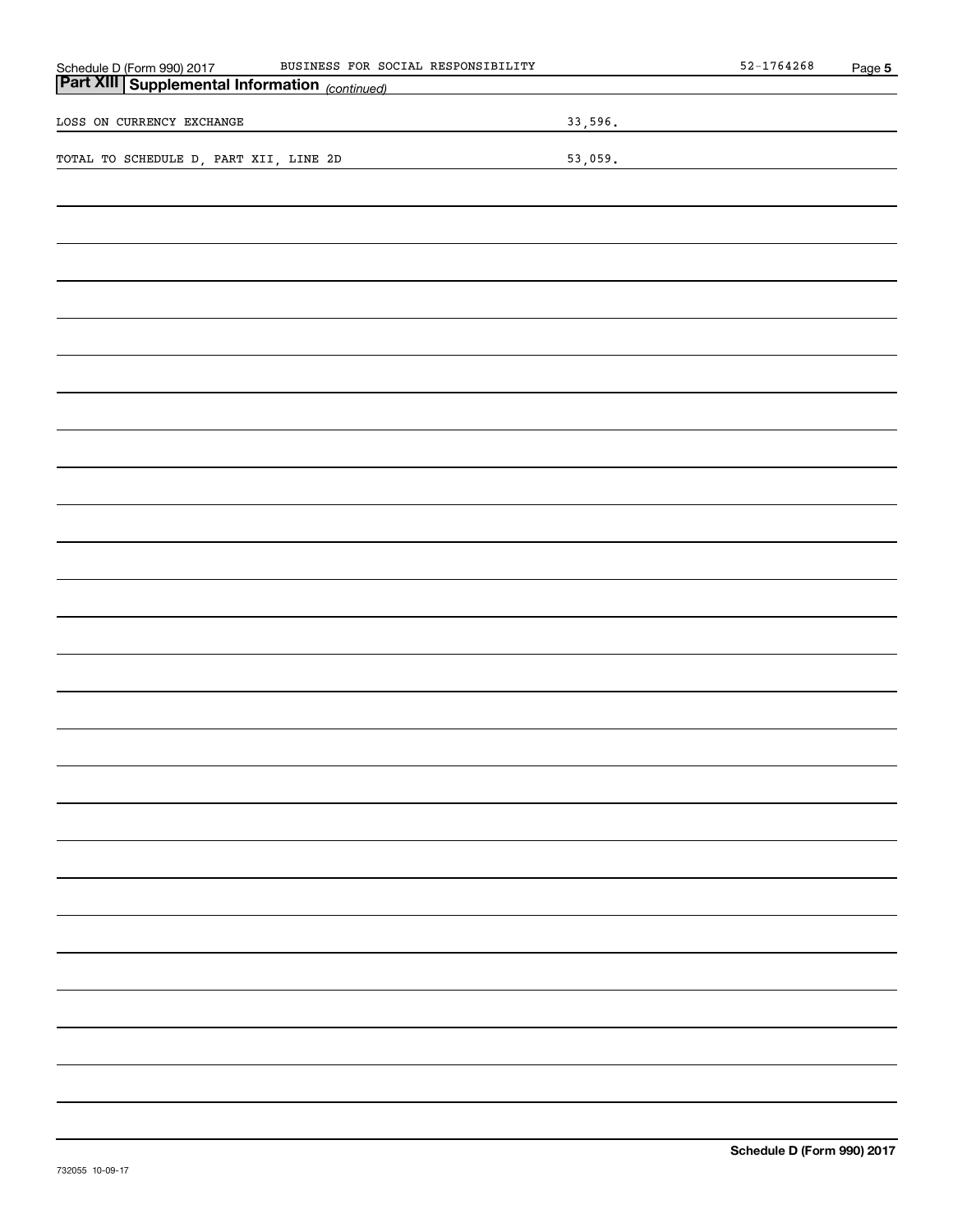| Name of the organization           |               |                                                         |                                                                                                                                         |            | <b>Employer identification number</b> |                         |
|------------------------------------|---------------|---------------------------------------------------------|-----------------------------------------------------------------------------------------------------------------------------------------|------------|---------------------------------------|-------------------------|
| BUSINESS FOR SOCIAL RESPONSIBILITY |               |                                                         |                                                                                                                                         |            | 52-1764268                            |                         |
| Part I                             |               |                                                         | General Information on Activities Outside the United States. Complete if the organization answered "Yes" on                             |            |                                       |                         |
| Form 990, Part IV, line 14b.       |               |                                                         |                                                                                                                                         |            |                                       |                         |
| 1                                  |               |                                                         | For grantmakers. Does the organization maintain records to substantiate the amount of its grants and other assistance,                  |            |                                       |                         |
|                                    |               |                                                         | the grantees' eligibility for the grants or assistance, and the selection criteria used to award the grants or assistance?              |            |                                       | Yes<br>No               |
|                                    |               |                                                         |                                                                                                                                         |            |                                       |                         |
| $\mathbf{2}$                       |               |                                                         | For grantmakers. Describe in Part V the organization's procedures for monitoring the use of its grants and other assistance outside the |            |                                       |                         |
| United States.                     |               |                                                         |                                                                                                                                         |            |                                       |                         |
| З.                                 |               |                                                         | Activities per Region. (The following Part I, line 3 table can be duplicated if additional space is needed.)                            |            |                                       |                         |
| (a) Region                         | (b) Number of | (c) Number of                                           | (d) Activities conducted in the region                                                                                                  |            | (e) If activity listed in (d)         | (f) Total               |
|                                    | offices       | employees,<br>agents, and<br>independent<br>contractors | (by type) (such as, fundraising, pro-                                                                                                   |            | is a program service,                 | expenditures<br>for and |
|                                    | in the region |                                                         | gram services, investments, grants to                                                                                                   |            | describe specific type                | investments             |
|                                    |               | in the region                                           | recipients located in the region)                                                                                                       |            | of service(s) in the region           | in the region           |
|                                    |               |                                                         |                                                                                                                                         |            |                                       |                         |
|                                    |               |                                                         |                                                                                                                                         |            |                                       |                         |
| EAST ASIA AND THE                  |               |                                                         |                                                                                                                                         |            | MEMBERSHIP SERVICES AND               |                         |
| PACIFIC -                          | 4             | 31                                                      | PROGRAM SERVICES                                                                                                                        | CONSULTING |                                       | 2,723,268.              |
|                                    |               |                                                         |                                                                                                                                         |            |                                       |                         |
| EUROPE (INCLUDING                  |               |                                                         |                                                                                                                                         |            |                                       |                         |
| ICELAND & GREENLAND)               |               |                                                         |                                                                                                                                         |            | MEMBERSHIP SERVICES AND               |                         |
|                                    | 2             | 42                                                      | PROGRAM SERVICES                                                                                                                        | CONSULTING |                                       | 5,825,538.              |
|                                    |               |                                                         |                                                                                                                                         |            |                                       |                         |
|                                    |               |                                                         |                                                                                                                                         |            |                                       |                         |
|                                    |               |                                                         |                                                                                                                                         |            |                                       |                         |
|                                    |               |                                                         |                                                                                                                                         |            |                                       |                         |
|                                    |               |                                                         |                                                                                                                                         |            |                                       |                         |
|                                    |               |                                                         |                                                                                                                                         |            |                                       |                         |
|                                    |               |                                                         |                                                                                                                                         |            |                                       |                         |
|                                    |               |                                                         |                                                                                                                                         |            |                                       |                         |
|                                    |               |                                                         |                                                                                                                                         |            |                                       |                         |
|                                    |               |                                                         |                                                                                                                                         |            |                                       |                         |
|                                    |               |                                                         |                                                                                                                                         |            |                                       |                         |
|                                    |               |                                                         |                                                                                                                                         |            |                                       |                         |
|                                    |               |                                                         |                                                                                                                                         |            |                                       |                         |
|                                    |               |                                                         |                                                                                                                                         |            |                                       |                         |
|                                    |               |                                                         |                                                                                                                                         |            |                                       |                         |
|                                    |               |                                                         |                                                                                                                                         |            |                                       |                         |
|                                    |               |                                                         |                                                                                                                                         |            |                                       |                         |
|                                    |               |                                                         |                                                                                                                                         |            |                                       |                         |
|                                    |               |                                                         |                                                                                                                                         |            |                                       |                         |
|                                    |               |                                                         |                                                                                                                                         |            |                                       |                         |
|                                    |               |                                                         |                                                                                                                                         |            |                                       |                         |
|                                    |               |                                                         |                                                                                                                                         |            |                                       |                         |
|                                    |               |                                                         |                                                                                                                                         |            |                                       |                         |

**| Complete if the organization answered "Yes" on Form 990, Part IV, line 14b, 15, or 16. | Attach to Form 990. | Go to www.irs.gov/Form990 for instructions and the latest information.**

**Statement of Activities Outside the United States** 

| <b>3 a</b> Sub-total<br>         |   | 73 |  | 8.548.806.     |
|----------------------------------|---|----|--|----------------|
| <b>b</b> Total from continuation |   |    |  |                |
| sheets to Part I<br>             |   |    |  | $\mathbf{0}$ . |
| c Totals (add lines 3a           |   |    |  |                |
| and 3b)<br>.                     | 6 | 73 |  | 8 548 806.     |

**For Paperwork Reduction Act Notice, see the Instructions for Form 990. Schedule F (Form 990) 2017** LHA

OMB No. 1545-0047

**2017**

**Open to Public Inspection**

Department of the Treasury Internal Revenue Service

**(Form 990)**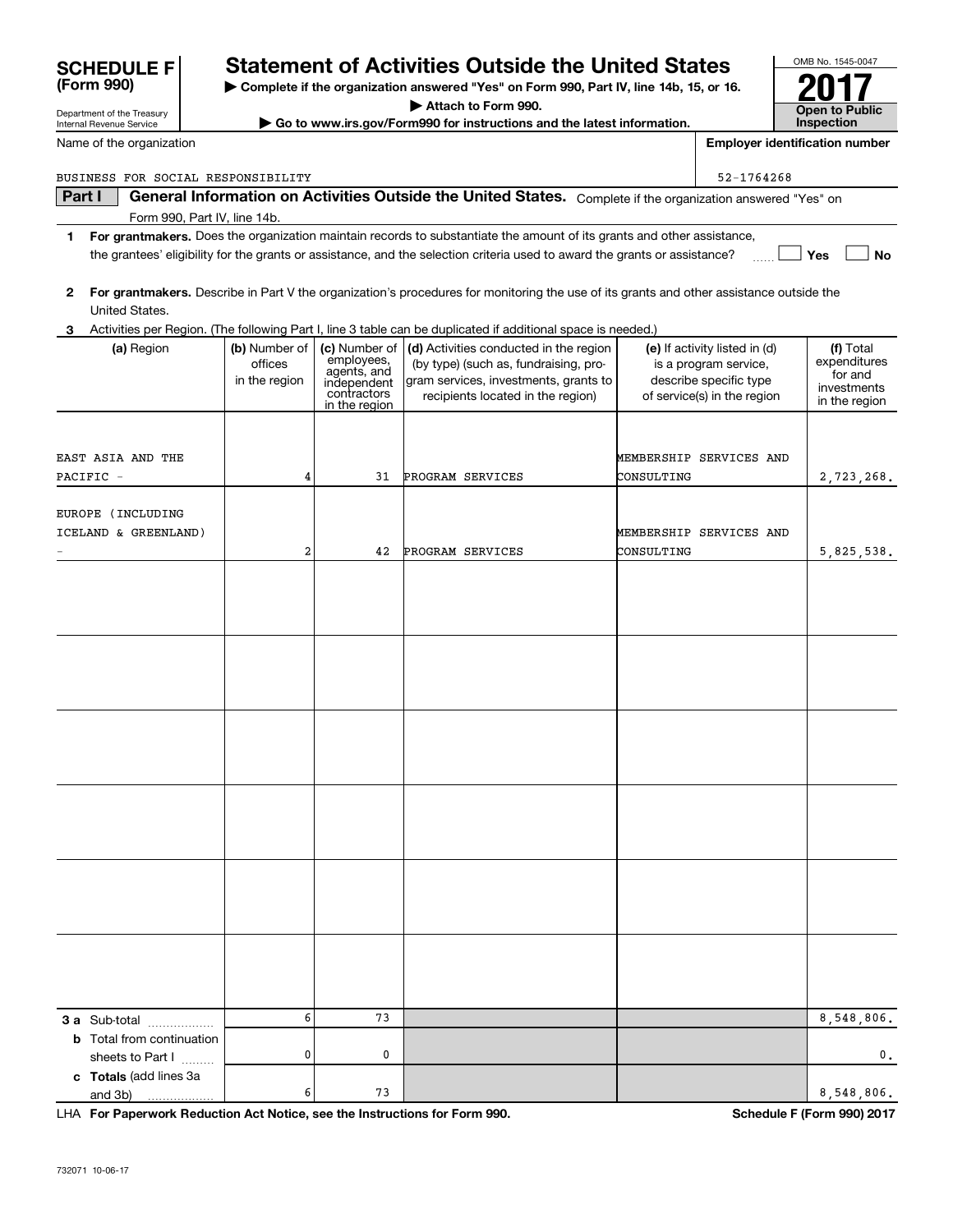### Part II | Grants and Other Assistance to Organizations or Entities Outside the United States. Complete if the organization answered "Yes" on Form 990, Part IV, line 15, for any recipient who received more than \$5,000. Part II can be duplicated if additional space is needed.

| 1.<br>(a) Name of organization | (b) IRS code section<br>and EIN (if applicable)         | (c) Region | (d) Purpose of<br>grant                                                                                                                      | (e) Amount | (f) Manner of<br>of cash grant cash disbursement | (g) Amount of<br>noncash<br>assistance | (h) Description<br>of noncash<br>assistance | (i) Method of<br>valuation (book, FMV,<br>appraisal, other) |  |  |
|--------------------------------|---------------------------------------------------------|------------|----------------------------------------------------------------------------------------------------------------------------------------------|------------|--------------------------------------------------|----------------------------------------|---------------------------------------------|-------------------------------------------------------------|--|--|
|                                |                                                         |            |                                                                                                                                              |            |                                                  |                                        |                                             |                                                             |  |  |
|                                |                                                         |            |                                                                                                                                              |            |                                                  |                                        |                                             |                                                             |  |  |
|                                |                                                         |            |                                                                                                                                              |            |                                                  |                                        |                                             |                                                             |  |  |
|                                |                                                         |            |                                                                                                                                              |            |                                                  |                                        |                                             |                                                             |  |  |
|                                |                                                         |            |                                                                                                                                              |            |                                                  |                                        |                                             |                                                             |  |  |
|                                |                                                         |            |                                                                                                                                              |            |                                                  |                                        |                                             |                                                             |  |  |
|                                |                                                         |            |                                                                                                                                              |            |                                                  |                                        |                                             |                                                             |  |  |
|                                |                                                         |            |                                                                                                                                              |            |                                                  |                                        |                                             |                                                             |  |  |
|                                |                                                         |            |                                                                                                                                              |            |                                                  |                                        |                                             |                                                             |  |  |
|                                |                                                         |            |                                                                                                                                              |            |                                                  |                                        |                                             |                                                             |  |  |
|                                |                                                         |            |                                                                                                                                              |            |                                                  |                                        |                                             |                                                             |  |  |
|                                |                                                         |            |                                                                                                                                              |            |                                                  |                                        |                                             |                                                             |  |  |
|                                |                                                         |            |                                                                                                                                              |            |                                                  |                                        |                                             |                                                             |  |  |
|                                |                                                         |            |                                                                                                                                              |            |                                                  |                                        |                                             |                                                             |  |  |
|                                |                                                         |            |                                                                                                                                              |            |                                                  |                                        |                                             |                                                             |  |  |
|                                |                                                         |            |                                                                                                                                              |            |                                                  |                                        |                                             |                                                             |  |  |
| $\mathbf{2}$                   |                                                         |            | Enter total number of recipient organizations listed above that are recognized as charities by the foreign country, recognized as tax-exempt |            |                                                  |                                        |                                             |                                                             |  |  |
|                                | 3 Enter total number of other organizations or entities |            |                                                                                                                                              |            |                                                  |                                        |                                             |                                                             |  |  |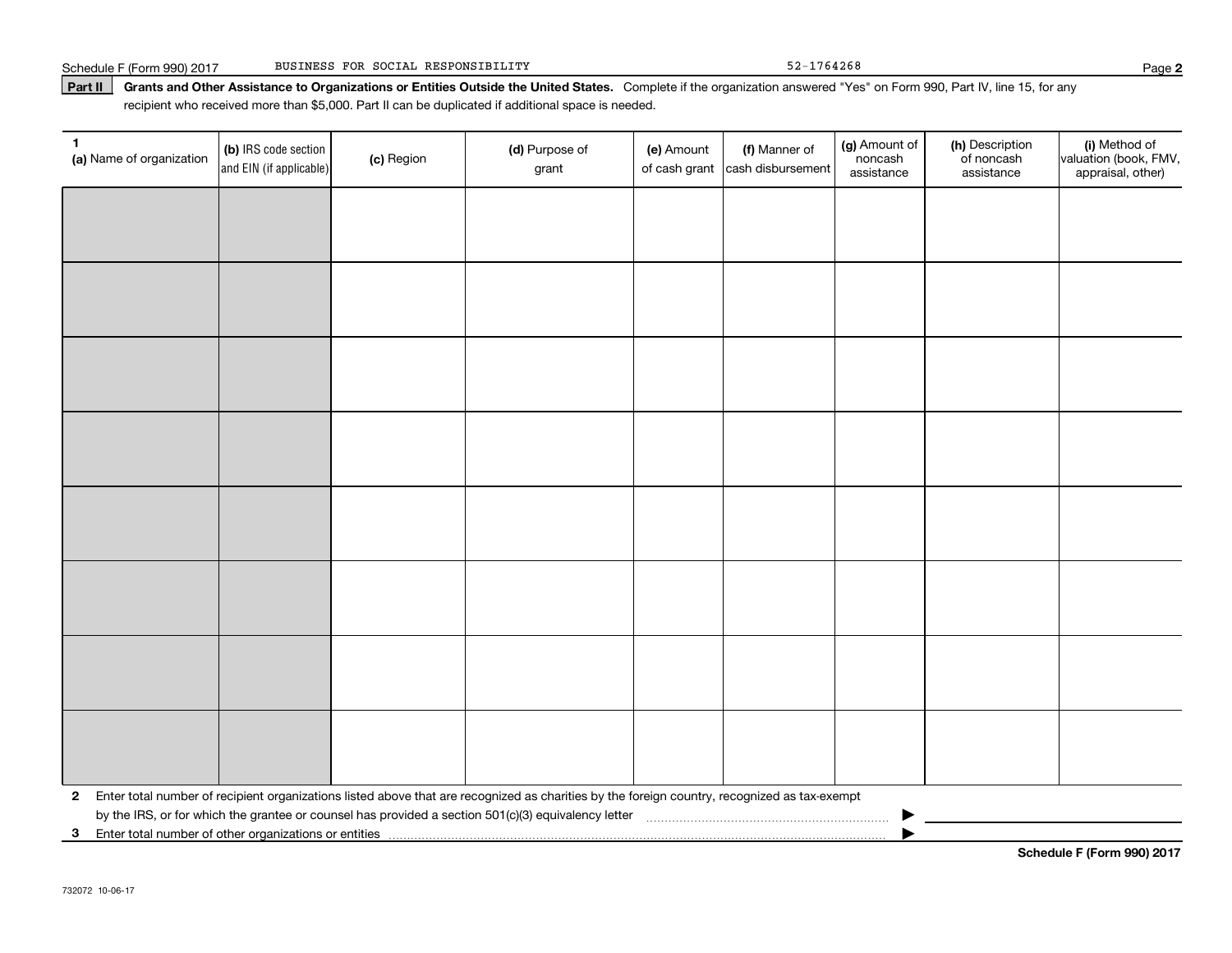Schedule F (Form 990) 2017 BUSINESS FOR SOCIAL RESPONSIBILITY 52-1764268 Page

Part III Grants and Other Assistance to Individuals Outside the United States. Complete if the organization answered "Yes" on Form 990, Part IV, line 16. Part III can be duplicated if additional space is needed.

| Fait in car be duplicated if additional space is needed.<br>(a) Type of grant or assistance | (b) Region | (c) Number of<br>recipients | (d) Amount of<br>cash grant | (e) Manner of<br>cash disbursement | (f) Amount of<br>noncash<br>assistance | (g) Description of<br>noncash assistance | (h) Method of<br>valuation<br>(book, FMV,<br>appraisal, other) |
|---------------------------------------------------------------------------------------------|------------|-----------------------------|-----------------------------|------------------------------------|----------------------------------------|------------------------------------------|----------------------------------------------------------------|
|                                                                                             |            |                             |                             |                                    |                                        |                                          |                                                                |
|                                                                                             |            |                             |                             |                                    |                                        |                                          |                                                                |
|                                                                                             |            |                             |                             |                                    |                                        |                                          |                                                                |
|                                                                                             |            |                             |                             |                                    |                                        |                                          |                                                                |
|                                                                                             |            |                             |                             |                                    |                                        |                                          |                                                                |
|                                                                                             |            |                             |                             |                                    |                                        |                                          |                                                                |
|                                                                                             |            |                             |                             |                                    |                                        |                                          |                                                                |
|                                                                                             |            |                             |                             |                                    |                                        |                                          |                                                                |
|                                                                                             |            |                             |                             |                                    |                                        |                                          |                                                                |
|                                                                                             |            |                             |                             |                                    |                                        |                                          |                                                                |
|                                                                                             |            |                             |                             |                                    |                                        |                                          |                                                                |

**Schedule F (Form 990) 2017**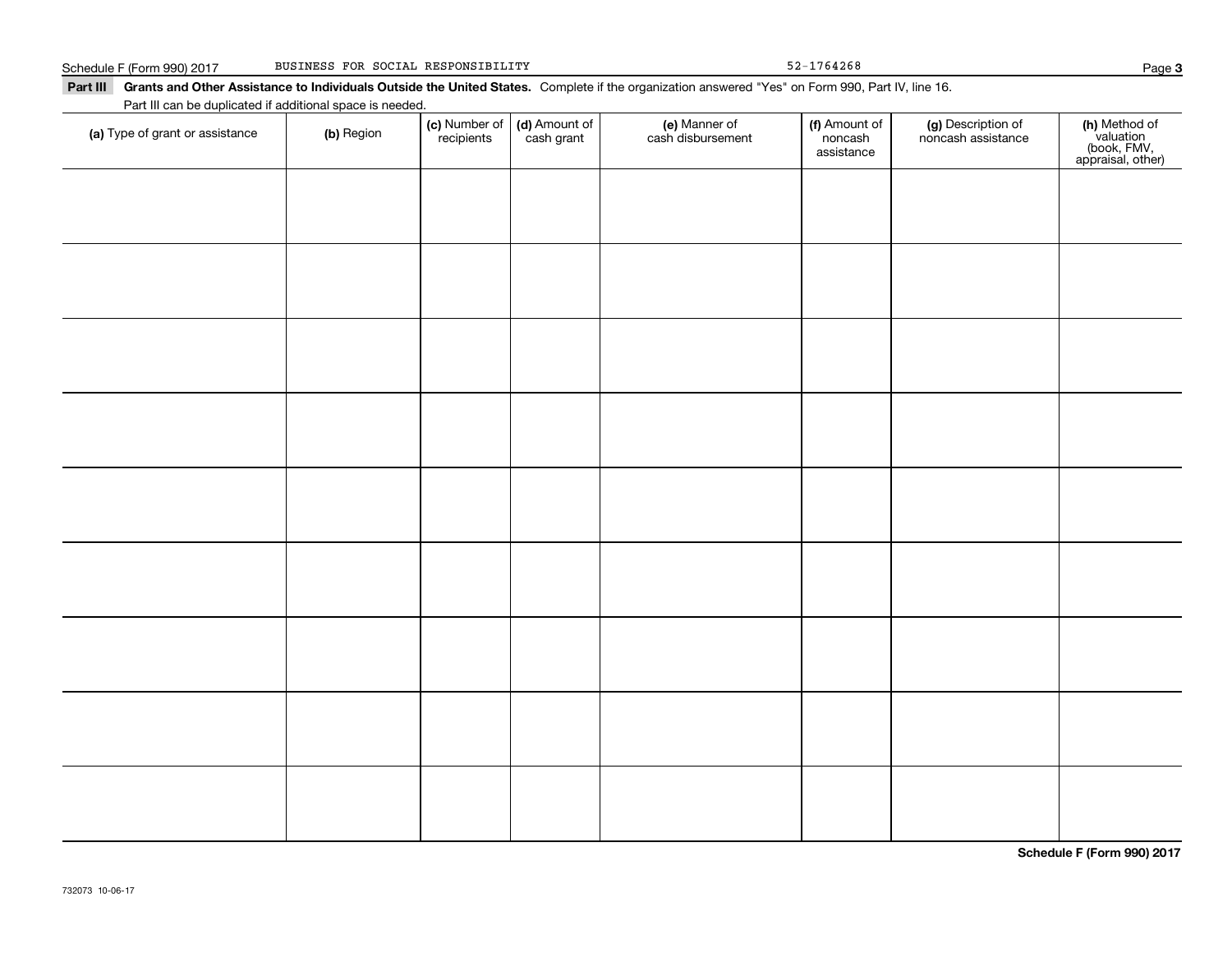**4**

| 1              | Was the organization a U.S. transferor of property to a foreign corporation during the tax year? If "Yes." the<br>organization may be required to file Form 926, Return by a U.S. Transferor of Property to a Foreign<br>Corporation (see Instructions for Form 926) <i>manual content content corporation</i> (see Instructions for Form 926)                                                                                              | Yes | x<br>No |
|----------------|---------------------------------------------------------------------------------------------------------------------------------------------------------------------------------------------------------------------------------------------------------------------------------------------------------------------------------------------------------------------------------------------------------------------------------------------|-----|---------|
| $\overline{2}$ | Did the organization have an interest in a foreign trust during the tax year? If "Yes," the organization<br>may be required to separately file Form 3520, Annual Return To Report Transactions With Foreign<br>Trusts and Receipt of Certain Foreign Gifts, and/or Form 3520-A, Annual Information Return of Foreign<br>Trust With a U.S. Owner (see Instructions for Forms 3520 and 3520-A; don't file with Form 990) manual manual manual | Yes | x<br>No |
| 3              | Did the organization have an ownership interest in a foreign corporation during the tax year? If "Yes."<br>the organization may be required to file Form 5471, Information Return of U.S. Persons With Respect To                                                                                                                                                                                                                           | Yes | x<br>No |
| 4              | Was the organization a direct or indirect shareholder of a passive foreign investment company or a<br>qualified electing fund during the tax year? If "Yes," the organization may be required to file Form 8621.<br>Information Return by a Shareholder of a Passive Foreign Investment Company or Qualified Electing Fund<br>(see Instructions for Form 8621)                                                                              | Yes | x<br>No |
| 5              | Did the organization have an ownership interest in a foreign partnership during the tax year? If "Yes."<br>the organization may be required to file Form 8865, Return of U.S. Persons With Respect to Certain                                                                                                                                                                                                                               | Yes | x<br>No |
| 6              | Did the organization have any operations in or related to any boycotting countries during the tax year? If<br>"Yes," the organization may be required to separately file Form 5713, International Boycott Report (see                                                                                                                                                                                                                       | Yes |         |

**Schedule F (Form 990) 2017**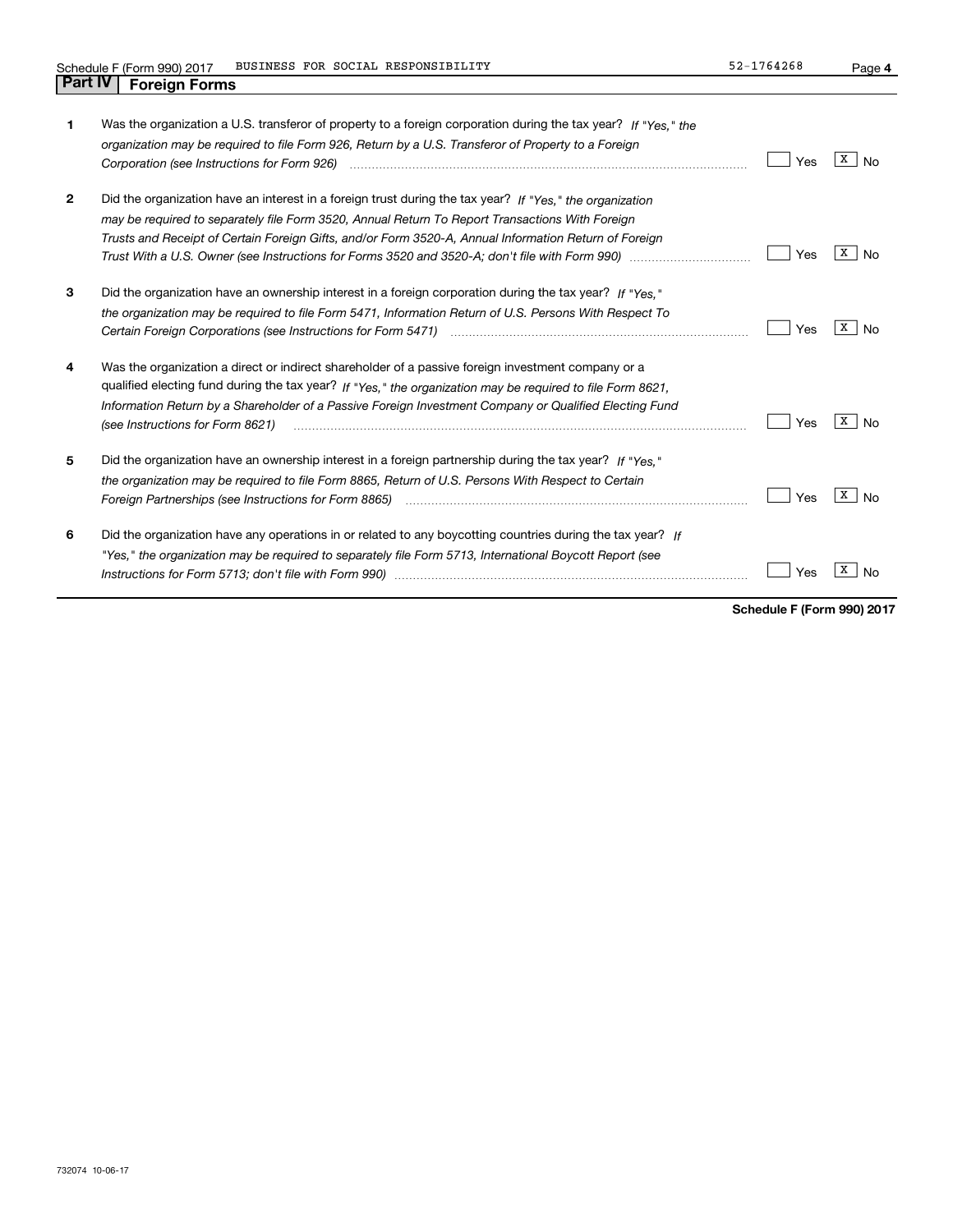| <b>Part V</b> | <u>JUIGUUG FIITUITII 990 ZUTT</u>                                                                                                     | <u>raye J</u> |
|---------------|---------------------------------------------------------------------------------------------------------------------------------------|---------------|
|               | <b>Supplemental Information</b>                                                                                                       |               |
|               | Provide the information required by Part I, line 2 (monitoring of funds); Part I, line 3, column (f) (accounting method; amounts of   |               |
|               | investments vs. expenditures per region); Part II, line 1 (accounting method); Part III (accounting method); and Part III, column (c) |               |
|               | (estimated number of recipients), as applicable. Also complete this part to provide any additional information. See instructions.     |               |
|               |                                                                                                                                       |               |
|               |                                                                                                                                       |               |
|               |                                                                                                                                       |               |
|               |                                                                                                                                       |               |
|               |                                                                                                                                       |               |
|               |                                                                                                                                       |               |
|               |                                                                                                                                       |               |
|               |                                                                                                                                       |               |
|               |                                                                                                                                       |               |
|               |                                                                                                                                       |               |
|               |                                                                                                                                       |               |
|               |                                                                                                                                       |               |
|               |                                                                                                                                       |               |
|               |                                                                                                                                       |               |
|               |                                                                                                                                       |               |
|               |                                                                                                                                       |               |
|               |                                                                                                                                       |               |
|               |                                                                                                                                       |               |
|               |                                                                                                                                       |               |
|               |                                                                                                                                       |               |
|               |                                                                                                                                       |               |
|               |                                                                                                                                       |               |
|               |                                                                                                                                       |               |
|               |                                                                                                                                       |               |
|               |                                                                                                                                       |               |
|               |                                                                                                                                       |               |
|               |                                                                                                                                       |               |
|               |                                                                                                                                       |               |
|               |                                                                                                                                       |               |
|               |                                                                                                                                       |               |
|               |                                                                                                                                       |               |
|               |                                                                                                                                       |               |
|               |                                                                                                                                       |               |
|               |                                                                                                                                       |               |
|               |                                                                                                                                       |               |
|               |                                                                                                                                       |               |
|               |                                                                                                                                       |               |
|               |                                                                                                                                       |               |
|               |                                                                                                                                       |               |
|               |                                                                                                                                       |               |
|               |                                                                                                                                       |               |
|               |                                                                                                                                       |               |
|               |                                                                                                                                       |               |
|               |                                                                                                                                       |               |
|               |                                                                                                                                       |               |
|               |                                                                                                                                       |               |
|               |                                                                                                                                       |               |
|               |                                                                                                                                       |               |
|               |                                                                                                                                       |               |
|               |                                                                                                                                       |               |
|               |                                                                                                                                       |               |
|               |                                                                                                                                       |               |
|               |                                                                                                                                       |               |
|               |                                                                                                                                       |               |
|               |                                                                                                                                       |               |
|               |                                                                                                                                       |               |
|               |                                                                                                                                       |               |
|               |                                                                                                                                       |               |
|               |                                                                                                                                       |               |
|               |                                                                                                                                       |               |
|               |                                                                                                                                       |               |
|               |                                                                                                                                       |               |
|               |                                                                                                                                       |               |
|               |                                                                                                                                       |               |
|               |                                                                                                                                       |               |
|               |                                                                                                                                       |               |
|               |                                                                                                                                       |               |
|               |                                                                                                                                       |               |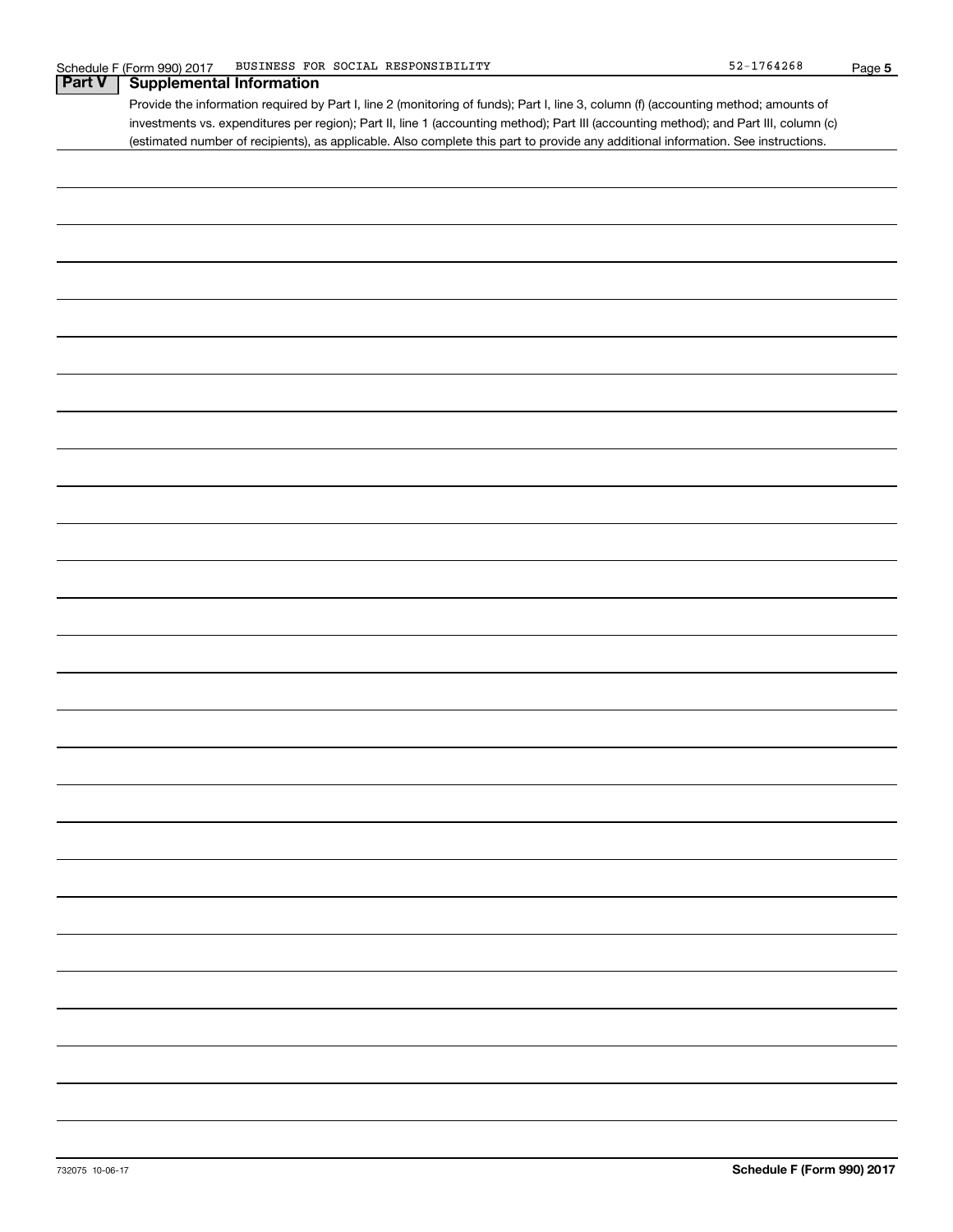|        | <b>SCHEDULE J</b>                                                                                  | <b>Compensation Information</b>                                                                                                  |  |  | OMB No. 1545-0047                   |     |    |  |
|--------|----------------------------------------------------------------------------------------------------|----------------------------------------------------------------------------------------------------------------------------------|--|--|-------------------------------------|-----|----|--|
|        | (Form 990)                                                                                         | For certain Officers, Directors, Trustees, Key Employees, and Highest                                                            |  |  |                                     |     |    |  |
|        |                                                                                                    | <b>Compensated Employees</b><br>Complete if the organization answered "Yes" on Form 990, Part IV, line 23.                       |  |  | 2017                                |     |    |  |
|        | Department of the Treasury                                                                         | Attach to Form 990.                                                                                                              |  |  | <b>Open to Public</b><br>Inspection |     |    |  |
|        | Go to www.irs.gov/Form990 for instructions and the latest information.<br>Internal Revenue Service |                                                                                                                                  |  |  |                                     |     |    |  |
|        | <b>Employer identification number</b><br>Name of the organization                                  |                                                                                                                                  |  |  |                                     |     |    |  |
|        |                                                                                                    | BUSINESS FOR SOCIAL RESPONSIBILITY                                                                                               |  |  | 52-1764268                          |     |    |  |
| Part I |                                                                                                    | <b>Questions Regarding Compensation</b>                                                                                          |  |  |                                     |     |    |  |
|        |                                                                                                    |                                                                                                                                  |  |  |                                     | Yes | No |  |
|        |                                                                                                    | <b>1a</b> Check the appropriate box(es) if the organization provided any of the following to or for a person listed on Form 990, |  |  |                                     |     |    |  |
|        |                                                                                                    | Part VII, Section A, line 1a. Complete Part III to provide any relevant information regarding these items.                       |  |  |                                     |     |    |  |
|        | First-class or charter travel                                                                      | Housing allowance or residence for personal use                                                                                  |  |  |                                     |     |    |  |
|        | Travel for companions                                                                              | Payments for business use of personal residence                                                                                  |  |  |                                     |     |    |  |
|        |                                                                                                    | Tax indemnification and gross-up payments<br>Health or social club dues or initiation fees                                       |  |  |                                     |     |    |  |
|        |                                                                                                    | Discretionary spending account<br>Personal services (such as, maid, chauffeur, chef)                                             |  |  |                                     |     |    |  |
|        |                                                                                                    | <b>b</b> If any of the boxes on line 1a are checked, did the organization follow a written policy regarding payment or           |  |  |                                     |     |    |  |
|        |                                                                                                    |                                                                                                                                  |  |  | 1b                                  |     |    |  |
| 2      |                                                                                                    | Did the organization require substantiation prior to reimbursing or allowing expenses incurred by all directors,                 |  |  |                                     |     |    |  |
|        |                                                                                                    |                                                                                                                                  |  |  | $\mathbf{2}$                        |     |    |  |
|        |                                                                                                    |                                                                                                                                  |  |  |                                     |     |    |  |
| З      |                                                                                                    | Indicate which, if any, of the following the filing organization used to establish the compensation of the organization's        |  |  |                                     |     |    |  |
|        |                                                                                                    | CEO/Executive Director. Check all that apply. Do not check any boxes for methods used by a related organization to               |  |  |                                     |     |    |  |
|        |                                                                                                    | establish compensation of the CEO/Executive Director, but explain in Part III.                                                   |  |  |                                     |     |    |  |
|        | Compensation committee                                                                             | Written employment contract                                                                                                      |  |  |                                     |     |    |  |
|        |                                                                                                    | X  <br>Compensation survey or study<br>Independent compensation consultant                                                       |  |  |                                     |     |    |  |
|        |                                                                                                    | Form 990 of other organizations<br>X  <br>Approval by the board or compensation committee                                        |  |  |                                     |     |    |  |
|        |                                                                                                    |                                                                                                                                  |  |  |                                     |     |    |  |
| 4      |                                                                                                    | During the year, did any person listed on Form 990, Part VII, Section A, line 1a, with respect to the filing                     |  |  |                                     |     |    |  |
|        | organization or a related organization:                                                            |                                                                                                                                  |  |  |                                     |     |    |  |
|        |                                                                                                    | Receive a severance payment or change-of-control payment?                                                                        |  |  | 4a                                  |     | х  |  |
| b      |                                                                                                    |                                                                                                                                  |  |  | 4b                                  |     | X  |  |
| c      |                                                                                                    |                                                                                                                                  |  |  | 4c                                  |     | X  |  |
|        |                                                                                                    | If "Yes" to any of lines 4a-c, list the persons and provide the applicable amounts for each item in Part III.                    |  |  |                                     |     |    |  |
|        |                                                                                                    |                                                                                                                                  |  |  |                                     |     |    |  |
|        |                                                                                                    | Only section 501(c)(3), 501(c)(4), and 501(c)(29) organizations must complete lines 5-9.                                         |  |  |                                     |     |    |  |
|        |                                                                                                    | For persons listed on Form 990, Part VII, Section A, line 1a, did the organization pay or accrue any compensation                |  |  |                                     |     |    |  |
|        | contingent on the revenues of:                                                                     |                                                                                                                                  |  |  |                                     |     |    |  |
|        |                                                                                                    |                                                                                                                                  |  |  | 5a                                  |     | х  |  |
|        | <b>b</b> Any related organization?                                                                 |                                                                                                                                  |  |  | 5b                                  |     | x  |  |
|        |                                                                                                    | If "Yes" on line 5a or 5b, describe in Part III.                                                                                 |  |  |                                     |     |    |  |
| 6.     |                                                                                                    | For persons listed on Form 990, Part VII, Section A, line 1a, did the organization pay or accrue any compensation                |  |  |                                     |     |    |  |
|        | contingent on the net earnings of:                                                                 |                                                                                                                                  |  |  |                                     |     |    |  |
|        |                                                                                                    |                                                                                                                                  |  |  | 6a                                  | х   |    |  |
|        | <b>b</b> Any related organization?                                                                 |                                                                                                                                  |  |  | 6b                                  |     | X  |  |
|        |                                                                                                    | If "Yes" on line 6a or 6b, describe in Part III.                                                                                 |  |  |                                     |     |    |  |
|        |                                                                                                    | 7 For persons listed on Form 990, Part VII, Section A, line 1a, did the organization provide any nonfixed payments               |  |  |                                     |     |    |  |
|        |                                                                                                    |                                                                                                                                  |  |  | $\overline{7}$                      | х   |    |  |
| 8      |                                                                                                    | Were any amounts reported on Form 990, Part VII, paid or accrued pursuant to a contract that was subject to the                  |  |  |                                     |     |    |  |
|        |                                                                                                    | initial contract exception described in Regulations section 53.4958-4(a)(3)? If "Yes," describe in Part III                      |  |  | 8                                   |     | х  |  |
| 9      |                                                                                                    | If "Yes" on line 8, did the organization also follow the rebuttable presumption procedure described in                           |  |  |                                     |     |    |  |
|        | Regulations section 53.4958-6(c)?                                                                  |                                                                                                                                  |  |  | 9                                   |     |    |  |
|        |                                                                                                    | LHA For Paperwork Reduction Act Notice, see the Instructions for Form 990.                                                       |  |  | Schedule J (Form 990) 2017          |     |    |  |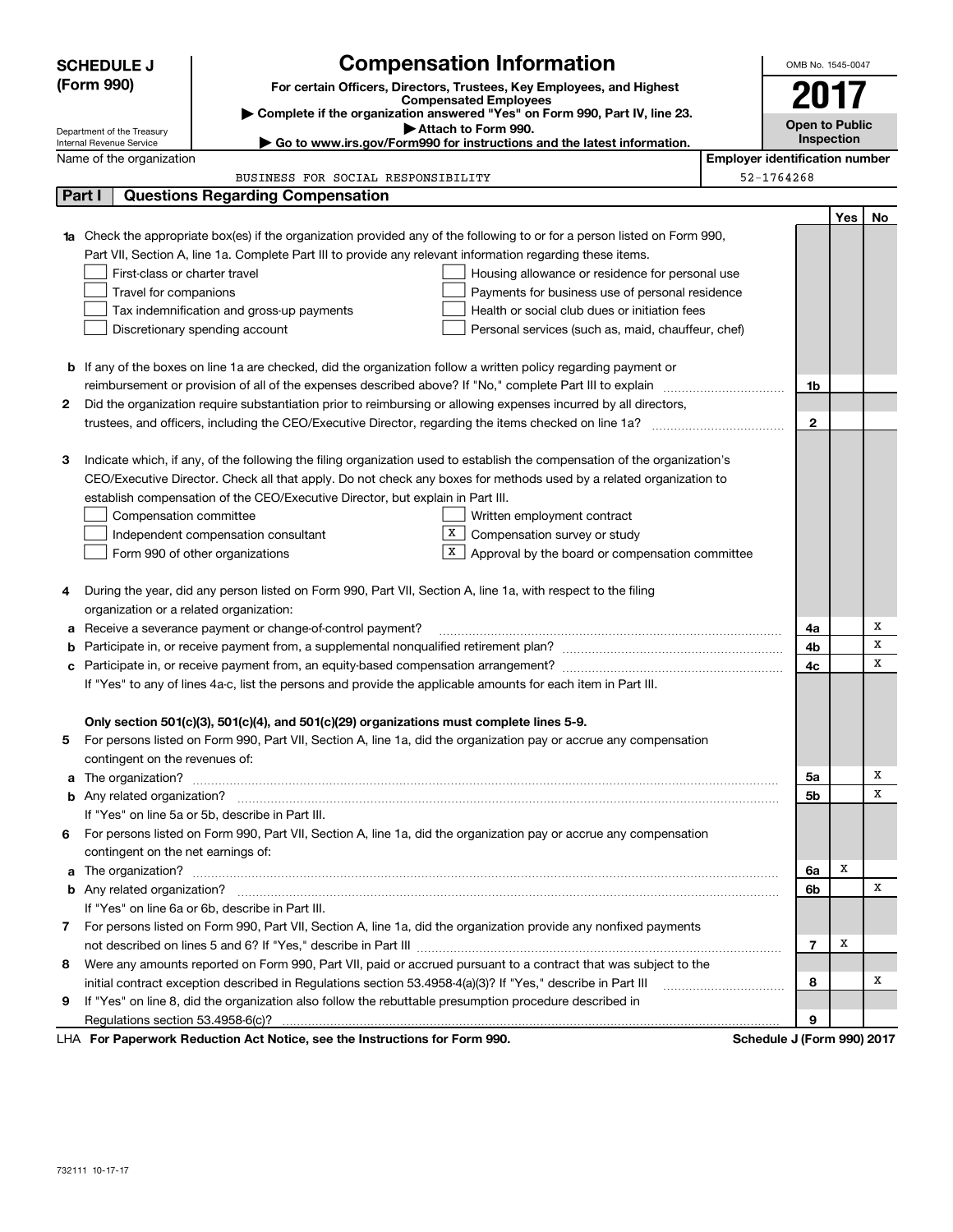52-1764268

# **Part II Officers, Directors, Trustees, Key Employees, and Highest Compensated Employees.**  Schedule J (Form 990) 2017 Page Use duplicate copies if additional space is needed.

For each individual whose compensation must be reported on Schedule J, report compensation from the organization on row (i) and from related organizations, described in the instructions, on row (ii). Do not list any individuals that aren't listed on Form 990, Part VII.

**Note:**  The sum of columns (B)(i)-(iii) for each listed individual must equal the total amount of Form 990, Part VII, Section A, line 1a, applicable column (D) and (E) amounts for that individual.

|                                       |      |                          | (B) Breakdown of W-2 and/or 1099-MISC compensation |                                           | (C) Retirement and             | (D) Nontaxable | (E) Total of columns | (F) Compensation                                           |  |
|---------------------------------------|------|--------------------------|----------------------------------------------------|-------------------------------------------|--------------------------------|----------------|----------------------|------------------------------------------------------------|--|
| (A) Name and Title                    |      | (i) Base<br>compensation | (ii) Bonus &<br>incentive<br>compensation          | (iii) Other<br>reportable<br>compensation | other deferred<br>compensation | benefits       | $(B)(i)$ - $(D)$     | in column (B)<br>reported as deferred<br>on prior Form 990 |  |
| ARON CRAMER<br>(1)                    | (i)  | 308,759.                 | 40,466,                                            | $\mathbf{0}$ .                            | 29, 347.                       | 36,779         | 415,351              | 0.                                                         |  |
| PRESIDENT & CEO                       | (ii) | $\mathbf{0}$ .           | $\Omega$                                           | $\mathbf 0$ .                             | $\mathbf{0}$                   | $\Omega$       | 0                    | $\mathbf 0$ .                                              |  |
| (2)<br>MIKE ZEITOUNY                  | (i)  | 224,577.                 | 29,813                                             | $\mathbf 0$ .                             | 6,851                          | 22,224         | 283,465              | $\mathbf 0$ .                                              |  |
| CFO                                   | (ii) | $\mathbf{0}$ .           | $\mathbf{0}$ .                                     | $\mathbf 0$ .                             | $\mathbf{0}$ .                 | 0              | 0                    | $\mathbf 0$ .                                              |  |
| (3)<br>ERIC OLSON                     | (i)  | 249, 377.                | 25,498                                             | $\mathbf 0$ .                             | 7,473                          | 35,699         | 318,047              | 0.                                                         |  |
| SENIOR VP                             | (i)  | 0.                       | $\mathbf{0}$ .                                     | $\mathbf 0$ .                             | $\mathbf{0}$ .                 | $\mathbf{0}$   | $\Omega$             | $\mathbf 0$ .                                              |  |
| (4) LAURA S. GITMAN                   | (i)  | 223,130                  | 34,655                                             | $\mathbf 0$ .                             | 7,148                          | 34,988         | 299,921              | $\mathbf 0$ .                                              |  |
| SENIOR VP                             | (ii) | $\mathbf{0}$ .           | $\mathbf{0}$ .                                     | $\mathbf 0$ .                             | $\mathbf{0}$ .                 | $\mathbf{0}$   | $\Omega$             | $\mathbf 0$ .                                              |  |
| <b>JEREMY PREPSCIUS</b><br>(5)        | (i)  | 208,111                  | 27,657                                             | $\mathbf 0$ .                             | 2,221                          | $\mathbf{0}$   | 237,989              | 0.                                                         |  |
| VICE PRESIDENT                        | (ii) | $\mathbf{0}$ .           | $\mathbf{0}$ .                                     | $\mathbf 0$ .                             | 0                              | $\mathbf{0}$   | $\Omega$             | 0.                                                         |  |
| PEDER MICHAEL PRUZAN JORGENSEN<br>(6) | (i)  | 255, 415.                | 34,801                                             | $\mathbf 0$ .                             | 36,689                         | 6,684          | 333,589              | $\mathbf 0$ .                                              |  |
| VICE PRESIDENT                        | (i)  | $\mathbf{0}$ .           | $\mathbf{0}$ .                                     | $\mathbf 0$ .                             | 0                              | $\mathbf{0}$   | $\mathbf{0}$         | $\mathbf 0$ .                                              |  |
| FARID BADDACHE<br>(7)                 | (i)  | 168,826                  | 11,501                                             | $\mathbf 0$ .                             | 22,594                         | 3,429          | 206,350              | $\mathbf 0$ .                                              |  |
| MANAGING DIRECTOR                     | (ii) | 0.                       | $\mathbf{0}$ .                                     | $\mathbf{0}$ .                            | 0                              | 0              | 0                    | 0.                                                         |  |
| <b>DUNSTAN HOPE</b><br>(8)            | (i)  | 199,037                  | 12,953                                             | $\mathbf 0$ .                             | 6,306                          | 12,755         | 231,051              | $\mathbf 0$ .                                              |  |
| MANAGING DIRECTOR                     | (ii) | $\mathbf{0}$ .           | $\mathbf{0}$ .                                     | $\mathbf 0$ .                             | 0                              | $\mathbf 0$    | 0                    | 0.                                                         |  |
| MARGARET JUNGK<br>(9)                 | (i)  | 201,728                  | 4,896                                              | $\mathbf 0$ .                             | 6,220                          | 21,792         | 234,636              | $\mathbf 0$ .                                              |  |
| MANAGING DIRECTOR                     | (ii) | 0.                       | $\mathbf{0}$ .                                     | $\mathbf 0$ .                             | 0                              | $\mathbf{0}$   | $\mathbf{0}$         | 0.                                                         |  |
| (10) JOHN HODGES                      | (i)  | 190,330                  | 4,896                                              | $\mathbf 0$ .                             | 6,220                          | 21,792         | 223,238              | 0.                                                         |  |
| MANAGING DIRECTOR                     | (ii) | 0.                       | $\mathbf{0}$ .                                     | $\mathbf{0}$ .                            | 0                              | $\mathbf{0}$   | $\mathbf{0}$         | 0.                                                         |  |
| (11) ALISON TAYLOR                    | (i)  | 168,115                  | 10,083                                             | $\mathbf 0$ .                             | 5,352                          | 25, 277        | 208,827              | $\mathbf 0$ .                                              |  |
| <b>DIRECTOR</b>                       | (ii) | 0.                       | $\mathbf{0}$ .                                     | $\mathbf 0$ .                             | 0.                             | $\mathbf{0}$   | $\mathbf{0}$         | 0.                                                         |  |
|                                       | (i)  |                          |                                                    |                                           |                                |                |                      |                                                            |  |
|                                       | (ii) |                          |                                                    |                                           |                                |                |                      |                                                            |  |
|                                       | (i)  |                          |                                                    |                                           |                                |                |                      |                                                            |  |
|                                       | (ii) |                          |                                                    |                                           |                                |                |                      |                                                            |  |
|                                       | (i)  |                          |                                                    |                                           |                                |                |                      |                                                            |  |
|                                       | (ii) |                          |                                                    |                                           |                                |                |                      |                                                            |  |
|                                       | (i)  |                          |                                                    |                                           |                                |                |                      |                                                            |  |
|                                       | (ii) |                          |                                                    |                                           |                                |                |                      |                                                            |  |
|                                       | (i)  |                          |                                                    |                                           |                                |                |                      |                                                            |  |
|                                       | (ii) |                          |                                                    |                                           |                                |                |                      |                                                            |  |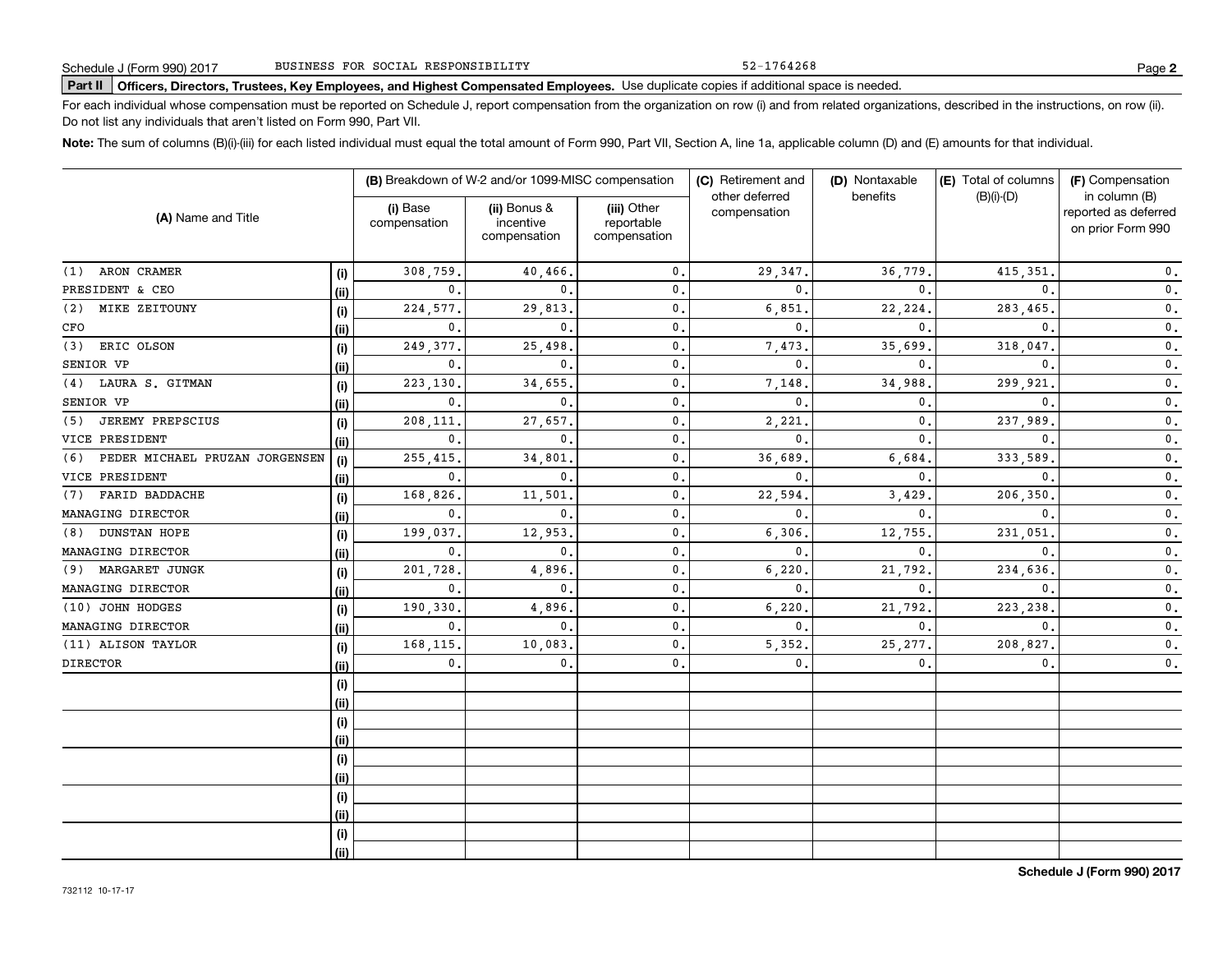### **Part III Supplemental Information**

Schedule J (Form 990) 2017 BUSINESS FOR SOCIAL RESPONSIBILITY<br>Part III Supplemental Information<br>Provide the information, explanation, or descriptions required for Part I, lines 1a, 1b, 3, 4a, 4b, 4c, 5a, 5b, 6a, 6b, 7, and

PART I, LINE 6:

THE ORG COMPENSATION SCHEME INCLUDES THE PAYOUT OF BONUSES, BASED ON THE

ORG ACHIEVING AN ANNUAL NET TARGET. FOR THE YEAR IN QUESTION, BSR DID NOT

PAY ANY PERFORMANCE RELATED BONUSES BECAUSE THE ORGANIZATION DID NOT

ACHIEVE THE TARGET SET.

PART I, LINE 7:

NON-FIXED PAYMENTS ARE MEDICAL BENEFITS PAID BY BSR.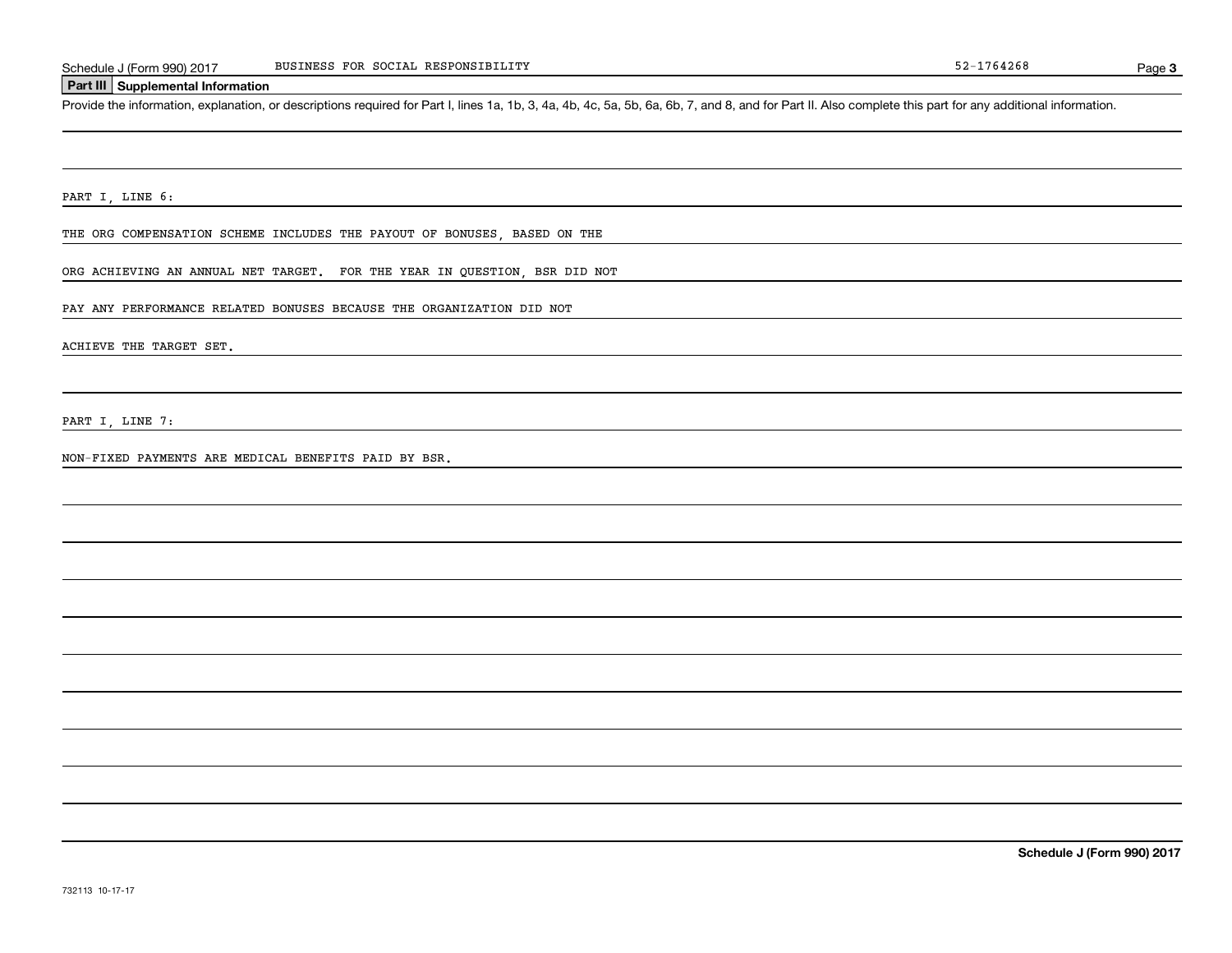Internal Revenue Service

Department of the Treasury **(Form 990 or 990-EZ)**

Name of the organization

# **SCHEDULE O Supplemental Information to Form 990 or 990-EZ**

**Complete to provide information for responses to specific questions on Form 990 or 990-EZ or to provide any additional information. | Attach to Form 990 or 990-EZ. | Go to www.irs.gov/Form990 for the latest information.**



**Employer identification number**

BUSINESS FOR SOCIAL RESPONSIBILITY 52-1764268

FORM 990, PART VI, SECTION B, LINE 11B:

THE FORM 990 IS COMPLETED BY THE ORGANIZATION'S INDEPENDENT ACCOUNTANT AND

REVIEWED BY THE CONTROLLER, TREASURER, AND AUDIT COMMITTEE. THE FINAL FORM

990 IS PROVIDED TO THE BOARD PRIOR TO FILING.

FORM 990, PART VI, SECTION B, LINE 15:

COMPENSATION FOR THE CEO IS REVIEWED AND ESTABLISHED BY THE BOARD FOLLOWING

A REVIEW OF DATA FROM COMPARABLE ORGANIZATIONS. BOARD MEMBERS ARE

INDEPENDENT WITH RESPECT TO THE EMPLOYEES FOR WHOM COMPENSATION IS BEING

ESTABLISHED. THE COMPENSATION DECISION IS DOCUMENTED BY THE BOARD.

FORM 990, PART VI, SECTION C, LINE 19:

BSR DISCLOSES ELEMENTS OF ITS FINANCIAL PERFORMANCE TO THE PUBLIC VIA ITS

ANNUAL REPORT. AUDITED FINANCIAL STATEMENTS ARE ALSO POSTED ON THE

ORGANIZATION'S WEBSITE.

FORM 990, PART IX, LINE 11G, OTHER FEES:

CONTRACTORS: PROGRAM SERVICE EXPENSES 2,450,381. MANAGEMENT AND GENERAL EXPENSES 180,861. FUNDRAISING EXPENSES 0. TOTAL EXPENSES 2.631, 242.

PAYROLL PROCESSING: PROGRAM SERVICE EXPENSES 73,843. MANAGEMENT AND GENERAL EXPENSES 18,603.

732211 09-07-17 LHA For Paperwork Reduction Act Notice, see the Instructions for Form 990 or 990-EZ. Schedule O (Form 990 or 990-EZ) (2017)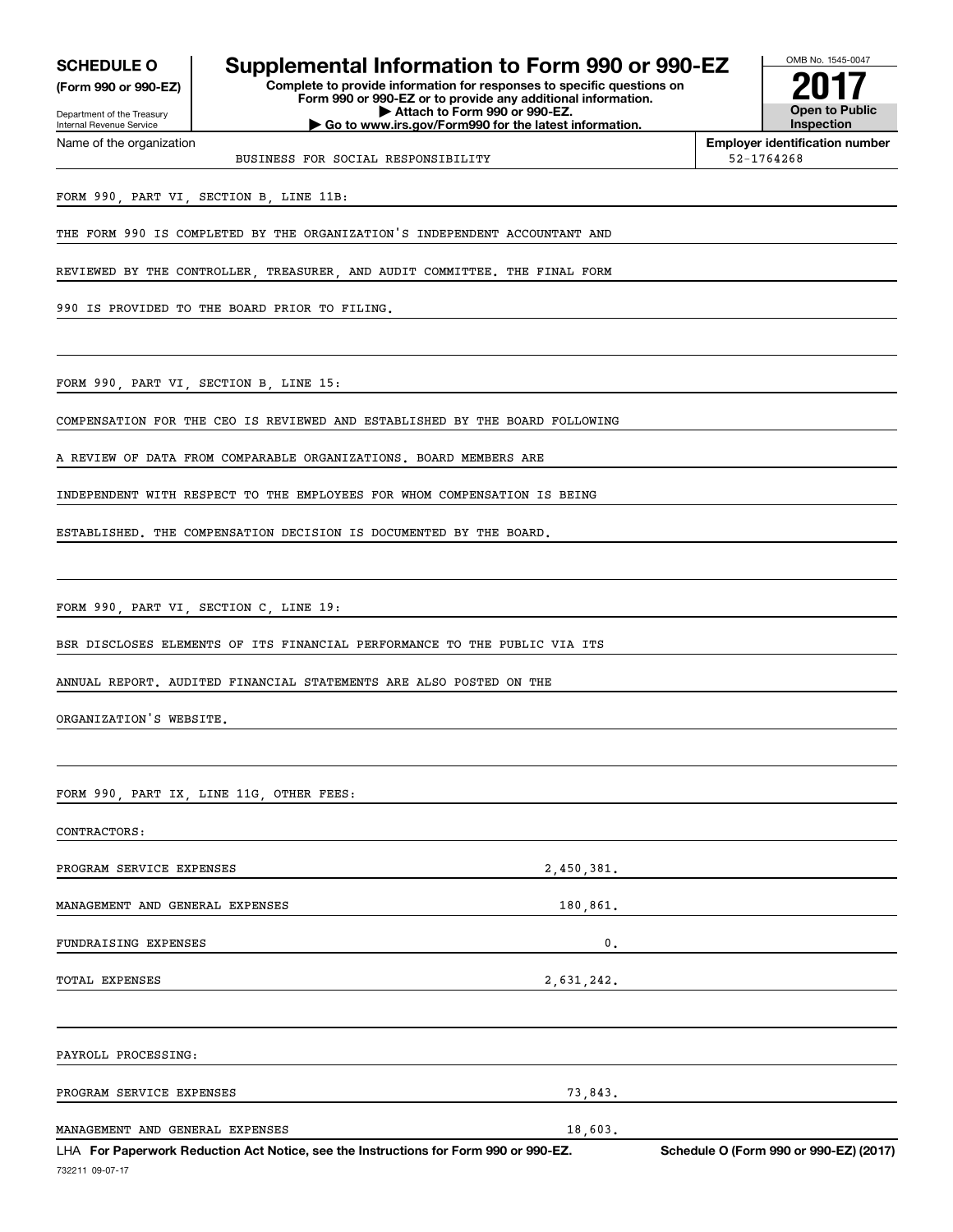| Schedule O (Form 990 or 990-EZ) (2017)                         |               | Page 2                                                  |
|----------------------------------------------------------------|---------------|---------------------------------------------------------|
| Name of the organization<br>BUSINESS FOR SOCIAL RESPONSIBILITY |               | <b>Employer identification number</b><br>$52 - 1764268$ |
| FUNDRAISING EXPENSES                                           | $\mathbf 0$ . |                                                         |
| TOTAL EXPENSES                                                 |               | 92,446.                                                 |
| TOTAL OTHER FEES ON FORM 990, PART IX, LINE 11G, COL A         | 2,723,688.    |                                                         |
| FORM 990, PART XI, LINE 9, CHANGES IN NET ASSETS:              |               |                                                         |
| FOREIGN EXCHANGE LOSS                                          | 107,389.      |                                                         |
|                                                                |               |                                                         |
| FORM 990, PART XII, LINE 2C:                                   |               |                                                         |
| THE PROCESS HAS NOT CHANGED FROM PRIOR YEAR.                   |               |                                                         |
|                                                                |               |                                                         |
|                                                                |               |                                                         |
|                                                                |               |                                                         |
|                                                                |               |                                                         |
|                                                                |               |                                                         |
|                                                                |               |                                                         |
|                                                                |               |                                                         |
|                                                                |               |                                                         |
|                                                                |               |                                                         |
|                                                                |               |                                                         |
|                                                                |               |                                                         |
|                                                                |               |                                                         |
|                                                                |               |                                                         |
|                                                                |               |                                                         |
|                                                                |               |                                                         |
|                                                                |               |                                                         |
|                                                                |               |                                                         |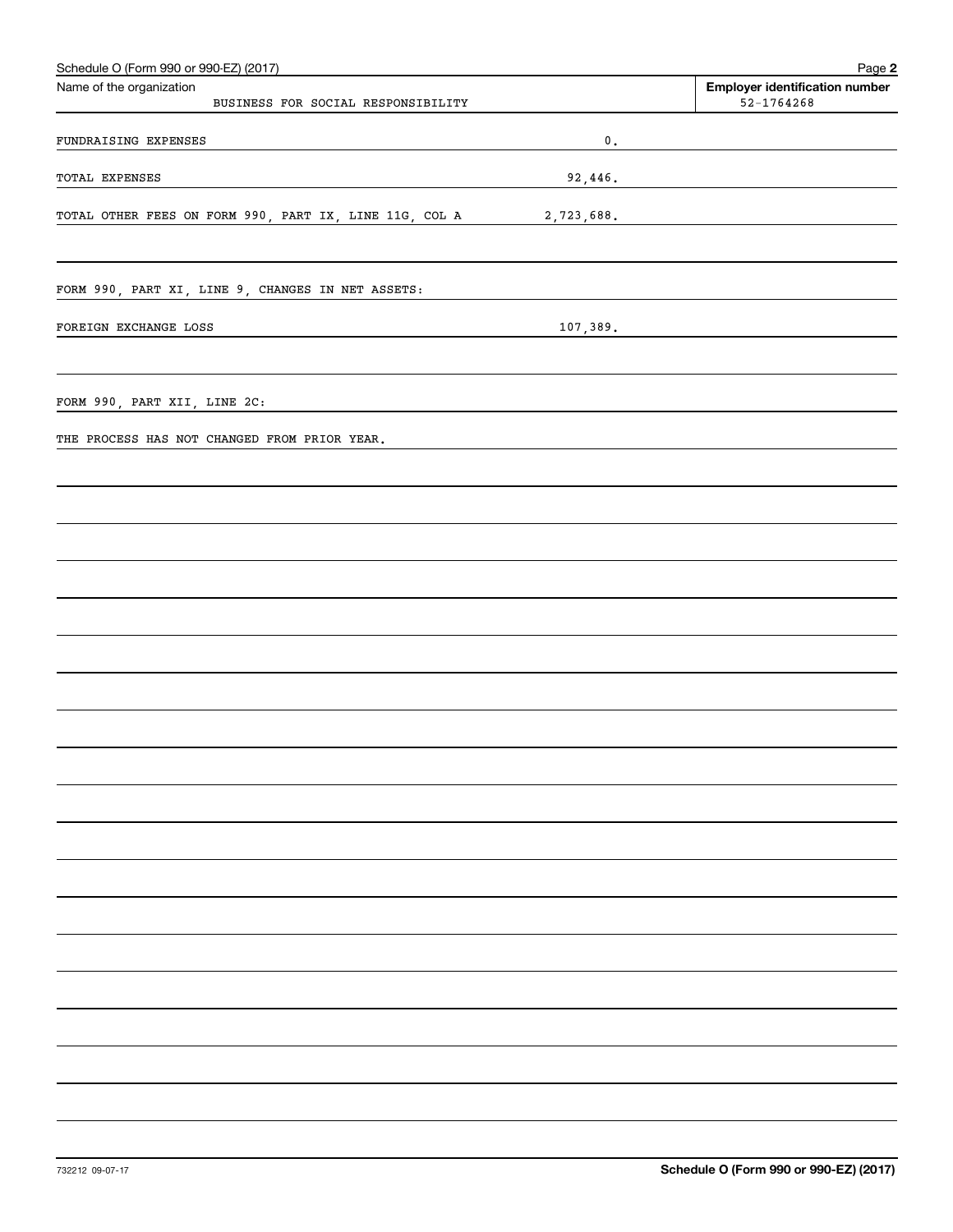| <b>SCHEDULE R</b>    |  |
|----------------------|--|
| $P_1, \ldots, P_{n}$ |  |

**(Form 990)**

# **Related Organizations and Unrelated Partnerships**

**Complete if the organization answered "Yes" on Form 990, Part IV, line 33, 34, 35b, 36, or 37.** |

**Attach to Form 990.**  |

OMB No. 1545-0047

**Open to Public | Go to www.irs.gov/Form990 for instructions and the latest information. Inspection 2017**

**Employer identification number**

52-1764268

Department of the Treasury Internal Revenue Service Name of the organization

BUSINESS FOR SOCIAL RESPONSIBILITY

**Part I Identification of Disregarded Entities.**  Complete if the organization answered "Yes" on Form 990, Part IV, line 33.

| (a)<br>Name, address, and EIN (if applicable)<br>of disregarded entity | (b)<br>Primary activity | (c)<br>Legal domicile (state or<br>foreign country) | (d)<br>Total income | (e)<br>End-of-year assets | (f)<br>Direct controlling<br>entity |
|------------------------------------------------------------------------|-------------------------|-----------------------------------------------------|---------------------|---------------------------|-------------------------------------|
| BUSINESS FOR SOCIAL RESPONSIBILITY - HONG                              |                         |                                                     |                     |                           |                                     |
| KONG, ROOM 2201-2202 22/F UNIVERSAL TRADE                              |                         |                                                     |                     |                           | <b>BUSINESS FOR SOCIAL</b>          |
| CENTRE, 3-5A ARBUTHNIOT ROAD, HK, HONG KONG                            | PROGRAM SERVICES        | <b>HONG KONG</b>                                    | 50.913.             |                           | 178.330. RESPONSIBILITY             |
| BUSINESS FOR SOCIAL RESPONSIBILITY - FRANCE                            |                         |                                                     |                     |                           |                                     |
| 85 BOULEVARD HAUSSMANN                                                 |                         |                                                     |                     |                           | <b>BUSINESS FOR SOCIAL</b>          |
| PARIS, FRANCE                                                          | PROGRAM SERVICES        | FRANCE                                              | 610, 503.           |                           | 1.632.274. RESPONSIBILITY           |
| BUSINESS FOR SOCIAL RESPONSIBILITY - JAPAN                             |                         |                                                     |                     |                           |                                     |
| 3-6-9-102, HIGASHIGOTANDA, SHINAGAWA                                   |                         |                                                     |                     |                           | <b>BUSINESS FOR SOCIAL</b>          |
| TOKYO, JAPAN                                                           | PROGRAM SERVICES        | JAPAN                                               | 343,975.            |                           | 62.509. RESPONSIBILITY              |
| BUSINESS FOR SOCIAL RESPONSIBILITY- DENMARK                            |                         |                                                     |                     |                           |                                     |
| VESTER VOLDGADE 8, 2ND                                                 |                         |                                                     |                     |                           | <b>BUSINESS FOR SOCIAL</b>          |
| COPENHAGEN V, DENMARK                                                  | PROGRAM SERVICES        | DENMARK                                             | 154,060.            |                           | 736.951.RESPONSIBILITY              |

**Identification of Related Tax-Exempt Organizations.** Complete if the organization answered "Yes" on Form 990, Part IV, line 34, because it had one or more related tax-exempt **Part II** organizations during the tax year.

| (a)<br>Name, address, and EIN<br>of related organization | (b)<br>Primary activity | (c)<br>Legal domicile (state or<br>foreign country) | (d)<br><b>Exempt Code</b><br>section | (e)<br>Public charity<br>status (if section | (f)<br>Direct controlling<br>entity |     | $(g)$<br>Section 512(b)(13)<br>controlled<br>entity? |
|----------------------------------------------------------|-------------------------|-----------------------------------------------------|--------------------------------------|---------------------------------------------|-------------------------------------|-----|------------------------------------------------------|
|                                                          |                         |                                                     | 501(c)(3)                            |                                             |                                     | Yes | No                                                   |
|                                                          |                         |                                                     |                                      |                                             |                                     |     |                                                      |
|                                                          |                         |                                                     |                                      |                                             |                                     |     |                                                      |
|                                                          |                         |                                                     |                                      |                                             |                                     |     |                                                      |
|                                                          |                         |                                                     |                                      |                                             |                                     |     |                                                      |
|                                                          |                         |                                                     |                                      |                                             |                                     |     |                                                      |
|                                                          |                         |                                                     |                                      |                                             |                                     |     |                                                      |
|                                                          |                         |                                                     |                                      |                                             |                                     |     |                                                      |
|                                                          |                         |                                                     |                                      |                                             |                                     |     |                                                      |
|                                                          |                         |                                                     |                                      |                                             |                                     |     |                                                      |
|                                                          |                         |                                                     |                                      |                                             |                                     |     |                                                      |
|                                                          |                         |                                                     |                                      |                                             |                                     |     |                                                      |

**For Paperwork Reduction Act Notice, see the Instructions for Form 990. Schedule R (Form 990) 2017**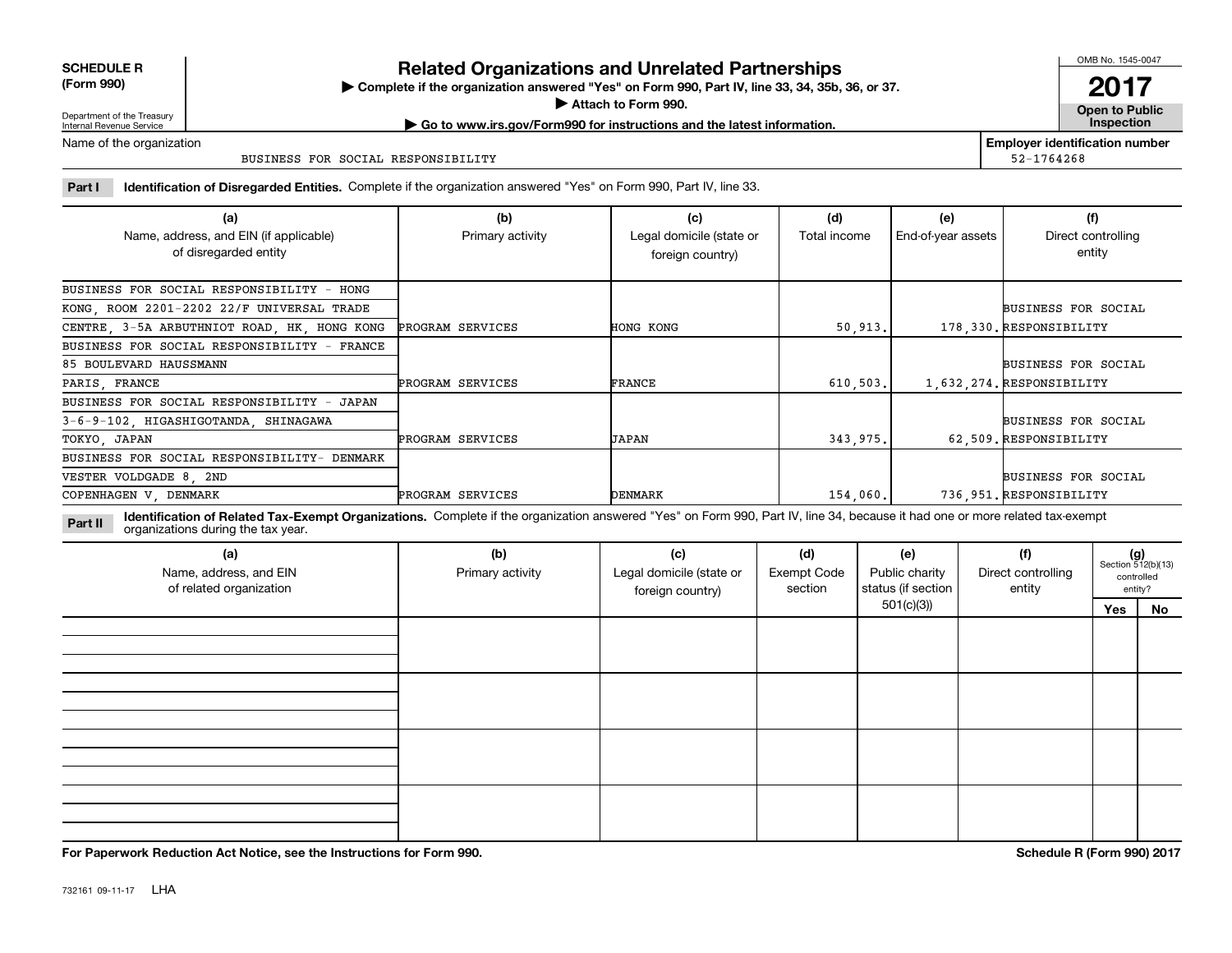# **Part I Continuation of Identification of Disregarded Entities**

| (a)<br>Name, address, and EIN<br>of disregarded entity                                                     | (b)<br>Primary activity | (c)<br>Legal domicile (state or<br>foreign country) | (d)<br>Total income | (e)<br>End-of-year assets | (f)<br>Direct controlling<br>entity            |
|------------------------------------------------------------------------------------------------------------|-------------------------|-----------------------------------------------------|---------------------|---------------------------|------------------------------------------------|
| BUSINESS FOR SOCIAL RESPONSIBILITY - CHINA<br>ROOM 2009, BUILDING A, 411 RUIJIN ER ROAD<br>SHANGHAI, CHINA | PROGRAM SERVICES        | CHINA                                               | 108,984.            |                           | BUSINESS FOR SOCIAL<br>335,009. RESPONSIBILITY |
|                                                                                                            |                         |                                                     |                     |                           |                                                |
|                                                                                                            |                         |                                                     |                     |                           |                                                |
|                                                                                                            |                         |                                                     |                     |                           |                                                |
|                                                                                                            |                         |                                                     |                     |                           |                                                |
|                                                                                                            |                         |                                                     |                     |                           |                                                |
|                                                                                                            |                         |                                                     |                     |                           |                                                |
|                                                                                                            |                         |                                                     |                     |                           |                                                |
|                                                                                                            |                         |                                                     |                     |                           |                                                |
|                                                                                                            |                         |                                                     |                     |                           |                                                |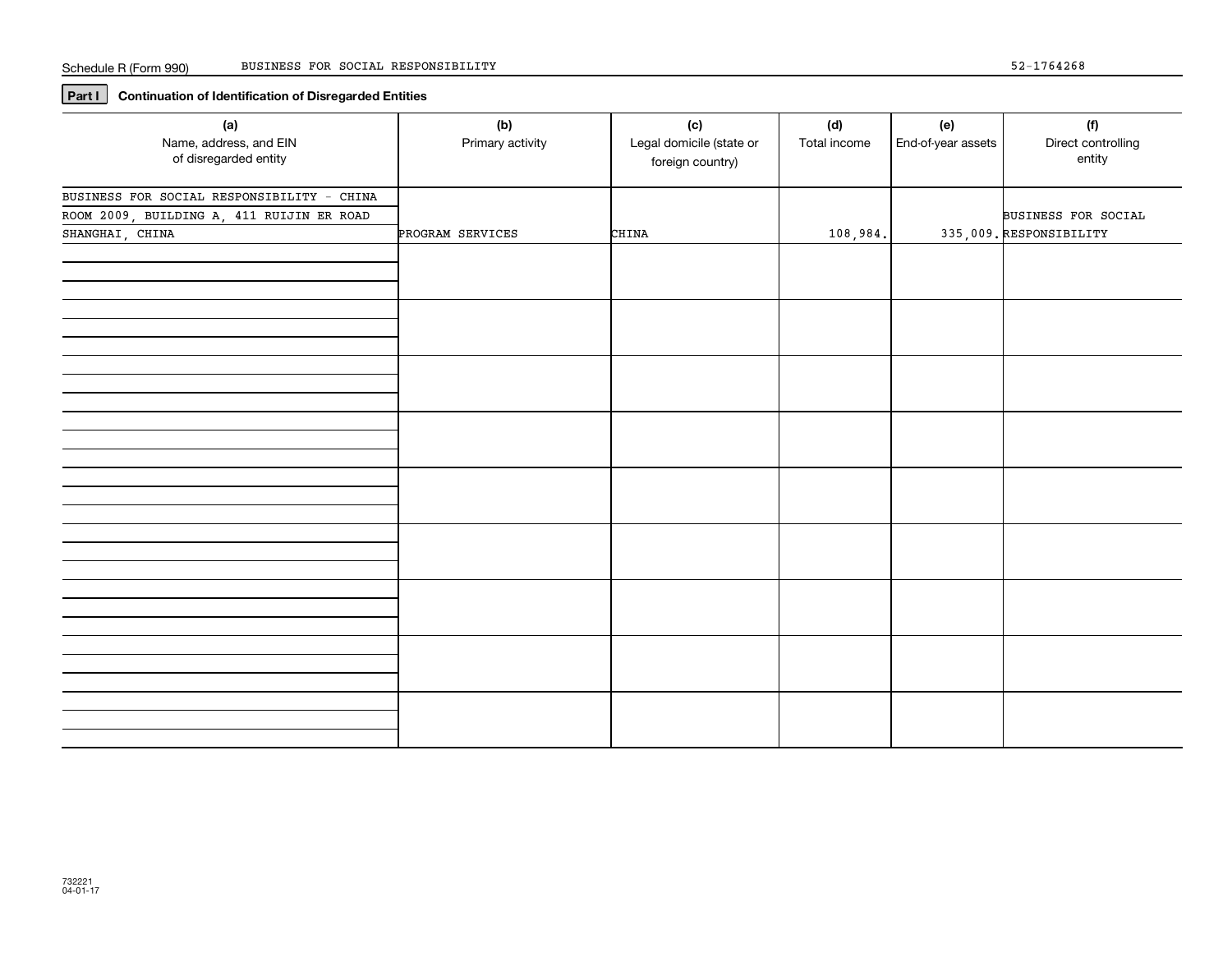**Identification of Related Organizations Taxable as a Partnership.** Complete if the organization answered "Yes" on Form 990, Part IV, line 34, because it had one or more related **Part III** organizations treated as a partnership during the tax year.

| (b)              | (c)       | (d)                          | (e)                | (f)            | (g)                                                                           |                       |    | (i)                            | (j)                               | (k)                                                            |
|------------------|-----------|------------------------------|--------------------|----------------|-------------------------------------------------------------------------------|-----------------------|----|--------------------------------|-----------------------------------|----------------------------------------------------------------|
| Primary activity |           | Direct controlling           | Predominant income | Share of total | Share of                                                                      |                       |    | Code V-UBI                     |                                   | General or Percentage                                          |
|                  | (state or |                              |                    |                |                                                                               |                       |    |                                |                                   |                                                                |
|                  | country)  |                              |                    |                |                                                                               |                       | No |                                |                                   |                                                                |
|                  |           |                              |                    |                |                                                                               |                       |    |                                |                                   |                                                                |
|                  |           |                              |                    |                |                                                                               |                       |    |                                |                                   |                                                                |
|                  |           |                              |                    |                |                                                                               |                       |    |                                |                                   |                                                                |
|                  |           |                              |                    |                |                                                                               |                       |    |                                |                                   |                                                                |
|                  |           |                              |                    |                |                                                                               |                       |    |                                |                                   |                                                                |
|                  |           |                              |                    |                |                                                                               |                       |    |                                |                                   |                                                                |
|                  |           |                              |                    |                |                                                                               |                       |    |                                |                                   |                                                                |
|                  |           |                              |                    |                |                                                                               |                       |    |                                |                                   |                                                                |
|                  |           |                              |                    |                |                                                                               |                       |    |                                |                                   |                                                                |
|                  |           |                              |                    |                |                                                                               |                       |    |                                |                                   |                                                                |
|                  |           |                              |                    |                |                                                                               |                       |    |                                |                                   |                                                                |
|                  |           |                              |                    |                |                                                                               |                       |    |                                |                                   |                                                                |
|                  |           |                              |                    |                |                                                                               |                       |    |                                |                                   |                                                                |
|                  |           |                              |                    |                |                                                                               |                       |    |                                |                                   |                                                                |
|                  |           |                              |                    |                |                                                                               |                       |    |                                |                                   |                                                                |
|                  |           |                              |                    |                |                                                                               |                       |    |                                |                                   |                                                                |
|                  |           | Legal<br>domicile<br>foreign | entity             |                | related, unrelated,<br>excluded from tax under<br>sections 512-514)<br>income | end-of-year<br>assets |    | (h)<br>allocations?<br>Yes $ $ | Disproportionate<br>amount in box | managing ownership<br>20 of Schedule<br>K-1 (Form 1065) Yes No |

**Identification of Related Organizations Taxable as a Corporation or Trust.** Complete if the organization answered "Yes" on Form 990, Part IV, line 34, because it had one or more related **Part IV** organizations treated as a corporation or trust during the tax year.

| (a)<br>Name, address, and EIN<br>of related organization | (b)<br>Primary activity | (c)<br>Legal domicile<br>(state or<br>foreign | (d)<br>Direct controlling<br>entity | (e)<br>Type of entity<br>(C corp, S corp,<br>or trust) | (f)<br>Share of total<br>income | (g)<br>Share of<br>end-of-year<br>assets | (h)<br>Percentage<br>ownership | $\begin{array}{c} \textbf{(i)}\\ \text{Section}\\ 512 \text{(b)} \text{(13)}\\ \text{controlled}\end{array}$ | entity?  |
|----------------------------------------------------------|-------------------------|-----------------------------------------------|-------------------------------------|--------------------------------------------------------|---------------------------------|------------------------------------------|--------------------------------|--------------------------------------------------------------------------------------------------------------|----------|
|                                                          |                         | country)                                      |                                     |                                                        |                                 |                                          |                                |                                                                                                              | Yes   No |
|                                                          |                         |                                               |                                     |                                                        |                                 |                                          |                                |                                                                                                              |          |
|                                                          |                         |                                               |                                     |                                                        |                                 |                                          |                                |                                                                                                              |          |
|                                                          |                         |                                               |                                     |                                                        |                                 |                                          |                                |                                                                                                              |          |
|                                                          |                         |                                               |                                     |                                                        |                                 |                                          |                                |                                                                                                              |          |
|                                                          |                         |                                               |                                     |                                                        |                                 |                                          |                                |                                                                                                              |          |
|                                                          |                         |                                               |                                     |                                                        |                                 |                                          |                                |                                                                                                              |          |
|                                                          |                         |                                               |                                     |                                                        |                                 |                                          |                                |                                                                                                              |          |
|                                                          |                         |                                               |                                     |                                                        |                                 |                                          |                                |                                                                                                              |          |
|                                                          |                         |                                               |                                     |                                                        |                                 |                                          |                                |                                                                                                              |          |
|                                                          |                         |                                               |                                     |                                                        |                                 |                                          |                                |                                                                                                              |          |
|                                                          |                         |                                               |                                     |                                                        |                                 |                                          |                                |                                                                                                              |          |
|                                                          |                         |                                               |                                     |                                                        |                                 |                                          |                                |                                                                                                              |          |
|                                                          |                         |                                               |                                     |                                                        |                                 |                                          |                                |                                                                                                              |          |
|                                                          |                         |                                               |                                     |                                                        |                                 |                                          |                                |                                                                                                              |          |
|                                                          |                         |                                               |                                     |                                                        |                                 |                                          |                                |                                                                                                              |          |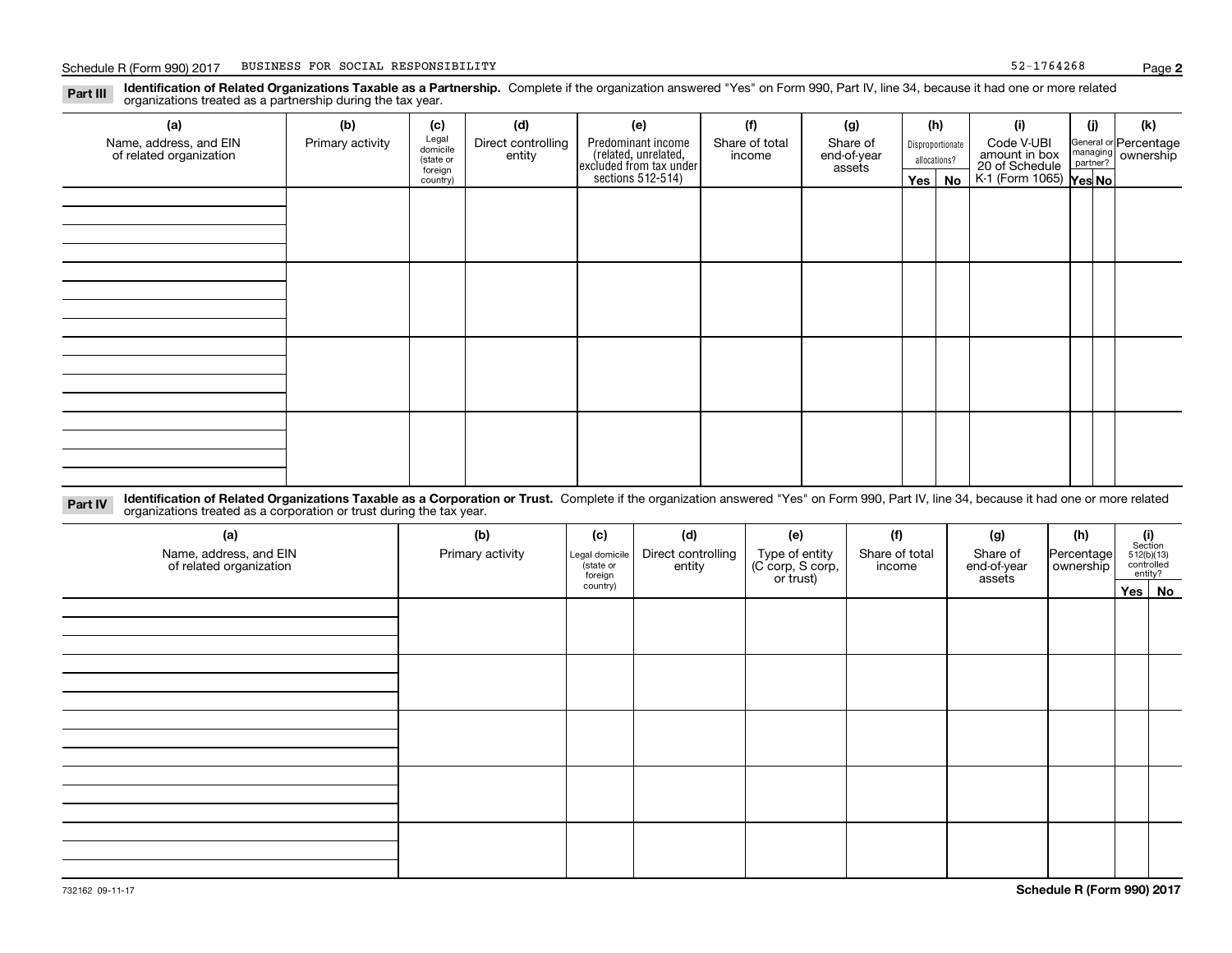### Schedule R (Form 990) 2017 BUSINESS FOR SOCIAL RESPONSIBILITY 52-1764268 Page

**Part V** T**ransactions With Related Organizations.** Complete if the organization answered "Yes" on Form 990, Part IV, line 34, 35b, or 36.

| Note: Complete line 1 if any entity is listed in Parts II, III, or IV of this schedule.                                                                                                                                        |                | Yes   No |
|--------------------------------------------------------------------------------------------------------------------------------------------------------------------------------------------------------------------------------|----------------|----------|
| 1 During the tax year, did the organization engage in any of the following transactions with one or more related organizations listed in Parts II-IV?                                                                          |                |          |
|                                                                                                                                                                                                                                | 1a             |          |
| b Gift, grant, or capital contribution to related organization(s) material contracts and contribution to related organization(s)                                                                                               | 1b             |          |
| c Gift, grant, or capital contribution from related organization(s) manufaction content to content and contribution from related organization(s) manufaction content and contribution from related organization(s) manufaction | 1c             |          |
|                                                                                                                                                                                                                                | 1d             |          |
|                                                                                                                                                                                                                                | 1e             |          |
|                                                                                                                                                                                                                                |                |          |
| f Dividends from related organization(s) manufactured contains and contained and contained contained and contained and contained and contained and contained and contained and contained and contained and contained and conta | 1f             |          |
|                                                                                                                                                                                                                                | 1g             |          |
| h Purchase of assets from related organization(s) manufactured and content and content and content and content and content and content and content and content and content and content and content and content and content and | 1 <sub>h</sub> |          |
|                                                                                                                                                                                                                                | 11             |          |
| Lease of facilities, equipment, or other assets to related organization(s) contraction contraction control and the set of facilities, equipment, or other assets to related organization(s) contraction control and the set of | 1j             |          |
|                                                                                                                                                                                                                                |                |          |
| k Lease of facilities, equipment, or other assets from related organization(s) manufaction content and content to the content of facilities, equipment, or other assets from related organization(s) manufaction content and c | 1k             |          |
|                                                                                                                                                                                                                                | 11             |          |
| m Performance of services or membership or fundraising solicitations by related organization(s)                                                                                                                                | 1 <sub>m</sub> |          |
|                                                                                                                                                                                                                                | 1n             |          |
| <b>o</b> Sharing of paid employees with related organization(s)                                                                                                                                                                | 1o             |          |
|                                                                                                                                                                                                                                |                |          |
| p Reimbursement paid to related organization(s) for expenses [111] resummand content to content the set of the set of the set of the set of the set of the set of the set of the set of the set of the set of the set of the s | 1p             |          |
|                                                                                                                                                                                                                                | 1q             |          |
|                                                                                                                                                                                                                                |                |          |
| r Other transfer of cash or property to related organization(s)                                                                                                                                                                | 1r             |          |
|                                                                                                                                                                                                                                | 1s             |          |
| 2 If the answer to any of the above is "Yes," see the instructions for information on who must complete this line, including covered relationships and transaction thresholds.                                                 |                |          |

| (a)<br>Name of related organization | (b)<br>Transaction<br>type (a-s) | (c)<br>Amount involved | (d)<br>Method of determining amount involved |
|-------------------------------------|----------------------------------|------------------------|----------------------------------------------|
| (1)                                 |                                  |                        |                                              |
| (2)                                 |                                  |                        |                                              |
| (3)                                 |                                  |                        |                                              |
| (4)                                 |                                  |                        |                                              |
| (5)                                 |                                  |                        |                                              |
| (6)                                 |                                  |                        |                                              |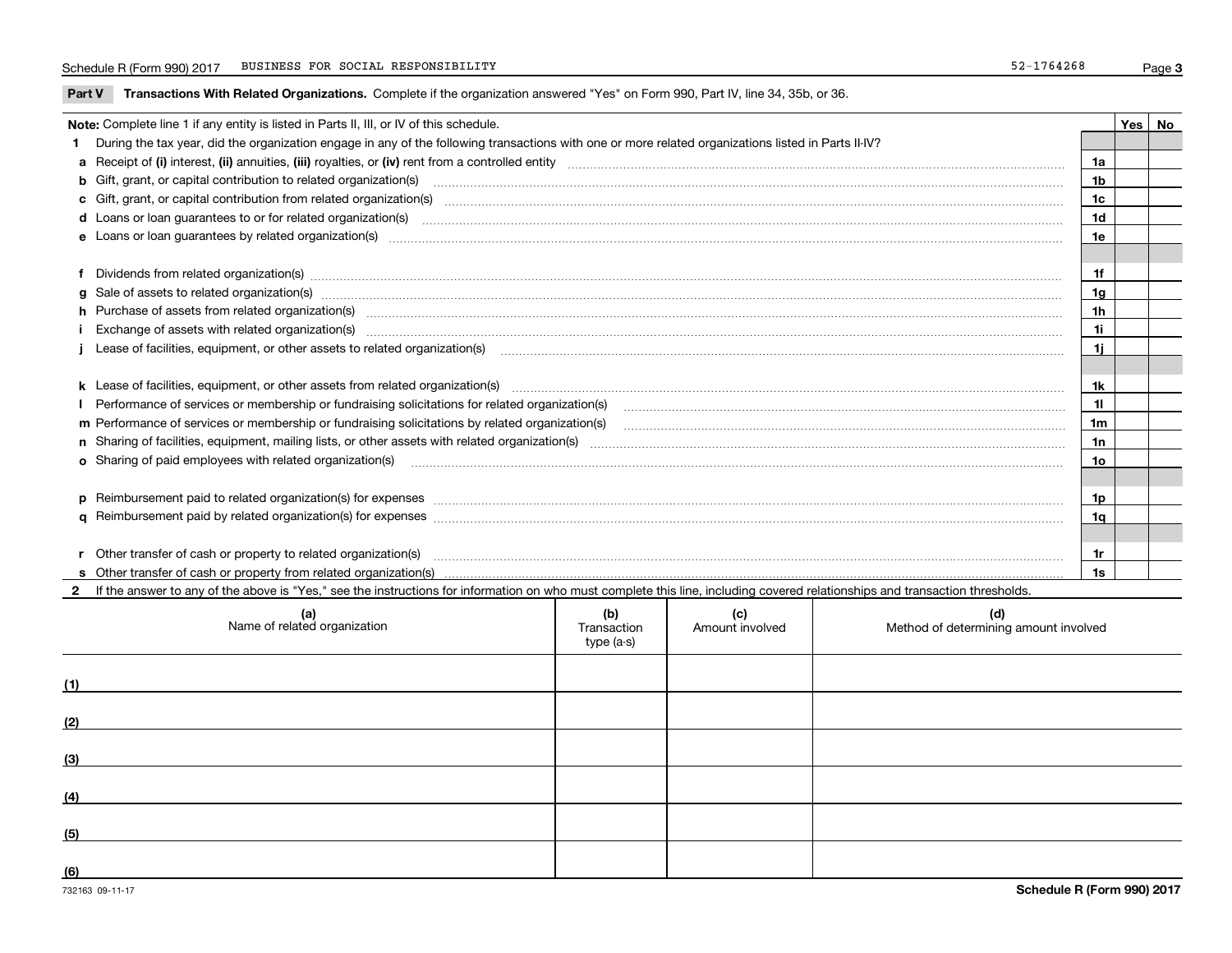### Schedule R (Form 990) 2017 BUSINESS FOR SOCIAL RESPONSIBILITY 52-1764268 Page

**Part VI Unrelated Organizations Taxable as a Partnership. Complete if the organization answered "Yes" on Form 990, Part IV, line 37.** 

Provide the following information for each entity taxed as a partnership through which the organization conducted more than five percent of its activities (measured by total assets or gross revenue) that was not a related organization. See instructions regarding exclusion for certain investment partnerships.

| (a)<br>Name, address, and EIN<br>of entity | ----- <del>-</del> --------<br>(b)<br>Primary activity | (c)<br>Legal domicile<br>(state or foreign<br>country) | (d)<br>Predominant income<br>(related, unrelated,<br>excluded from tax under<br>sections 512-514) | (e)<br>Are all<br>partners sec.<br>$501(c)(3)$<br>orgs.?<br>Yes No | (f)<br>Share of<br>total<br>income | (g)<br>Share of<br>end-of-year<br>assets | (h)<br>Dispropor-<br>tionate<br>allocations?<br>Yes No | (i)<br>Code V-UBI<br>  amount in box 20 managing<br>  of Schedule K-1 partner? ownership<br>  of Schedule K-1 partner? ownership<br>  Yes No | (i)<br>Yes No | (k) |
|--------------------------------------------|--------------------------------------------------------|--------------------------------------------------------|---------------------------------------------------------------------------------------------------|--------------------------------------------------------------------|------------------------------------|------------------------------------------|--------------------------------------------------------|----------------------------------------------------------------------------------------------------------------------------------------------|---------------|-----|
|                                            |                                                        |                                                        |                                                                                                   |                                                                    |                                    |                                          |                                                        |                                                                                                                                              |               |     |
|                                            |                                                        |                                                        |                                                                                                   |                                                                    |                                    |                                          |                                                        |                                                                                                                                              |               |     |
|                                            |                                                        |                                                        |                                                                                                   |                                                                    |                                    |                                          |                                                        |                                                                                                                                              |               |     |
|                                            |                                                        |                                                        |                                                                                                   |                                                                    |                                    |                                          |                                                        |                                                                                                                                              |               |     |
|                                            |                                                        |                                                        |                                                                                                   |                                                                    |                                    |                                          |                                                        |                                                                                                                                              |               |     |
|                                            |                                                        |                                                        |                                                                                                   |                                                                    |                                    |                                          |                                                        |                                                                                                                                              |               |     |
|                                            |                                                        |                                                        |                                                                                                   |                                                                    |                                    |                                          |                                                        |                                                                                                                                              |               |     |
|                                            |                                                        |                                                        |                                                                                                   |                                                                    |                                    |                                          |                                                        |                                                                                                                                              |               |     |

**Schedule R (Form 990) 2017**